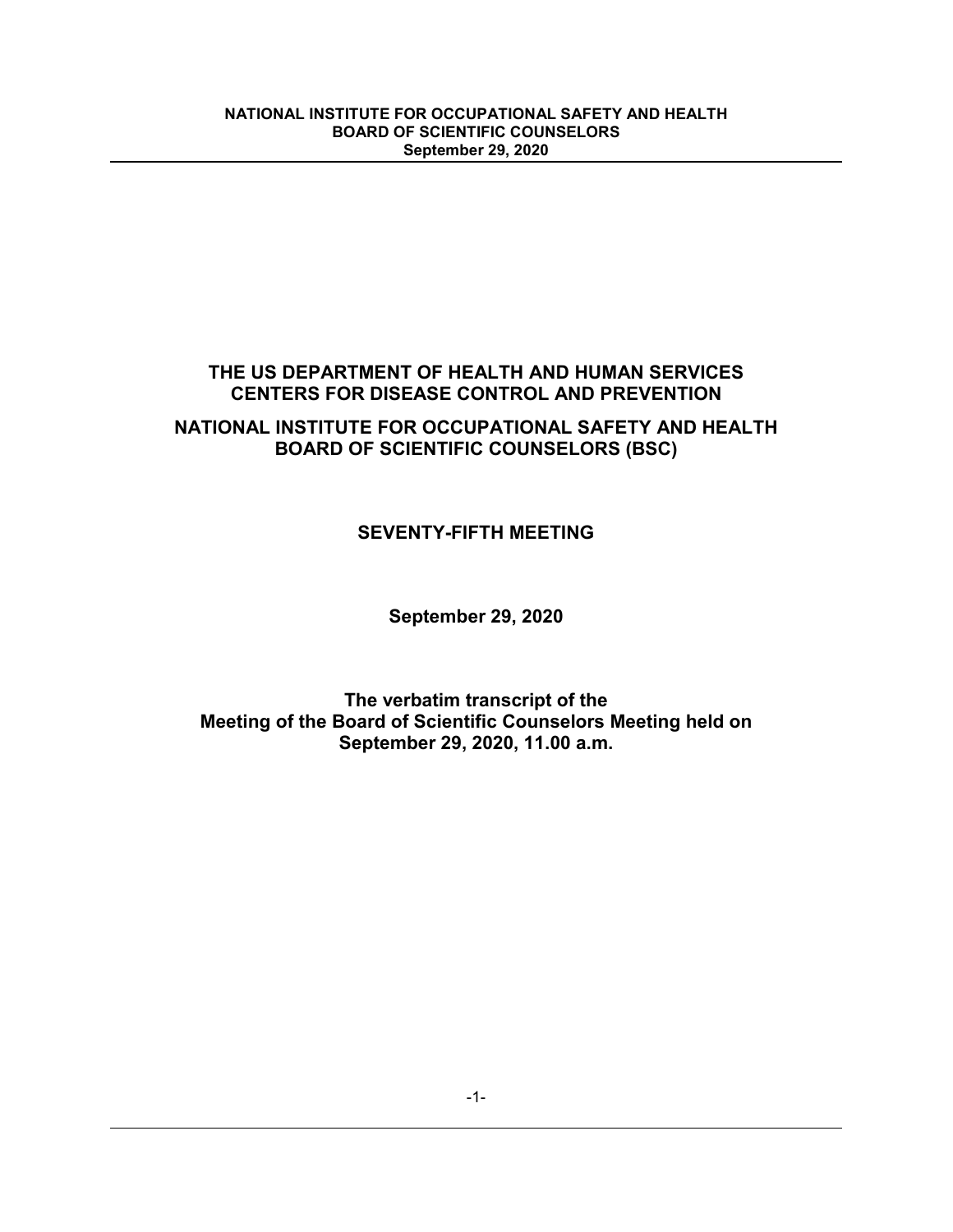## **CONTENTS**

September 29, 2020

WELCOME AND INTRODUCTION, MEETING LOGISTICS EMILY NOVICKI, DFO, NIOSH

AGENDA, ANNOUNCEMENTS, AND APPROVAL OF MINUTES DR. TERRY BUNN, CHAIR, NIOSH BSC

DIRECTOR'S OPENING REMARKS DR. JOHN HOWARD, DIRECTOR, NIOSH

OCCUPATIONAL DATA FOR HEALTH: PROGRESS TOWARDS INCORPORATING OCCUPATIONAL INFORMATION IN ELECTRONIC HEALTH RECORDS AND HEALTH IT SYSTEMS DR. GENNY LUENSMAN, DR. EILEEN STOREY, BARBARA WALLACE, RHD, NIOSH

LUNCH

NATIONAL FIREFIGHTER REGISTRY UPDATE DR. KENNY FENT, DFSE, NIOSH

HEALTH EQUITY AND THE PARADIGM SHIFT IN OCCUPATIONAL SAFETY AND HEALTH MICHAEL FLYNN, DSI, NIOSH

BREAK

EVALUATION CAPACITY BUILDING, A GATEWAY TO NIOSH'S FUTURE IMPACT DR. AMIA DOWNES, OD, NIOSH

SUMMARY & WRAP-UP, FUTURE AGENDA ITEMS, MEETING DATES, CLOSING REMARKS DR. TERRY BUNN, CHAIR, NIOSH BSC

ADJOURN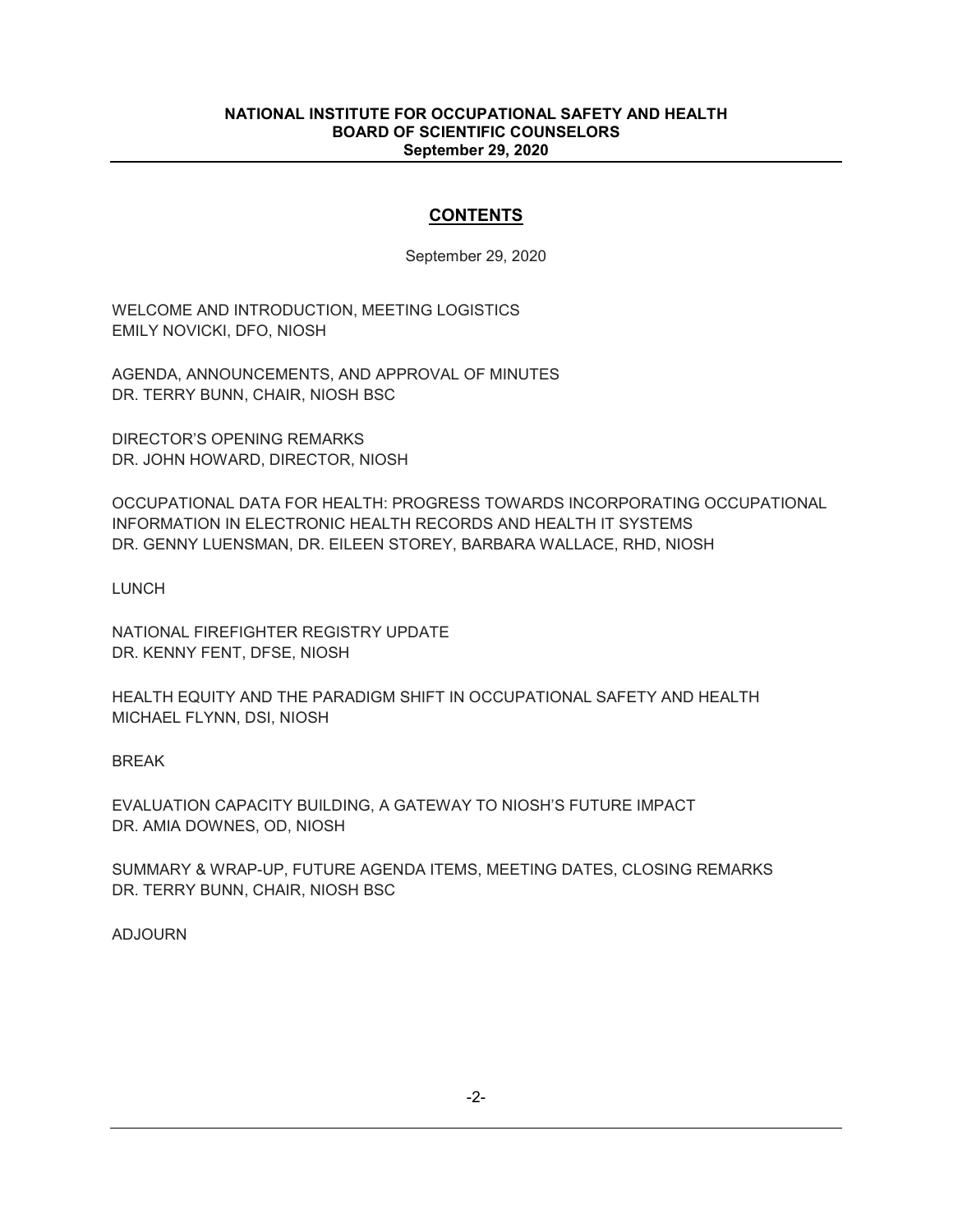## **PARTICIPANTS**

(alphabetically)

- KYLE ARNONE MEMBER
- LAUREN BARTON, MD MEMBER
- TERRY BUNN, PhD MEMBER
- LOUIS COX, PhD MEMBER
- CRISTINA DEMIAN, MD MEMBER
- MARY DOYLE MEMBER
- KENNY FENT, PhD
- MICHAEL FOLEY MEMBER
- MICHAEL FLYNN
- JESSICA GRAHAM, PhD MEMBER
- JOHN HOWARD, MD DIRECTOR
- GRACE LEMASTERS, PhD CHAIR
- STEVEN LERMAN, MD MEMBER
- GENNY LUENSMAN, PhD
- PAUL MIDDENDORF, PhD
- PATRICK MORRISON CHAIR
- EMILY NOVICKI DFO
- TIINA REPONEN, PhD MEMBER
- ROBERT ROY MEMBER
- MARC SCHENKER, MD MEMBER
- EILEEN STOREY, PhD
- JUDITH SU, PhD MEMBER
- BARBARA WALLACE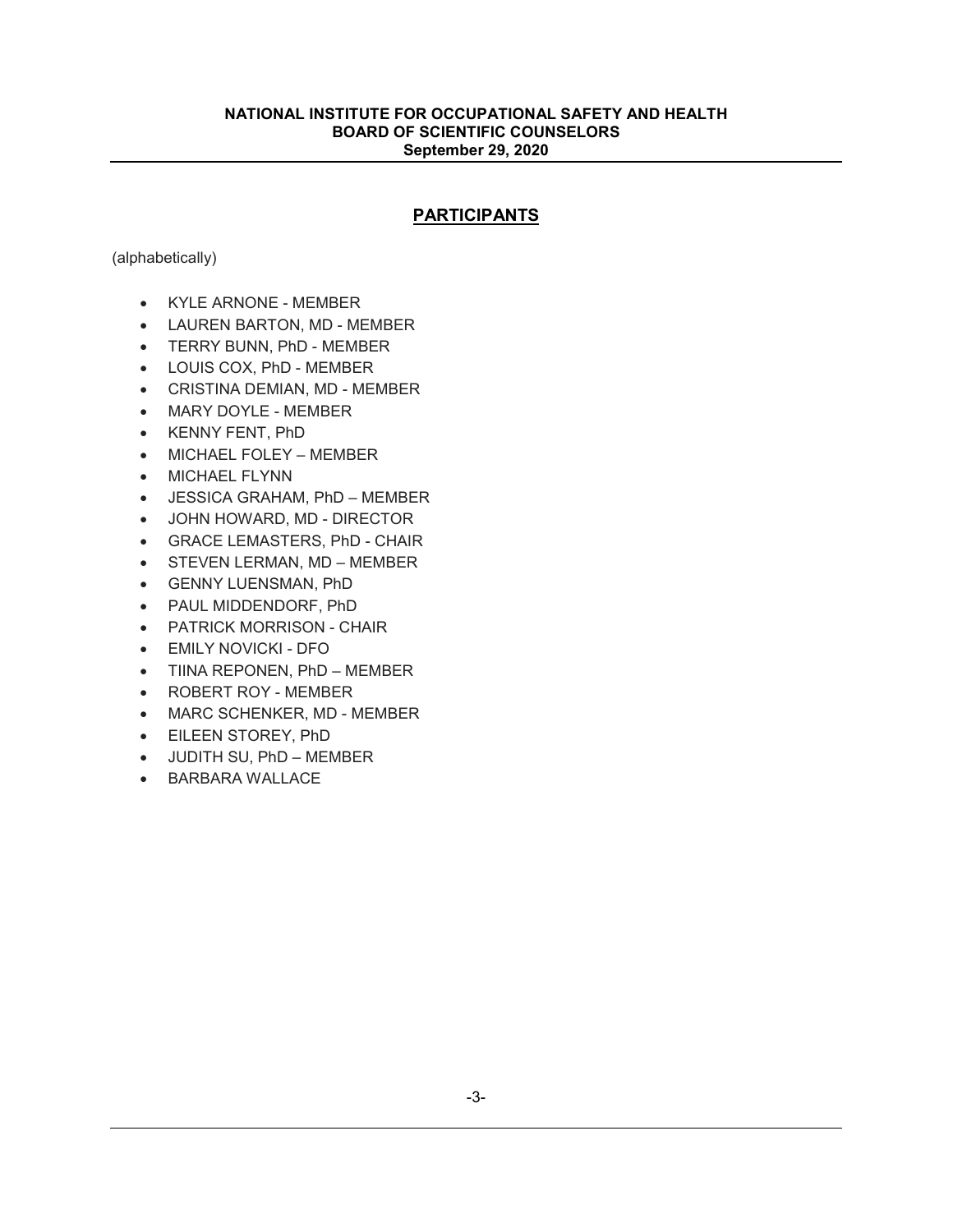## **WELCOME AND INTRODUCTION, MEETING LOGISTICS**

MS. NOVICKI: Good morning. Welcome, everyone. I'm Emily Novicki, the designated federal official for the NIOSH Board of Scientific Counselors, and I'd like to extend a warm welcome to our Board Members, the NIOSH staff, and any members of the public who've joined us today. There's some administrative issues to deal with on the front end of our meeting today. So first is a kind of a technology issue. The best way to connect your sound is to dial in the phone number, it's at the top of the screen in the audio information. It's also in the meeting invitation. And so, you want to have all of the sound coming through your phone. And so, you want to mute your computer's speakers. If you're hearing an echo, it's caused by the dueling sound sources. So dial in, and then mute your computer speakers. And then I'd also like to ask everyone to put themselves on mute when you're not talking. We heard a little bit of background noise earlier. So if we could kind of keep distractions to a minimum, I'd really appreciate it. So as far as emergency situations, I hope that wherever you are you're staying safe and I hope that you'll know how to exit safely from wherever you are in case of an emergency. I also want to share that the NIOSH Board of Scientific Counselors is subject to all the rules and regulations of the Federal Advisory Committee Act. So we'll be following those for this meeting. As part of the procedures we have to develop minutes for our meetings. And so, we want to make sure that everyone is aware that the meeting is being recorded and a verbatim transcript will be developed and put on the BSC's website. Another part of our procedures are about public comments. The FACA rules are pretty formal about how comments can be received from the public. And so, one way is for members of the public to snail mail their comments to the NIOSH docket. So the address for that is in the Federal Register Notice for this meeting. It's also on the BSC's website. The other way is to sign up to present at the meeting during the designated time for public comments. Today, that's at 1:30 p.m., in the afternoon, Eastern time. No one has signed up to provide comments, but I want to give members of the public the opportunity to provide comments if they want. So if you'd like to ask for one of those five-minute time slots, go ahead and put that in the meeting chat. It's on a first come, first serve basis. And if no one requests to provide comments, we'll move directly into the next presentation.

> So the next piece is the roll call. Under FACA rules we need to do a roll call at the beginning of the meeting, and we'll do that after each of our breaks to ensure that we have a quorum. So when I call out your name, please indicate your presence for the record. For this first roll call I also need you to state whether there have been any changes that would change your conflict of interest status since you last filled out the OGE 450 form a couple months ago. So that might be like a change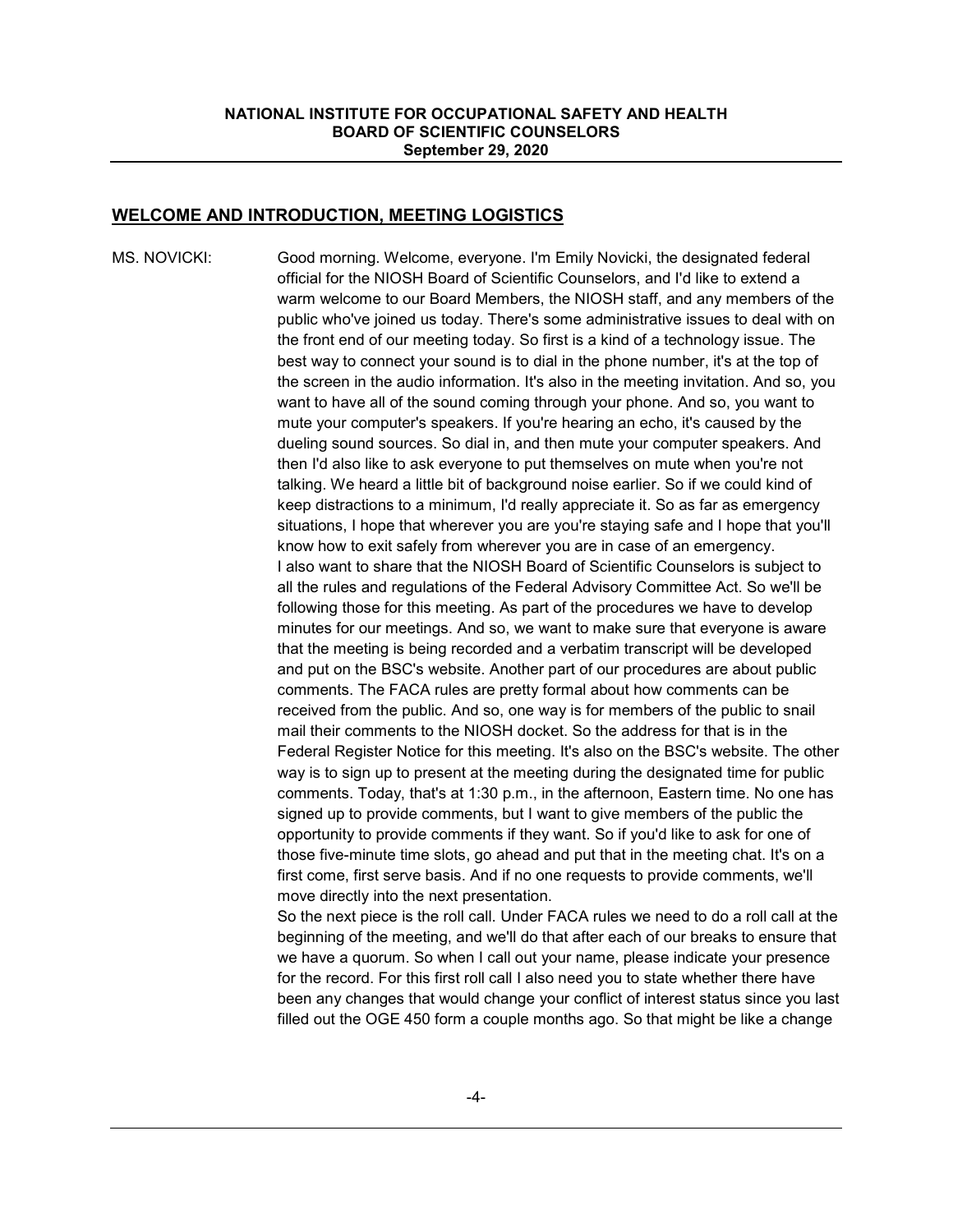|                     | in employer or being awarded a relevant grant to something that we're going to         |
|---------------------|----------------------------------------------------------------------------------------|
|                     | talk about today. And if you have to leave at any point, I'd ask for the members to    |
|                     | please let me know and let me know when you go, and then let me know when              |
|                     | you return. We need to make sure that we keep quorum, which for the BSC is             |
|                     | nine.                                                                                  |
|                     | So let's go ahead and do roll call. So let's start with our Chair, Terry Bunn.         |
| DR. BUNN:           | Yes, I am here and I have no change in my conflict of interest.                        |
| MS. NOVICKI:        | Okay. Thank you. Kyle Arnone.                                                          |
| MR. ARNONE:         | I am here, and no change in my conflict of interest.                                   |
| MS. NOVICKI:        | Great, thank you. Lauren Barton.                                                       |
| DR. BARTON:         | Present, without change in my conflict of interest.                                    |
| MS. NOVICKI:        | Thank you. Louis Cox. No? Okay. All right. We'll keep moving then. Cristina<br>Demian. |
| DR. DEMIAN:         | Good morning. This is Cristina Demian. I have no conflict of interest updates.         |
| MS. NOVICKI:        | Perfect. Thank you. Mary Doyle.                                                        |
| MS. DOYLE:          | Hi, this is Mary Doyle. I'm present, and I have no conflicts of interest.              |
| MS. NOVICKI:        | Great, thank you. Michael Foley. Okay, I don't see him in the list, so we'll keep      |
|                     | going. Jessica Graham.                                                                 |
| DR. GRAHAM:         | Hi. Jessica Graham, and no changes in the conflict of interest.                        |
| MS. NOVICKI:        | Great, thank you. Steven Lerman.                                                       |
| DR. LERMAN:         | Yes. Steve Lerman here. Present, and no change in conflict of interest.                |
| MS. NOVICKI:        | Great, thank you. Grace Lemasters. I see Grace is on the list. Grace, have you         |
|                     | connected your audio? Okay, let's come back to her. Patrick Morrison.                  |
| MR. MORRISON:       | Patrick Morrison here, and no changes in my conflict of interest.                      |
| <b>MS. NOVICKI:</b> | Great, thank you. Tiina Reponen.                                                       |
| DR. REPONEN:        | Yes. Hi. Tiina Reponen is here, and I don't have any change in conflict of interest.   |
| MS. NOVICKI:        | Great, thank you. Robert Roy.                                                          |
| DR. ROY:            | I am here, and no changes in my COI.                                                   |
| MS. NOVICKI:        | Perfect, thank you. Marc Schenker. I see Marc is on the list. Marc, have you           |
|                     | connected your audio? Okay. Tony Cox is here. Perfect. Okay. All right. What           |
|                     | about Judith Su?                                                                       |
| DR. SU:             | Present, and no change in my conflict of interest status.                              |
| MS. NOVICKI:        | Thank you. Okay, so for those of you who are having audio issues, you have to          |
|                     | manually connect your audio which is a little strange, I realize, because you log      |
|                     | on and you hear us speaking and you think you're connected, but in order for us        |
|                     | to hear you, you have to manually connect your audio. The best way to do that is       |
|                     | by dialing in the phone number at the top-right of the screen, and then muting         |
|                     | your computer speakers. But we do have quorum. Michael Foley's in the chat. He         |
|                     | says he's here. That gives us 13 which is quorum. More than quorum. So we are          |
|                     | ready to go.                                                                           |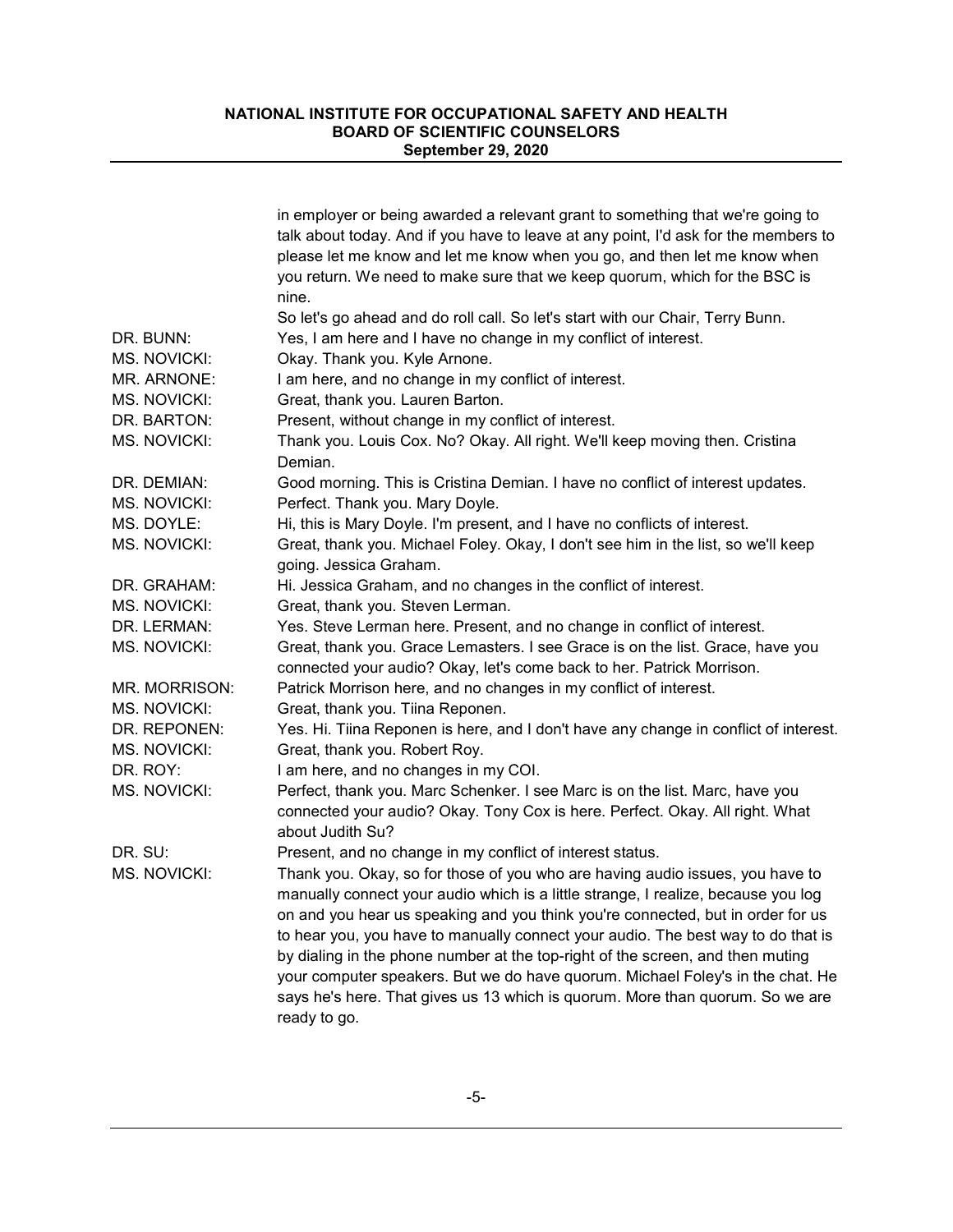So, I, at this point, would like to turn it over to Dr. Terry Bunn. And this is Terry's last meeting as chair, which is definitely bittersweet. We usually do like a certificate presentation which, unfortunately, we can't do online, but I would just like to acknowledge Terry's fantastic work. When I took over as DFO, Alberto just gushed about how fantastic she was as a chair and I've definitely had that experience as well. So, Terry, I've appreciated your fantastic facilitation skills during the discussions, and it's a little sad that it's your last meeting, but all good things must come to an end. So, thank you, Terry. I'll turn it over to you.

## **AGENDA, ANNOUNCEMENTS, AND APPROVAL OF MINUTES**

| DR. BUNN:                                | Well, thank you very much, Emily. And it has been a pleasure to serve the Board.<br>I'm sorry that I can't see everyone in person this time for my very last meeting<br>with the Board of Scientific Counselors, and I will continue to follow the great<br>work that NIOSH is doing through review of the minutes in the future for the<br>Board of Scientific Counselors. |
|------------------------------------------|-----------------------------------------------------------------------------------------------------------------------------------------------------------------------------------------------------------------------------------------------------------------------------------------------------------------------------------------------------------------------------|
|                                          | So today is our 75th meeting of the Board of Scientific Counselors for NIOSH,<br>which is quite a remarkable accomplishment in itself; 75 meetings. Amazing. We<br>do have a very exciting agenda today. We'll be hearing about the incorporation of<br>occupational data into electronic health records and health IT systems. We'll also                                  |
|                                          | receive a short presentation on an update of the National Firefighter Registry, a<br>presentation on health equity in occupational safety and health, and then wrap up<br>with NIOSH evaluation capacity building. So it looks like it's a great set of                                                                                                                     |
|                                          | presentations for all of us to listen to today and to provide a valuable input into<br>these programs. So I think the first thing that we need to do as a committee this<br>morning is to approve the minutes of the last meeting. So I guess my first                                                                                                                      |
|                                          | question is, is there anyone who has any changes to the minutes that were<br>provided to everyone? If you do have a change could you please raise your<br>hand? The icon is in the top of your task bar for the Adobe Connect Meeting, and                                                                                                                                  |
| MS. NOVICKI:                             | just raise your hand there if you do have a suggested change.<br>Terry, I'm sorry to interrupt. It's been a while since we talked about this. So<br>there's a change in procedure and we no longer have to do this step. So it's kind<br>of nice that we have one less procedural requirement.                                                                              |
| DR. BUNN:                                | All right. So I guess we don't need to approve the minutes. I I'll just state again<br>that they're all available, then, for everyone to review. So I guess now I will turn it<br>over to Dr. Howard for his opening remarks.                                                                                                                                               |
| DR. HOWARD:<br>DR. BUNN:<br>MS. NOVICKI: | Oh, thank you, Terry. Just doing a sound check. Can I be heard okay?<br>Yes, we can hear you fine.<br>Yes                                                                                                                                                                                                                                                                   |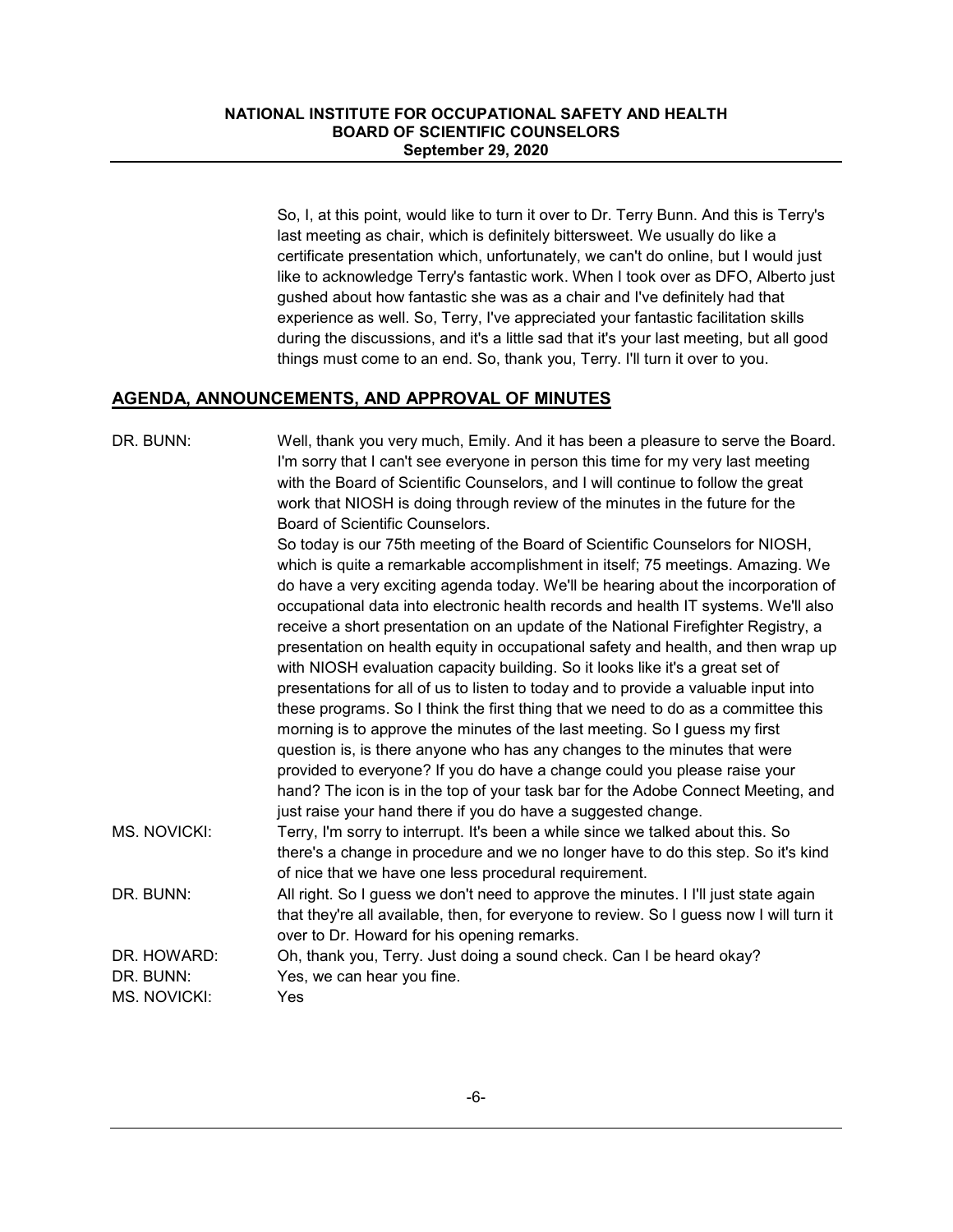## **DIRECTOR'S OPENING REMARKS**

DR. HOWARD: Okay. That's one challenge down. Thank you very much, Terry, and thanks so much for chairing a number of our BSC meetings the last couple years. We really, really appreciate it, as Emily said. So just some introductory remarks. Our budgetary issues from FY 2020, as we close the year, we had an increase of 6.5 million from our FY 2019 year. So we had a total of 342.8 million. Of one million of that was allocated for the Education Research Centers and the AG Forestry and Fishing Centers; 2 million for the Total Worker Health Centers; 1 million for a Mining Grant to address mandates in the mine improvement, and New Emergency Response Act of 2006; and, 1.5 million for the Firefighter Cancer Registry, which we're going to hear an update later on. We also received in FY 20, as you can imagine, due to the COVID-19 pandemic, we received a total of \$32 million; 24 million of which we are actively spending at the present time. The president's proposed budget for FY 2021 is a decrease of 150 million. This is not a surprise. We've been seeing this the last few years. The House Appropriations Committee approved an FY 2021 budget for NIOSH of 344.7 million, which is an increase of 1.9 million from FY 2020. The difference is 1.5 million for a new Total Worker Health Center for Workplace Mental Health and 400,000 to continue our efforts to establish a Mesothelioma Patient Registry. As you know the Senate has not acted on the FY 2021 budget. And, of course, now, tomorrow is the end of the 2020 fiscal year and the House has passed a continue resolution, which we hope the Senate will consider today, tomorrow, and the present signs before midnight to avoid a government shutdown.

> Just in terms of a couple leadership updates. Dr. Brett Green was named Deputy Director for HELD; Scott Earnest was named Associate Director for the NIOSH Office of Construction Safety and Health. And we have a couple Associate Directors of Science for the various divisions. Sara Luckhaupt for the Division of Field Studies and Engineering; Susan Moore for National Personal Protective Technology Laboratory; Amee Schwitters for the Western States Division; and one of our long-time and very valuable employees, John Myers who was branch chief of Surveillance and Field Investigations in the Division of Safety Research retired in July.

So I just wanted to note that we have a new center, an intramural center at NIOSH, our eighth. As you know, some of you may remember the original explanation for doing intramural centers. As you know, we are in eight different states and the District of Columbia and four time zones, and sometimes it helps to coordinate between scientific projects and scientific researchers by doing these topical and important centers. So we have a new one on work and fatigue research, and this one really isn't new in the sense that we've had a number of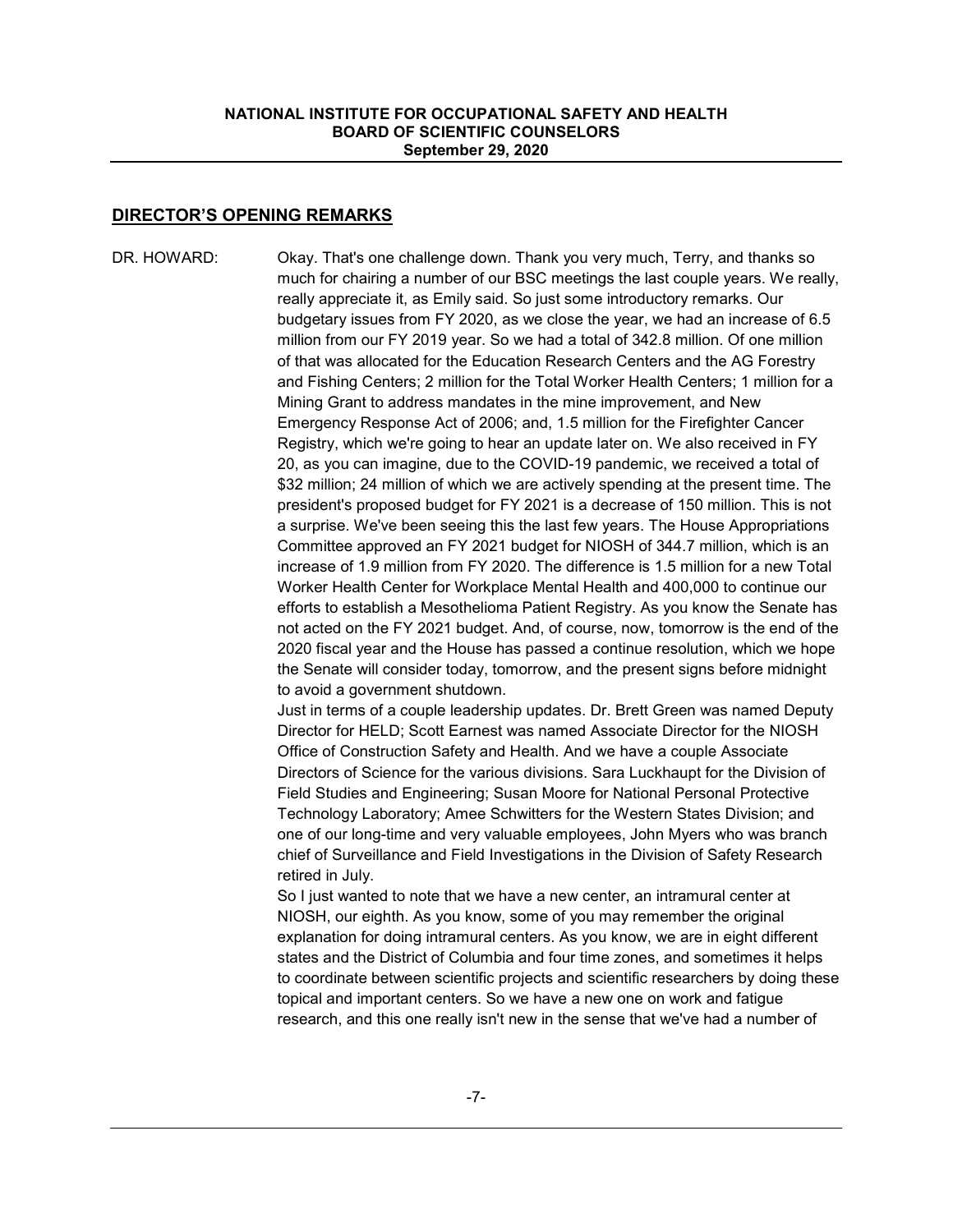decades of research in fatigue and work, and we have a number of researchers that have really excelled in this area, but we brought them together under the leadership of Imelda Wong to look at these issues in a more coordinated way. So we're really happy about that.

So the next few minutes, and as you know, we give out a very lengthy document, which I hope all the members have, of all the various activities going on throughout NIOSH, but I'm going to concentrate, and you're happy to ask questions about those, but I'm going to concentrate on the COVID-19 response activities because they have, as you can imagine, consumed quite a bit of time at the Institute. And we've divided them for you into seven areas that sort of summarize what we've been doing. The first area is in assistance. Providing assistance in the field. We've had NIOSH staff returning to the field. They have traveled to a number of locations supporting 107 different companies starting in, actually, early April, right after we converted to a hundred percent telework. These have been across a number of industries. Some of you, of course, are well aware of the protein processing industry in beef and pork and poultry, and seafood and they've involved at least 25 different states. As you know, there are over 500 protein processors in the United States at a minimum, and a lot of them were having quite a bit of trouble in the early first six months of the pandemic. We've also awarded 47 interagency personnel agreements to 27 universities, and we really want to thank all of those folks that have stepped up to expand the scope of help that NIOSH scientists, and I say this from the extramural and the intramural perspective, everybody is NIOSH a scientist. And we asked our extramural partners if they were interested and, as you can see, we got almost 50 of them stepping up, and that's being coordinated as we speak. I think it really expands the capability of the occupational safety health community to provide assistance in these difficult COVID-19 mitigation strategies.

The second big area is in guidance. As you know, CDC has produced a—I don't know what the right adjective, noun—plethora, gigantic numbers of guidance. I always tell people don't print out the guidance from the website because it may change the next day or the next week, and you'll end up with a printed copy that is stale. But please go to the CDC coronavirus website and go to our page to find out the latest in either specific industries or specific activities. There's just almost nearly 800 guidance documents that have been published since the beginning of the pandemic in late December of 2019.

The third area is the Speaker's Bureau. We have done a considerable number of webinars and podcasts and calls, and actually in-person meetings, and we're really grateful to be able to do that, and even though we are largely sort of stuck at home, so to speak.

The fourth area is surveillance data. As you know, we've done quite a bit of work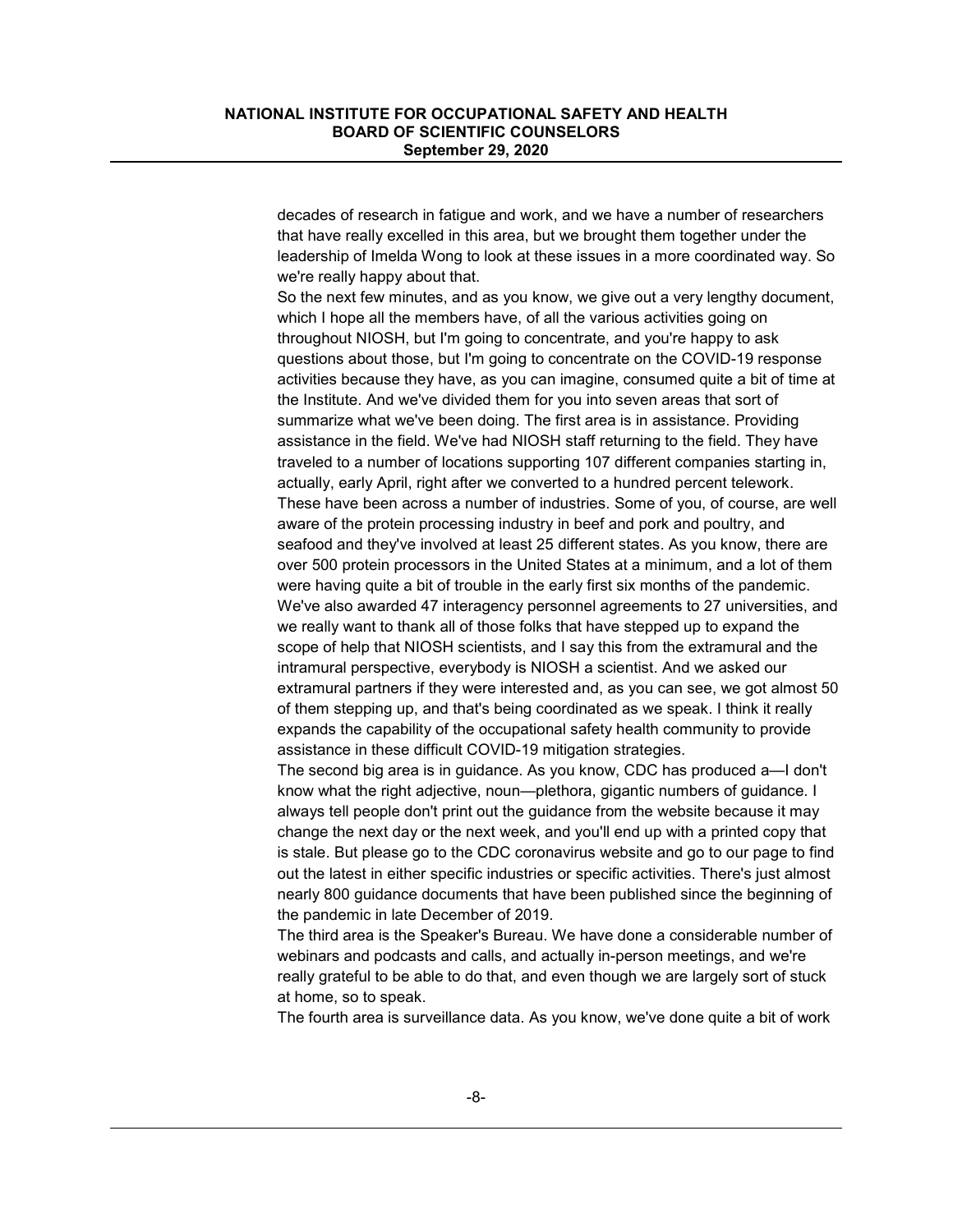in the area of healthcare worker surveillance with others at CDC. And the issue of occupational transmission remains a significant one and we're working in that area, too.

The fifth area, which is a huge area of activity involving the National Personal Protective Technology Laboratory, is in respiratory protection. As you know, we have done quite a number of respirator approval decisions, exceeding last year's yearly total, just in august of this year. We've also had to deal with international respirator manufacturers. We've had to deal with non-traditional respirator manufacturers that you wouldn't think would be in this area, and we've had to help them out in helping them understand how to get a certified product to the market. We've had to come up with a lot of guidance in this area, decontamination, secondary to the shortage of N95 and other filtering face piece respirators. We've initiated a lot of research activities on elastomeric half mask respirators. As you know, we're trying to encourage the health care industry to become familiar with these items because they can be given to a health care worker and used for quite a length of time with replacing the filters on the elastomeric. They certainly address the issue of the shortage in N95s. We've responded to a large number of PPE questions through a number of communication outlets, and we have done science blogs, seven of them in this area. So there's a substantial number of public inquiries that happened. We've responded to over 5,000 of them which is nearly 20 times the number that we usually receive in an eight-month period.

Our sixth area is in source control where we've been looking at, again, fabric face coverings and face shields, and we have a research activity going on there in terms of providing guidance to the public in CDC guidance on fabric face coverings and face shields. HELD is doing research in that area also. The research, in general, that we've participated in with CDC includes, what's called, a Broad Agency Announcement. It's sort of a large competition funding contracts for extramural research to address COVID-19. We have five of those that we recommended and that were funded in FY20, 3 on respirators and two on face coverings. So we anticipate funding up to an additional 14 of them in FY21. We've also repurposed NIOSH funds that we traditionally use, for instance, for travel, which we're not doing a lot of, and we've repurposed those through intramural funding for disaster science research. It's the first time we've ever done that. And we're of course, very excited by the extramural community starting to do research in this area, and welcome any ideas and applications along those lines. So I'm going to end there, Terry, because, as I say, there's a nice handout that the members have, but I did want to go over the COVID-19 activities because they have consumed quite a bit of NIOSH's resources and activities of late. So happy to answer any questions, Terry, that you want to receive from the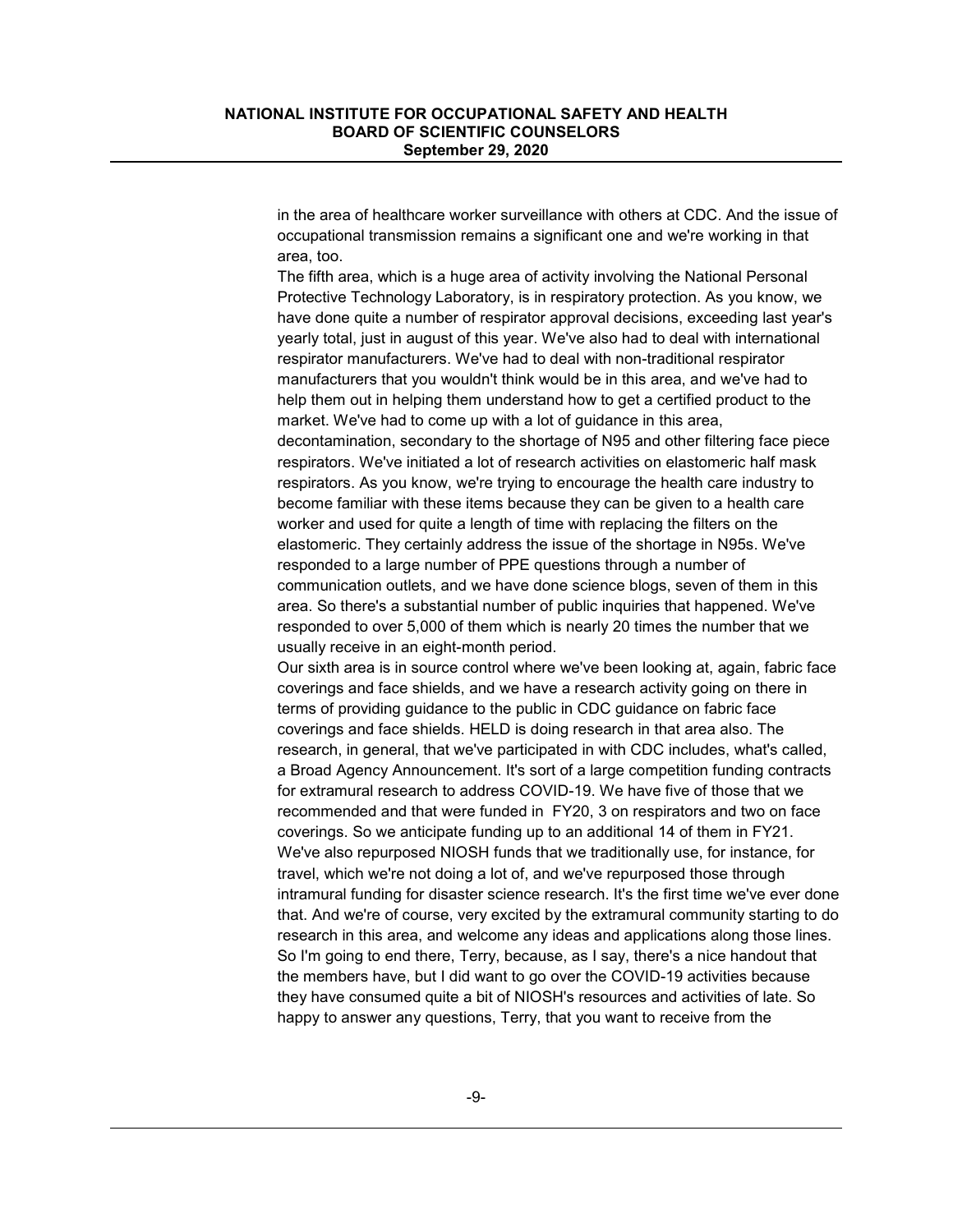|                          | members.                                                                                                                                                                                                                                                                                                                                                                                                                                                                                                                                                                                                                                                                                                                                                                                                                                                                                                                                                                                 |
|--------------------------|------------------------------------------------------------------------------------------------------------------------------------------------------------------------------------------------------------------------------------------------------------------------------------------------------------------------------------------------------------------------------------------------------------------------------------------------------------------------------------------------------------------------------------------------------------------------------------------------------------------------------------------------------------------------------------------------------------------------------------------------------------------------------------------------------------------------------------------------------------------------------------------------------------------------------------------------------------------------------------------|
| DR. BUNN:                | Thank you, Dr. Howard, for your updates, especially, related to COVID activities<br>and for your leadership, especially, in regards to respiratory protection, providing<br>that technical assistance and developing those invaluable guidance documents.<br>So are there any questions from the members of the Board of Scientific<br>Counselors?                                                                                                                                                                                                                                                                                                                                                                                                                                                                                                                                                                                                                                       |
| DR. LERMAN:              | Hi. This is Steve Lerman. I have a comment and question, I guess, that, to be<br>perfectly honest, I'm a little hesitant to make because it's probably controversial,<br>but nevertheless I think it's important. NIOSH scientists and CDC scientists, more<br>broadly, I think have been doing a superb job during this outbreak, during this<br>pandemic, but we read more and more of inappropriate involvement by<br>nonscientists in what should be scientific work. And as the Board of Scientific<br>Counselors, would it be appropriate for us to make a statement urging that<br>science not be hindered by politics? I think it's NIOSH's part of the government,<br>and politics is the business of government. But I think as the Board of Scientific<br>Counselors I'm feeling I need for us to make a statement, and I don't know if that<br>would be welcomed by NIOSH or what the other members of the Board feel, but I<br>want to put that out there.<br>Then silence. |
| DR. BUNN:                | Dr. Howard, if you're speaking you're on mute.                                                                                                                                                                                                                                                                                                                                                                                                                                                                                                                                                                                                                                                                                                                                                                                                                                                                                                                                           |
| DR. HOWARD:<br>DR. BUNN: | Well, I'm not speaking. I don't think I heard a question. Is there a question for me?<br>Well                                                                                                                                                                                                                                                                                                                                                                                                                                                                                                                                                                                                                                                                                                                                                                                                                                                                                            |
| DR. LERMAN:              | So to the extent that there's a question is, would that be helpful or disruptive to<br>NIOSH's work?                                                                                                                                                                                                                                                                                                                                                                                                                                                                                                                                                                                                                                                                                                                                                                                                                                                                                     |
| DR. HOWARD:              | Oh, okay. Well, it's not very helpful for me or NIOSH. You know, CDC has a<br>Board of Scientific Counselors, and I think CDC, probably their Board may be the<br>one you want to direct that issue at. NIOSH has not experienced any of the<br>issues that you refer to ourselves. So it isn't really an issue for me. It's not an<br>issue for NIOSH. It may be something that the BSC of CDC may be interested in.                                                                                                                                                                                                                                                                                                                                                                                                                                                                                                                                                                    |
| DR. LERMAN:              | Thank you, thank you. I'm very glad to hear that NIOSH has not experienced that.                                                                                                                                                                                                                                                                                                                                                                                                                                                                                                                                                                                                                                                                                                                                                                                                                                                                                                         |
| DR. BUNN:                | Are there any other questions or comments? Okay. All right. Thank you, Dr.<br>Howard, for your update.                                                                                                                                                                                                                                                                                                                                                                                                                                                                                                                                                                                                                                                                                                                                                                                                                                                                                   |
| DR. HOWARD:              | Well, thank you. Thank you very much.                                                                                                                                                                                                                                                                                                                                                                                                                                                                                                                                                                                                                                                                                                                                                                                                                                                                                                                                                    |
| DR. BUNN:                | All right. So we will move on to our first presentation then by Dr. Genny<br>Luensman, Dr. Storey, and Barbara Wallace.                                                                                                                                                                                                                                                                                                                                                                                                                                                                                                                                                                                                                                                                                                                                                                                                                                                                  |

## **OCCUPATIONAL DATA FOR HEALTH: PROGRESS TOWARDS INCORPORATING OCCUPATIONAL INFORMATION IN ELECTRONIC HEALTH RECORDS AND HEALTH IT SYSTEMS**

DR. STOREY: Good morning. This is Eileen's Storey. Can you hear me?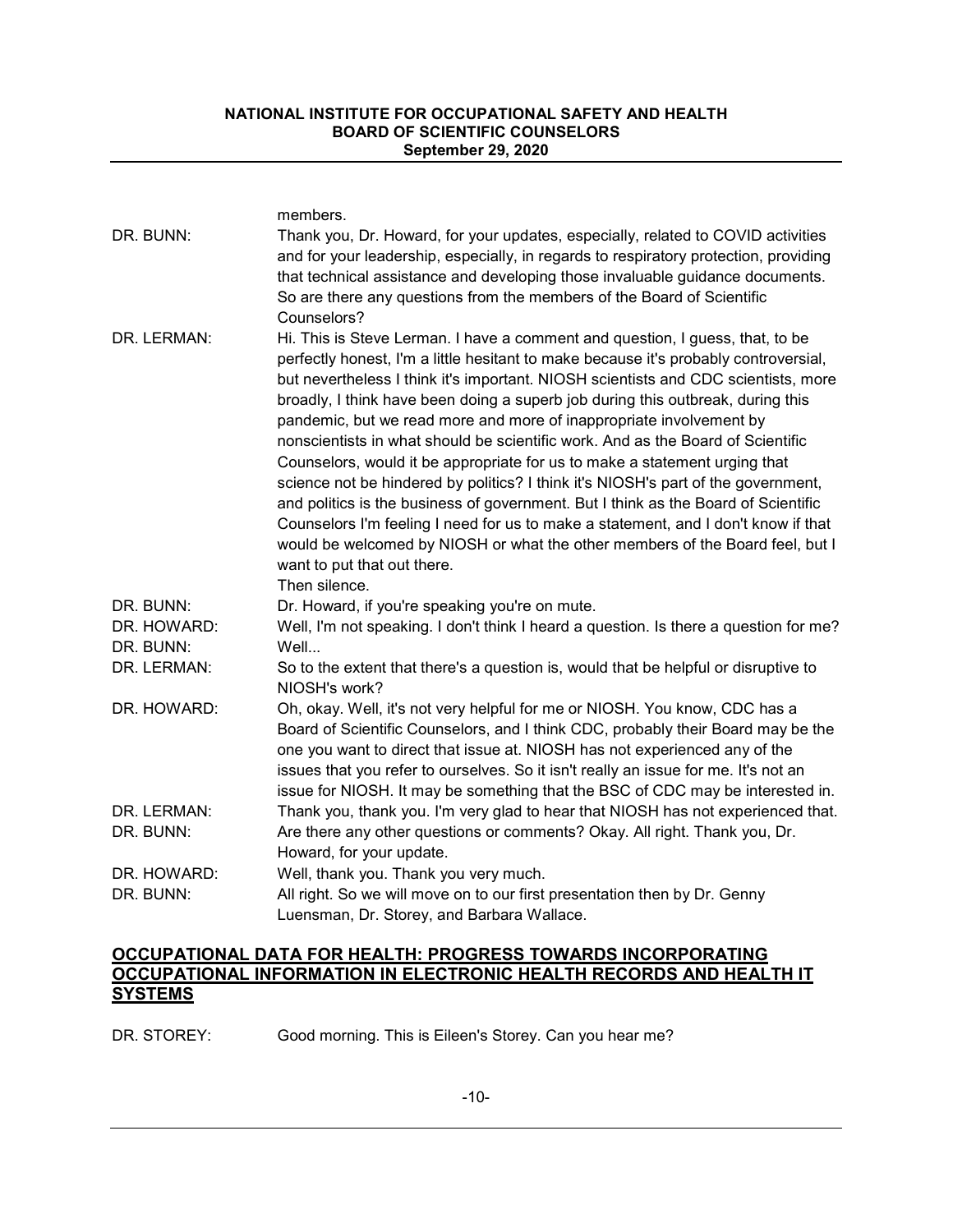| DR. BUNN:    | Yes.                                                                                  |
|--------------|---------------------------------------------------------------------------------------|
| MS. STOREY:  | Thank you. And I think, Emily, you just made me a presenter, is that right?           |
| MS. NOVICKI: | Yes, that's right.                                                                    |
| DR. STOREY:  | Thank you. Okay. Well, we are delighted to be with you this morning to talk with      |
|              | you about the progress we've made toward incorporating occupational                   |
|              | information in electronic health records and health IT systems. We refer to this      |
|              | information as occupational data for health to indicate its broad relevance to        |
|              | health in many contexts.                                                              |
|              | Now, Emily, I'm not sure how to advance it.                                           |
| MS. NOVICKI: | In the bottom left-hand corner you're going to see little arrows.                     |
| DR. STOREY:  | This project has been an institute-wide effort involving five divisions and the       |
|              | Office of the Director. Core staff are supported in the Respiratory Health Division   |
|              | and funding comes from the division and the OD. Additional funding has been           |
|              | secured over the years as NORA projects, housed in multiple divisions. Three of       |
|              | us will present this work to you today. I'm a physician trained in internal medicine  |
|              | and occupational medicine, and I used to be the branch chief for surveillance in      |
|              | the Respiratory Health Division from 2009 to 2017. So I co-led this effort with       |
|              | Captain Margaret Filios who recently retired. I'm hanging on as a contractor to try   |
|              | to see this project through, and you'll see why as we present this to you today. Dr.  |
|              | Genny Luensman joined us in 2011, and provides leadership in informatics and          |
|              | systems development, and Barbara Wallace joined us in 2016, bringing health           |
|              | information technology experience. I'm going to talk with you about our approach      |
|              | to this work in the landscape of health care and health IT in the us. Dr. Luensman    |
|              | will present the content that we have developed for occupational data for health      |
|              | and the informatics products that we have made to make ODH accessible to              |
|              | users and vendors, and Barbara Wallace will demonstrate a method for collection       |
|              | of ODH in healthcare settings. We then look forward to a discussion with you of       |
|              | the challenges we face moving forward with this work.                                 |
|              | NIOSH undertook this effort to address the widely recognized limitations into         |
|              | occupational health surveillance in the U.S. As early as 2006 researchers at          |
|              | NIOSH recognized that an opportunity was being presented as the U.S.                  |
|              | committed to electronic health records as the primary repositories of health          |
|              | information. Recently a report from the National Academies continues to               |
|              | emphasize the importance of electronic health records in building a system of         |
|              | systems to conduct smarter surveillance for occupational health and safety. The       |
|              | opportunity is time limited in the sense that systems are expensive to build and      |
|              | there is competition for space and attention in health IT.                            |
|              | As you know, in 2011 NIOSH commissioned a report from the institute of                |
|              | medicine to explicitly address the rationale and feasibility of conducting this work. |
|              | That report has served as a roadmap for our efforts and we have accomplished          |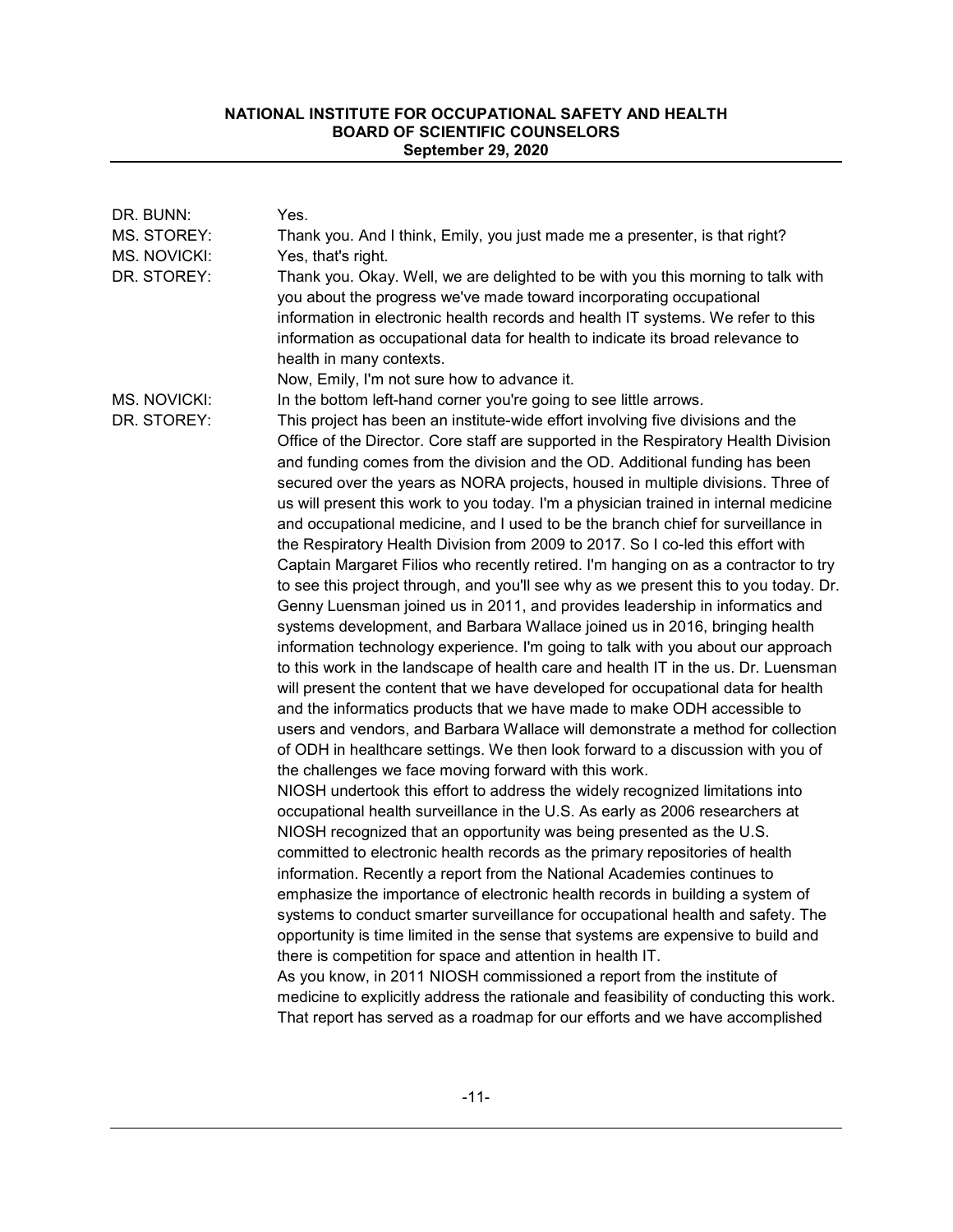|                     | many of the goals laid out there. Our work requires engagement with multiple<br>stakeholders and partners in the public and private sector. As you can see from<br>this list, it's a very diverse group with multiple agendas, perspectives, and needs.<br>They are involved in the development of policy, regulations - excuse me? Are<br>you hearing me all right, Emily?                                                                                                                                                                                                                                                                                                                                                                                                                                                                                                                                                                                                                                                                                                                                                                                                                                                                                                                                                                                                                                                                                                                                                                                           |
|---------------------|-----------------------------------------------------------------------------------------------------------------------------------------------------------------------------------------------------------------------------------------------------------------------------------------------------------------------------------------------------------------------------------------------------------------------------------------------------------------------------------------------------------------------------------------------------------------------------------------------------------------------------------------------------------------------------------------------------------------------------------------------------------------------------------------------------------------------------------------------------------------------------------------------------------------------------------------------------------------------------------------------------------------------------------------------------------------------------------------------------------------------------------------------------------------------------------------------------------------------------------------------------------------------------------------------------------------------------------------------------------------------------------------------------------------------------------------------------------------------------------------------------------------------------------------------------------------------|
| <b>MS. NOVICKI:</b> | Yes, there's an echo. I'm going to mute everyone with a hot mic during your<br>presentation, and then I will reopen the mics for the discussion.                                                                                                                                                                                                                                                                                                                                                                                                                                                                                                                                                                                                                                                                                                                                                                                                                                                                                                                                                                                                                                                                                                                                                                                                                                                                                                                                                                                                                      |
| DR. STOREY:         | Thank you. So all of these players are involved with developing policies,<br>regulation standards, and practices in this landscape. The landscape of health IT<br>is complicated, and it's been shifting throughout the decade of our work. The<br>focus is on improving clinical care, empowering patients, and reducing costs. The<br>regulations evolve. As Dr. Luensman will describe in more detail, we have worked<br>closely with the Office of the National Coordinator for Health IT, or the ONC, to<br>ensure that occupational information is considered in developing certification<br>criteria. ONC defines the requirements for system certification and the Centers for<br>Medicare and Medicaid, or the power of the purse to drive behaviors in health<br>care. CMS and ONC work together to shape the structure and use of EHRs.<br>Events in 2020 have led to a marked increase in attention to public health<br>reporting with enormous leaps in the development of critical infrastructure in a<br>majority of jurisdictions in the U.S. This makes inclusion of occupational<br>information in the EHR even more powerful and its implementation more urgent.<br>ONC recently issued a new regulation that included a progression for data to<br>move into the requirements. The criteria are listed here. Applications for new data<br>must include information on the use cases, applicable standards and technical<br>specifications, existing use and exchange of the data, and potential challenges<br>for development and implementation. |
|                     | To advance the work and demonstrate need we have focused on three domains.<br>ODH is designed to serve the needs of clinicians taking care of patients with a<br>focus on primary care, where most workers receive care for conditions affected<br>by work. It can be used to support population health within health care<br>organizations, identifying groups of patients who share risks or opportunities for<br>intervention based on aspects of their work. ODH also enhances public health<br>case reporting by providing structured coded data about work.<br>We secured a large NORA award in 2014 to develop materials for Clinical<br>Decision Support. Clinical Decision Support tools are used by health care<br>organizations to provide information at the right time for the right patient to<br>improve patient care. In order to build CDS one needs to go from the narrative of<br>clinical guidelines to computable statements. We created three artifacts that can<br>support building CDS consistently across primary care settings. We focused on<br>three scenarios: improving recognition of work-related asthma in adults with                                                                                                                                                                                                                                                                                                                                                                                                               |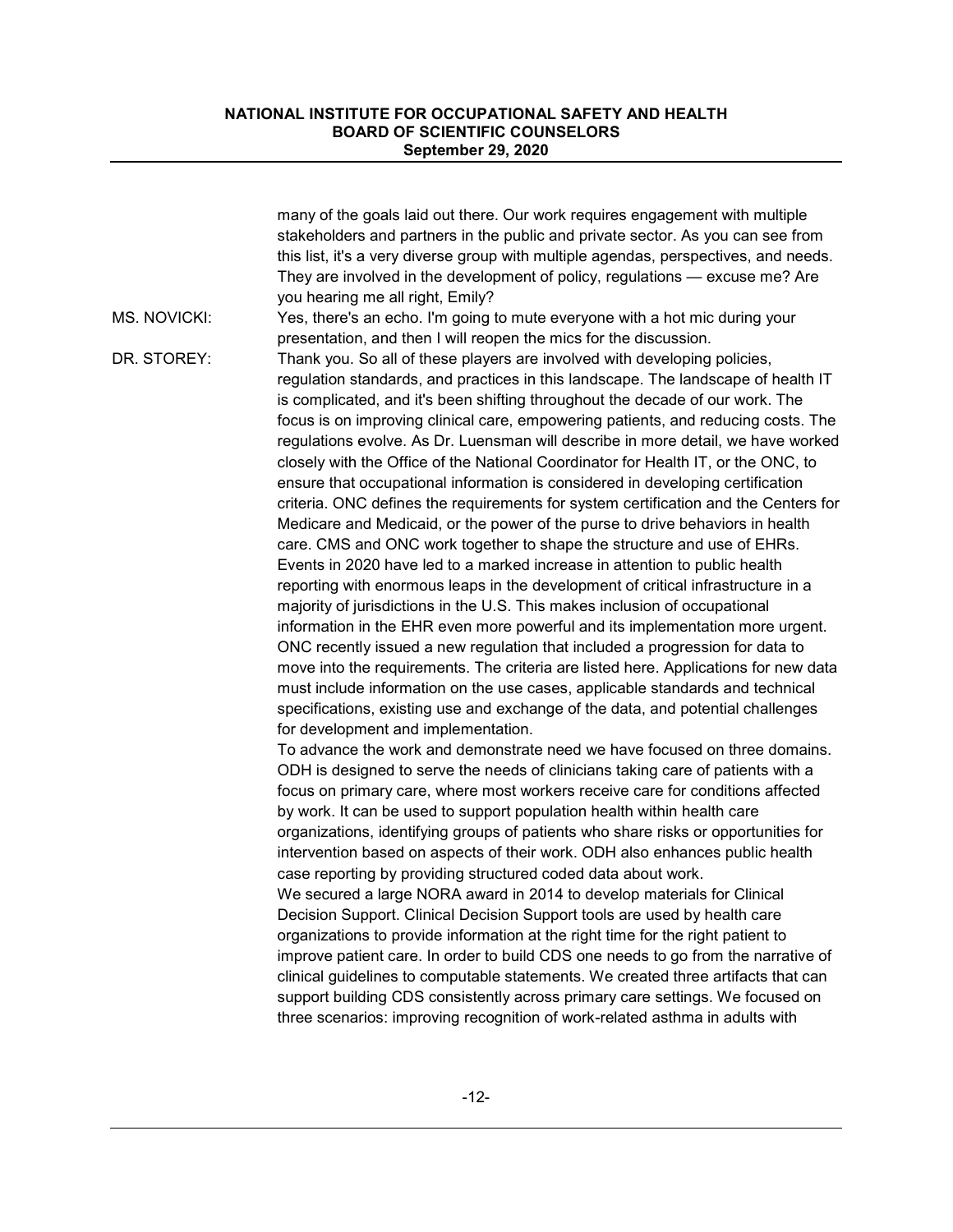asthma, improving management of diabetes when factors at work may pose challenges, and return to work for a patient with low back pain who has temporary restrictions in activity.

At a community health center the documented occupation on all of their patients for one year, it became clear that a significant number of their patients worked as hotel housekeepers and as house painters. The health center had initiated collection of occupation in concert with their state health department. However, they could not access the data and use it on occupation until NIOSH partnered with them to code the data and provide aggregated information back to them. This demonstrated the critical importance of structured or coded data in the electronic health record. The clinic was able to provide targeted educational materials to these patients and to institute lead screening when appropriate. Infectious diseases can affect groups of workers. For example, in transportation, meat packing, residential care, and hospitals, including industry occupation and employer name and address, infectious disease case reports provided to state, local, and other public health jurisdictions would facilitate early recognition of disease spread within industry or occupation groups, and would help to evaluate efforts to mitigate spreads. Intensive efforts to improve data collection for infectious disease cases are underway with labor-intensive activities occurring at local and state health departments. Electronic case reporting is being implemented across the country but without the benefit of the inclusion of structured data on occupation industry and employer because of its absence in the electronic health record. Occupational data for health provides a mechanism to remedy this.

Much of our work aims to socialize the very concept of including occupational information in healthcare. For example, we participate in events that promote and demonstrate sharing data. This past summer we participated in four demonstrations of electronic data sharing that highlighted the value of ODH: electronic case reporting, electronic lab reporting, immunization registries, and opioid abuse and prevention. We provide informatics products so that others can build ODH into electronic health records, personal health records, and other applications. We are embarking on two projects to demonstrate the collection and use of ODH in a healthcare environment, and with this demonstration of proof of concept we hope to secure ODH and regulations for EHR certification. Dr. Luensman will describe the content of occupational data for health and the associated informatics products that are now available.

DR. LUENSMAN: Good morning. Our informatics products provide the structures for implementation and use of ODH in our health IT system. There are three parts to what we've done, and I'm going to briefly describe each. These products are based on input from many sources, as Dr. Storey mentioned, always keeping in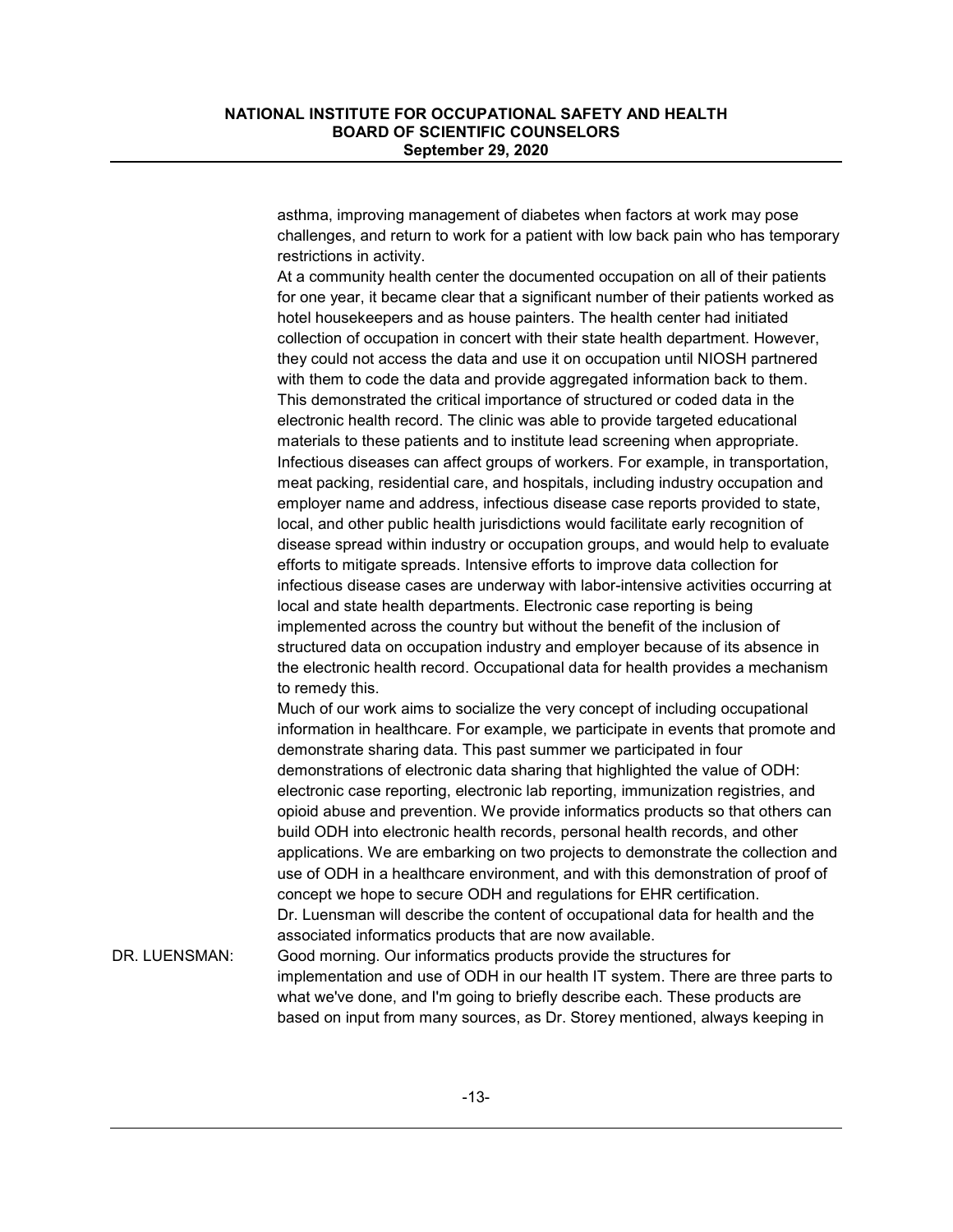mind the goals of usability and usefulness at all levels. We started with defining and organizing the most useful patient work data elements for inclusion in electronic health records, and we publish them as an information model. An information model is a systematic description of data and it tells software developers how to organize and group the data. Our ODH information model is organized into these six topics with each topic including one or more related data elements. For every ODH data element we made sure we had at least one user story to illustrate its value in patient care or population health, and many of the data elements also support public health activities. The topics are independent of one another and do not all have to be implemented for everyone's records, and not every data element has to be collected for a topic but, for example, usual work is used in cancer reporting, so implementation does have to be considered in a holistic way.

Most of the ODH data elements have defined vocabulary that is the set of possible coded entries for each one. This vocabulary is available through the CDC vocabulary distribution system known as PHIN VADS. It is most easily accessed by searching PHIN VADS for ODH. Defining and coding the data elements promotes consistency across health IT systems and makes it easier to share the data with the same meaning even across systems developed by different vendors. But defined and structured data are not enough. The second set of ODH informatics products is interoperability standard specifications. Interoperability standards take advantage of IT system capabilities to share data such that it is understandable and usable by both the sending and receiving systems. It does not involve paper forms and hand-entering data received as a PDF or fax. It also reduces or eliminates the need to follow back for clarification or collection of additional available data. The banking industry is an example of an interoperable industry. It was about a 10-year process, but now regardless of where a person accesses an ATM, the financial transaction is completed and conveyed accurately across the participating institutions using interoperability standard specifications for each type of transaction. This is what is being established across health IT systems. As with banking, health IT interoperability standards provide a framework for data sharing, and specifications of these standards have to be created for each type of data sharing transactions. These specifications currently exist for many health data sharing transactions and are used to send some case reports, lab reports, and syndromic surveillance data to public health agencies. Some case notification data are also sent to CDC this way. The goal is to have all data sent this way in the future. HL7 and IHE are the two consensus organizations that develop and publish health IT interoperability standards and specifications. There are three main kinds of interoperability standards and we have worked with HL7 and IHE to publish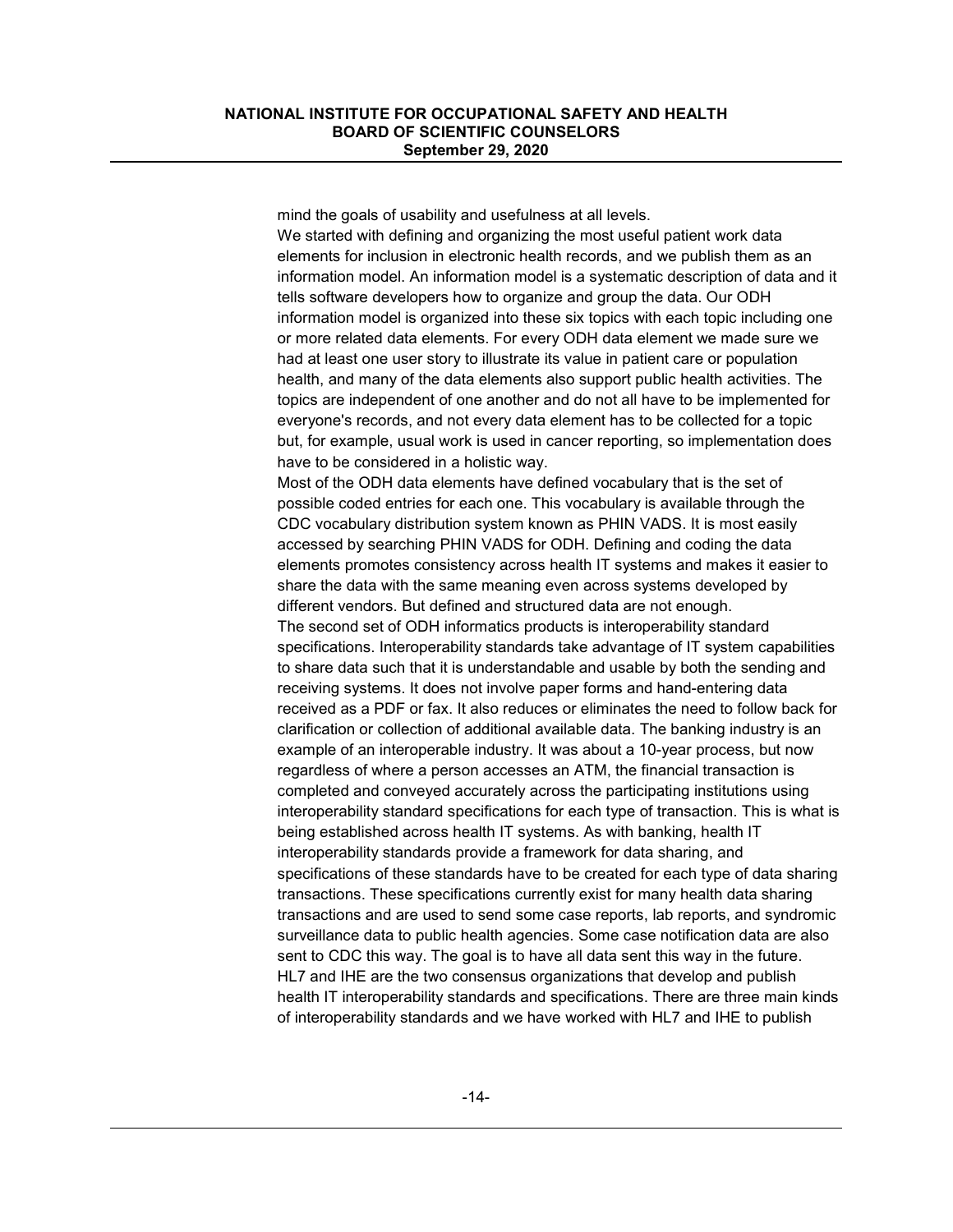ODH template specifications based on each one. The CDA ODH template has been tested at something called Connectathons, which are events where developers collaborate to test these specifications across IT systems to make sure they work properly. This template and the ODH FHIR template, that is Fast Healthcare Interoperability Resources, have been used in interoperability demonstrations, as Dr. Storey mentioned.

We have also worked to incorporate ODH templates in these relevant interoperability specifications that happen to be in development recently. As more specifications move through the HL7 or IHE development and renewal processes, we will continue to advocate for the inclusion of ODH as appropriate. It is particularly significant that ODH has been included in the consolidated CDA and cancer registry reporting specifications because these are mentioned in ONC EHR certification regulation. And so, we'll support our applications for inclusion of ODH data in future EHR certification requirements.

ONC EHR certification regulations have included requirements for the capability to use certain interoperability specifications and to collect certain data elements. In the past we suggested to ONC that key ODH data elements be included in the EHR certification criteria, especially, employment status, current industry, and occupation, and longest held or usual industry, and occupation. In the preamble to the 2015 EHR certification regulation, ONC explicitly recognized the value of work information, specifically industry and occupation. And at the time they noted that they were waiting for NIOSH to demonstrate successful collection of these data in a standardized way. So we have been focused on this objective. There are some substantial differences in how industry and occupation are collected and standardized using text-based entries from death records, cancer registries, and surveys versus how these data will be collected and standardized in EHRs.

The text-based data collections involve two steps. First, the entry is recorded in a non-standardized way based on the respondent's understanding of the concept and desired response. Then that entry is translated into standardized categories for public health use. NIOCCS, the NIOSH Industry and Occupation Computerassisted Coding System helps with this translation step. Selecting industry and occupation in EHRs is different. ODH facilitates a combined process from concept to standardized terms where system capabilities and recognizable vocabulary help a person identify and select their standardized entry in one step. In addition, data from EHRs have to be useful for patient care and population health, as well as public health. So the vocabulary consists of more granular terms that can be categorized. Here's an example of an occupation category from the Standard Occupational Classification System or SOCS. CDC sentences, which is often used to assess survey data, can be cross-walked to SOCS.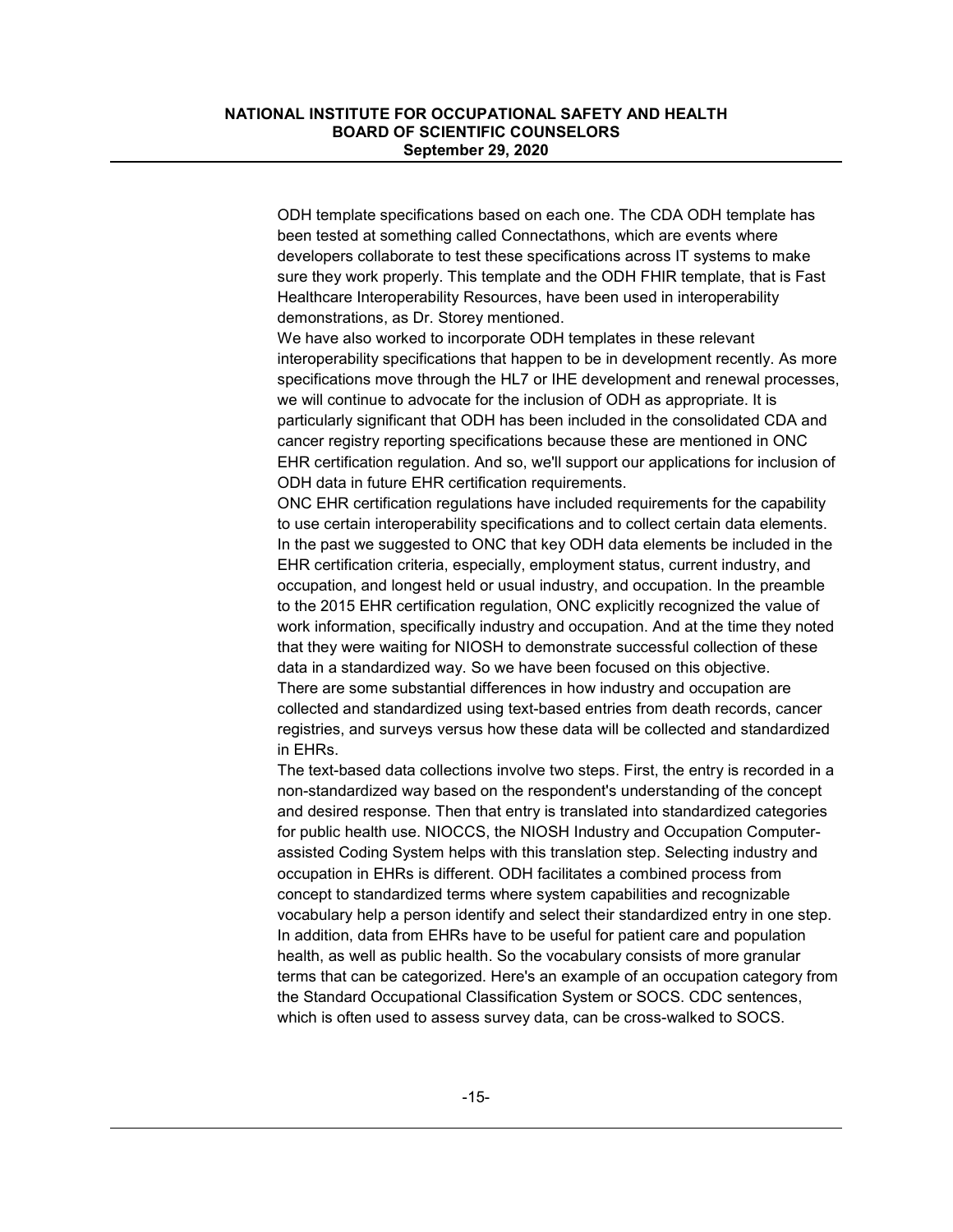|              | However, SOCS categories do not provide sufficient detail for individual patient                                                                            |
|--------------|-------------------------------------------------------------------------------------------------------------------------------------------------------------|
|              | care. Here you can see some more detailed terms for carpenters that add value                                                                               |
|              | when considering the health of an individual. We knew it was important to also                                                                              |
|              | have this level of detail, but mapped to the categories. The terms here at the                                                                              |
|              | bottom are from the ONET alternate or lay titles. ONET online is a site sponsored                                                                           |
|              | by the Department of Labor that offers a variety of search options and data about                                                                           |
|              |                                                                                                                                                             |
|              | the skills, abilities, knowledges, work activities, and interests associated with                                                                           |
|              | occupations. These lay titles are terms that people use when searching the site                                                                             |
|              | and also terms collected from text entries in various surveys. To create the ODH                                                                            |
|              | occupation vocabulary we devise codes for these terms that retain the                                                                                       |
|              | hierarchical category mapping to SOCS. By leveraging this existing data set we<br>can also benefit from an interim level of classification provided by ONET |
|              | extensions of SOCS. These add a little granularity to SOCS, and might be useful                                                                             |
|              | in some instances for population health.                                                                                                                    |
|              | Similarly, the North American Industry Classification System, or NAICS, can be                                                                              |
|              | used to categorize a type of business and CDC census industry categories can                                                                                |
|              | be cross-walked to NAICS. Here, you can see at the bottom some more detailed                                                                                |
|              | terms taken from the NAICS index for this category. And as with occupation, the                                                                             |
|              |                                                                                                                                                             |
|              | detail adds value when considering individual patient care and provides terms                                                                               |
|              | that a person can better recognize. To create the ODH industry vocabulary we                                                                                |
|              | devise codes for these terms that retain the hierarchal category mapping to                                                                                 |
|              | NAICS. Ms. Wallace will demonstrate shortly what we have learned about                                                                                      |
|              | collecting these and other ODH data using the ODH vocabulary and IT system                                                                                  |
|              | capabilities, but, first, I want to mention the third part of our ODH informatics                                                                           |
|              | product instructions for health IT system developers to implement ODH.                                                                                      |
|              | Because ODH is a new concept to these developers, we've worked through HL7                                                                                  |
|              | to create a document that identifies important software functions or features that                                                                          |
|              | we anticipate will make ODH more useful. For example, features that will make                                                                               |
|              | the data accessible to care providers and available for system operations. This                                                                             |
|              | document will support making ODH useful in EHRs. Additional guidance for                                                                                    |
|              | collecting ODH has been developed based on user testing of a series of ODH                                                                                  |
|              | collection prototypes. Ms. Wallace will demonstrate the latest version for us now.                                                                          |
| MS. WALLACE: | Good morning. Emily, could you please have the PowerPoint for the prototype                                                                                 |
|              | demonstration ready to go because I've had some instability with the VPN this                                                                               |
|              | morning. So if we need it we'll jump over to the PowerPoint.                                                                                                |
| MS. NOVICKI: | Okay.                                                                                                                                                       |
| MS. WALLACE: | Thank you. Okay. Can everyone see the prototype now?                                                                                                        |
|              |                                                                                                                                                             |
| MS. NOVICKI: | Yes.                                                                                                                                                        |
| MS. WALLACE: | Okay. Thank you. So this prototype uses the Occupational Data for Health                                                                                    |
|              | vocabulary and complies with the conformance criteria found in the work and                                                                                 |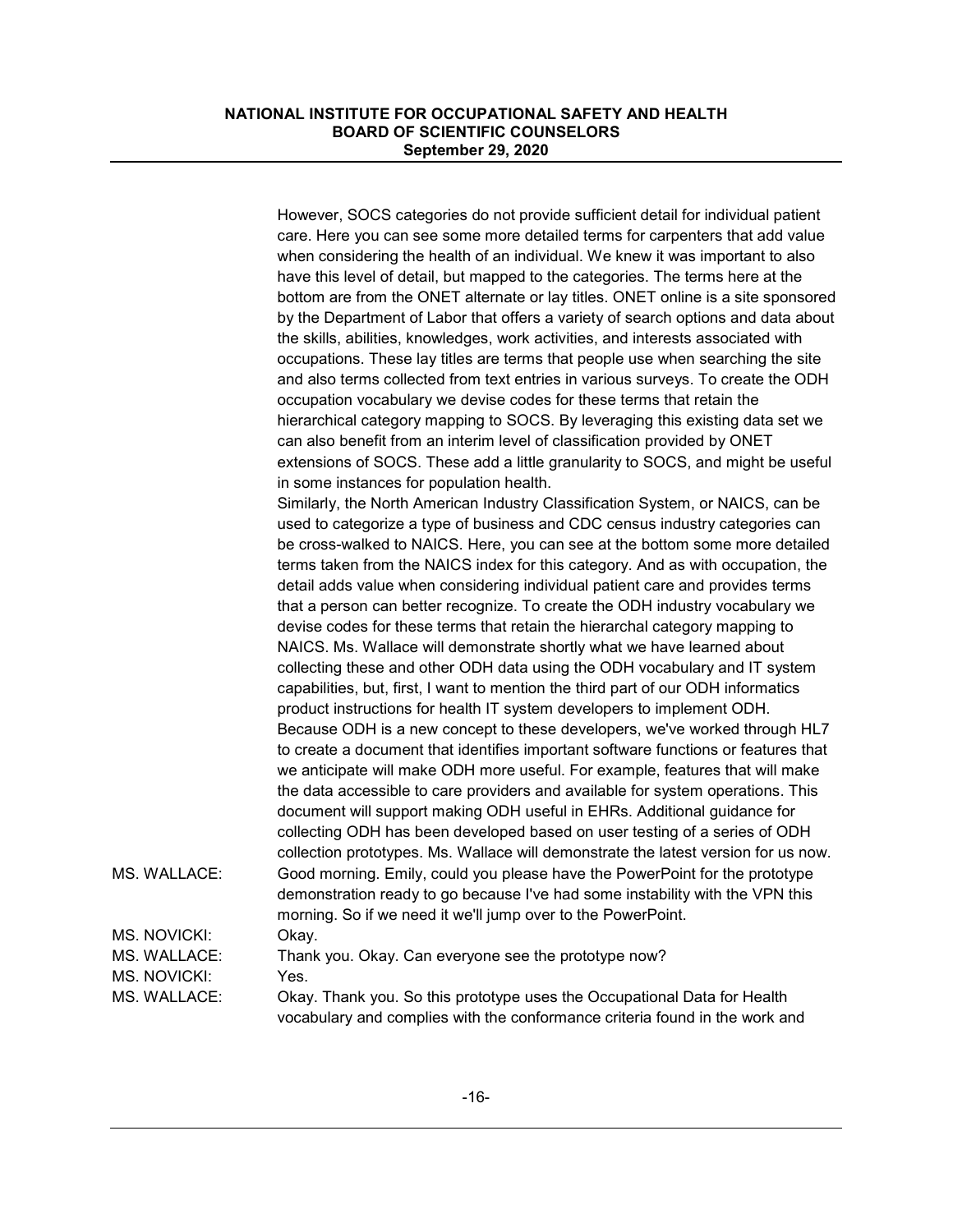health function profile. It's not meant to be shared or used in a production environment, but serves as a communication tool. The summary page that we're looking at was developed to provide a quick and easy landing page for a patient to review their work information that was previously provided, and to determine if any updates are needed. This is similar to a common workflow when a patient at check-in is asked to review their medication and problem list.

Now I'm going to walk through each of the ODH topics. The first is employment status and retirement dates. The ODH employment status value set aligns with the Bureau of Labor Statistics Classification. The concept of retirement and ODH is not linked to employment or to a specific job. It simply captures when a person considers themselves retired. The person may still be working in a different job or profession.

Now we'll go to jobs. Jobs are the backbone of ODH. This topic defines key data elements that could be collected to describe characteristics of a particular job. Over time the history of jobs a person has worked would grow to provide a better understanding of the possible impact of his or her health. Now let's take a look at the individual job data elements collected.

First, is employment name and location. Work classification. Very easy read descriptions for many of the ODH concepts. Industry and occupation which are self-reported and classified by the patient. A classification of the amount of supervisory responsibility. And in the case of military work (inaudible  $\omega$  00:51:36) workers, this is captured through pay grade. Start and end dates of employment. Taken together these data elements provide critical information about the nature of the patient's work. ODH also provides the opportunity to collect information about a patient's work schedule. There's a classification of the normal scheduled work and the average daily hours and normal days worked in a week. Taken together, these provide the information about the patient's schedule. And, finally, ODH provides the opportunity to collect self-reported text descriptions, duties and potential work hazards of the job.

Industry and occupation are the most difficult concepts to collect and standardize. So the prototype uses a simple keyword searching algorithm to present possible choices to a person from the ODH vocabulary, as Dr. Luensman described. Now, just to illustrate this I'm going to go ahead and just create the shell of a job, so you can get a sense of what that would look like for a patient. So we'll give this employer a name, AOK Security. And we'll just scroll down and we'll do a search for industry and occupation. So here we'll do a search and the patient would enter what they would feel would be a good way, kind of like doing a Google search. So when I click search it'll look through those NAICS indexes, and what we see here are some of the potential NAICS categories, and a person could click through. This is the description offered by NAICS. And then we see down below these are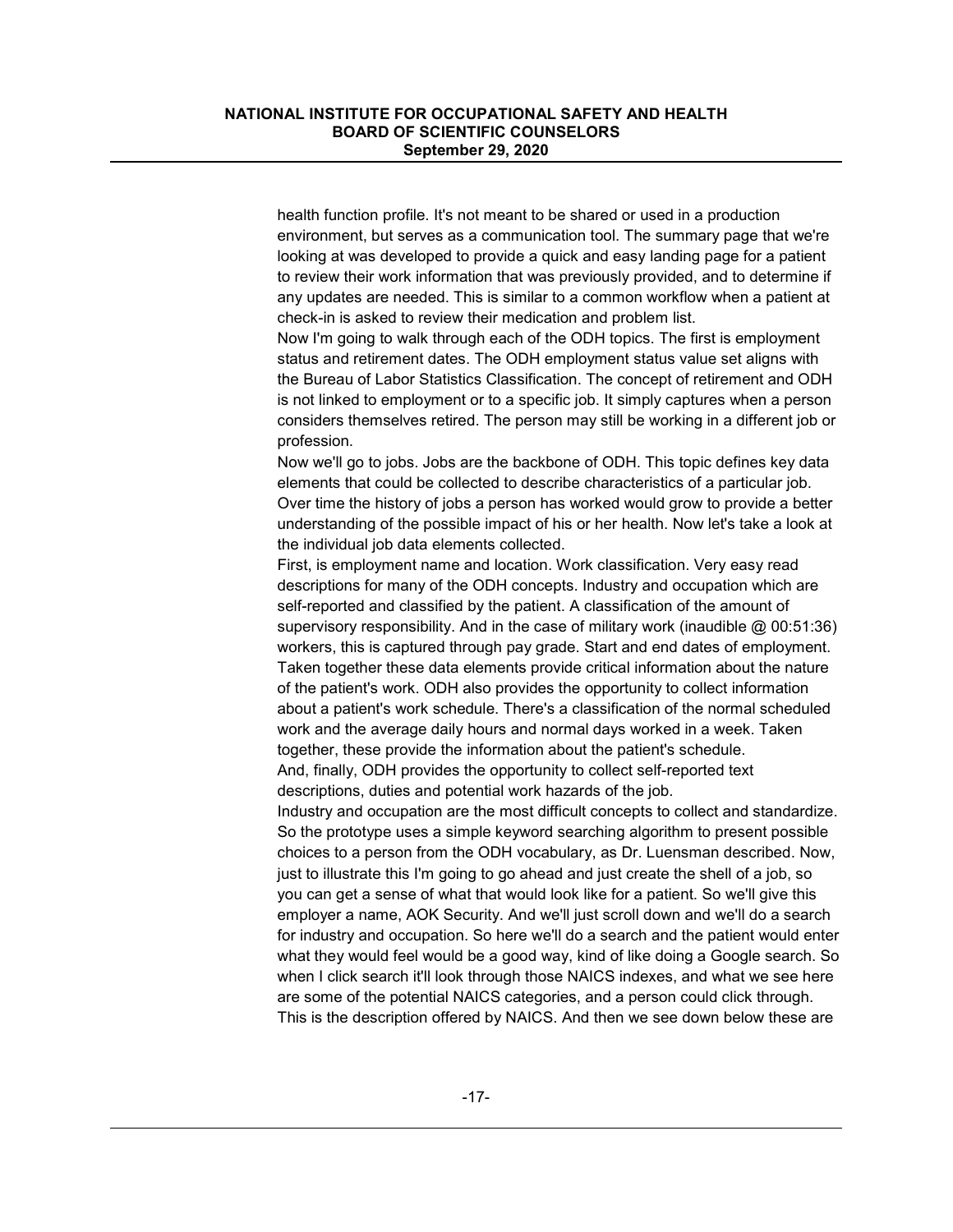the indexes that this individual could pick. So for this case we'll go ahead and pick security guard services. So now I've classified my industry, and I'll save that to the record. So now we'll do the same thing for a job. So what this person's job is, they're a security guard. Once again, now we'll do a search of the ONET SOCS occupation alternate titles. And then these are the potential ONET SOCS categories. And, again, there's a description. So we'll say security guards. In this case you can see there's more detail. And so, this individual we'll say they're an armed security guard. So now we're going to go ahead and save that to the record. We can pick a start date for the job. Let's just say they started last month in August of this year, and this is their present job. So we'll can go ahead and save it. Okay. So now we have this job here in their history. Next topic would be longest-held work. Longest-held work is the occupation in which a person has worked the longest and the industry the person has most often held this occupation in. Start date is the date this work began and duration is the cumulative number of years worked in this occupation. Now, the prototype demonstrates a time-saving feature that could be used of a relatively complete history if jobs have been collected. So what we see here is we've gone through and we looked at their job history, and then we've organized it by the time worked in this occupation. And it's an easy way for someone to say, okay, actually this is the job I've worked the longest as a military police officer while I was in the Army. So let me take this. I'll copy it in. And it just saves the individual the time from having to research for industry and occupation, and they also have the option here to make any changes, if needed. So once they say, yep, that's it, it's saved. Next topic, volunteer work. ODH includes significant volunteer positions. The data collection for first responders and emergency services is like that of jobs. For all other positions of greater than 20 hours per week, just the industry, occupation, start and end dates are collected. Next topic, are combat zone periods. These time periods delineate work in a military combat zone and are collected for both military and civilian workers. This work can present unusual health risks. The information about the work performed for this time period could be found in jobs. And the last topic we'll look at would be appropriate for minors. Limited work

information about household numbers of minors is also part of ODH. This information would be part of the child's medical record and could help identify health risks that could be brought into the home by a worker. The exact identity of a working household member is not recorded nor is there a link to another person's medical record. The industry and occupation of a current job and the longest held work are included.

I'm turning it back to Dr. Luensman now for a wrap-up. Thank you. DR. LUENSMAN: Thank you. Emily, if we can have the last two slides, please. Thank you. With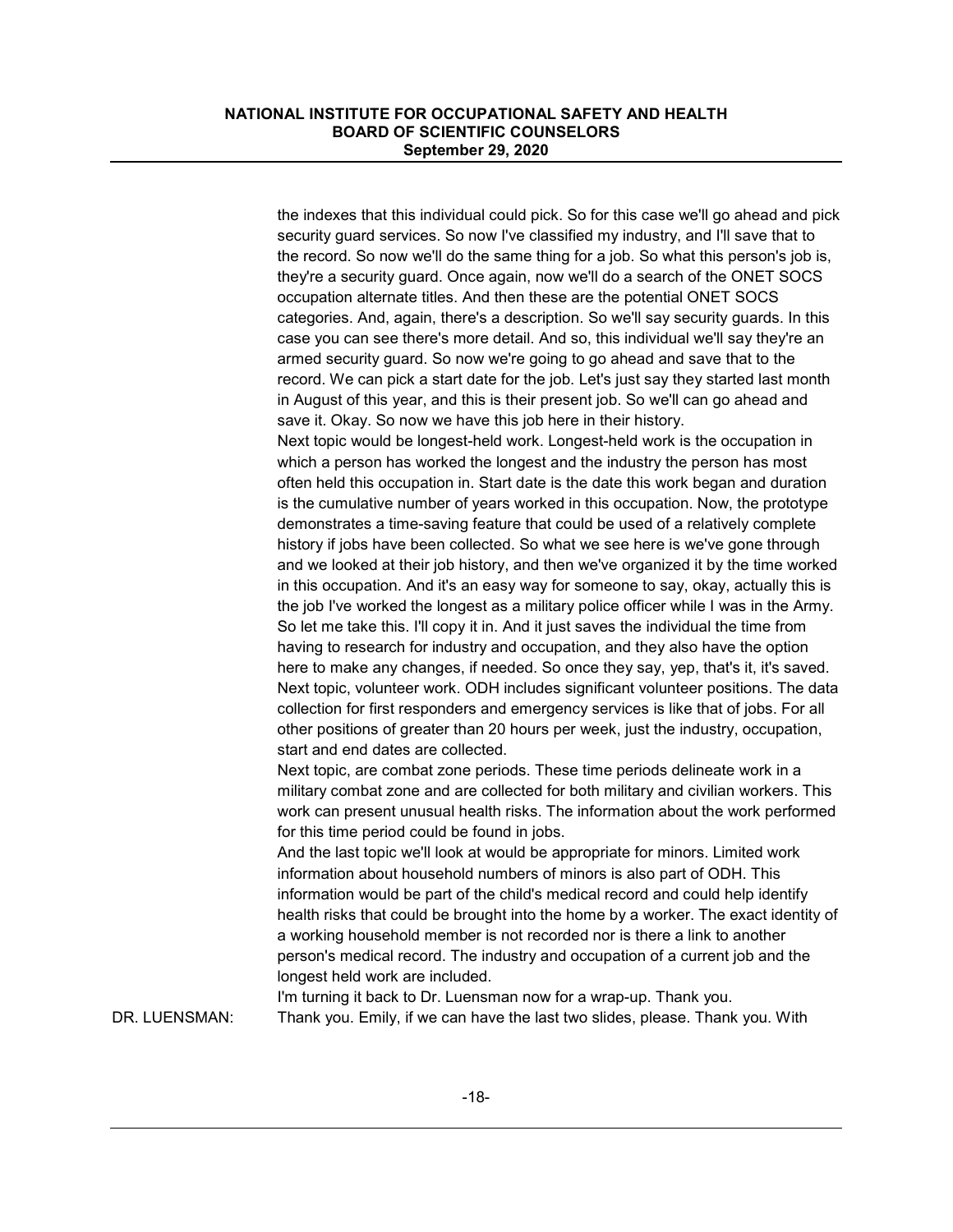|                | what we've shown you today we anticipate applying for inclusion of key ODH data<br>elements in upcoming EHR certification regulations based on ONC's recently<br>defined progression steps which are shown, again, here. Our next steps are to<br>submit an application and to execute the two funded pilot projects for ODH<br>collection in an EHR, and its use in case reports sent using interoperability<br>specifications.                       |
|----------------|--------------------------------------------------------------------------------------------------------------------------------------------------------------------------------------------------------------------------------------------------------------------------------------------------------------------------------------------------------------------------------------------------------------------------------------------------------|
|                | Our presentation today has mainly focused on the ODH informatics products<br>we've prepared to support health IT system capabilities. We are looking forward<br>to encouraging the adoption and use of these capabilities to improve worker<br>health in patient care, population health, and public health.                                                                                                                                           |
|                | This concludes our presentation and we have a few questions listed here that we<br>would like to pose to the committee. Thank you for your time and attention. And<br>with that, I'll turn it over to Dr. Bunn.                                                                                                                                                                                                                                        |
| MS. NOVICKI:   | Okay. This is Emily. I'm going to unmute the mics now.                                                                                                                                                                                                                                                                                                                                                                                                 |
| DR. BUNN:      | Hello?                                                                                                                                                                                                                                                                                                                                                                                                                                                 |
| MS. NOVICKI:   | Okay, everyone is unmuted.                                                                                                                                                                                                                                                                                                                                                                                                                             |
| DR. LEMASTERS: | Okay, okay. Thank you, Emily. Was I muted before while I was speaking?                                                                                                                                                                                                                                                                                                                                                                                 |
| MS. NOVICKI:   | Yes, yes, I'm sorry.                                                                                                                                                                                                                                                                                                                                                                                                                                   |
| DR. BUNN:      | Okay. All right. Well, thank you very much for the presentation on the inclusion of<br>occupational health data into electronic health records. These tools that you have<br>developed will be very, very useful in identifying occupations and industries, and<br>potential risk factors. I mean, this opens up a lot of possibilities. So are there any<br>responses from the members in regards to the questions that NIOSH poses? No<br>questions? |
| DR. LEMASTERS: | This is Grace. I have a question. Do you hear me?                                                                                                                                                                                                                                                                                                                                                                                                      |
| DR. BUNN:      | Yes, Grace.                                                                                                                                                                                                                                                                                                                                                                                                                                            |
| DR. LEMASTERS: | Can you hear me?                                                                                                                                                                                                                                                                                                                                                                                                                                       |
| DR. BUNN:      | Yes, I can hear you, Grace.                                                                                                                                                                                                                                                                                                                                                                                                                            |
| DR. LEMASTERS: | Okay. Okay, very good. Well, the first question, how can NIOSH identify potential<br>healthcare partners to collect and use ODH data? I was wondering if                                                                                                                                                                                                                                                                                               |
|                | consideration is being given to like hospitals, emergency rooms. I mean, that<br>would be the largest number of patients coming in like to a hospital setting. I think                                                                                                                                                                                                                                                                                 |
|                | if I were going to pick a spot, to pilot test this, I would pick a couple of different<br>hospital settings. Maybe one in the Midwest and one in the East, and maybe one<br>in the West to just get a feel for ability to navigate through all those different parts.                                                                                                                                                                                  |
|                | Like how will they know that they're supposed to type something in first and then<br>pick a search? It might seem a bit daunting to a lot of folks.                                                                                                                                                                                                                                                                                                    |
| DR. BUNN:      | Any comments to that?                                                                                                                                                                                                                                                                                                                                                                                                                                  |
| DR. COX:       | This is Tony Cox. Might it make sense, do you think, to explore with someone like<br>United Healthcare whether they'd be interested in partnering, with the potential                                                                                                                                                                                                                                                                                  |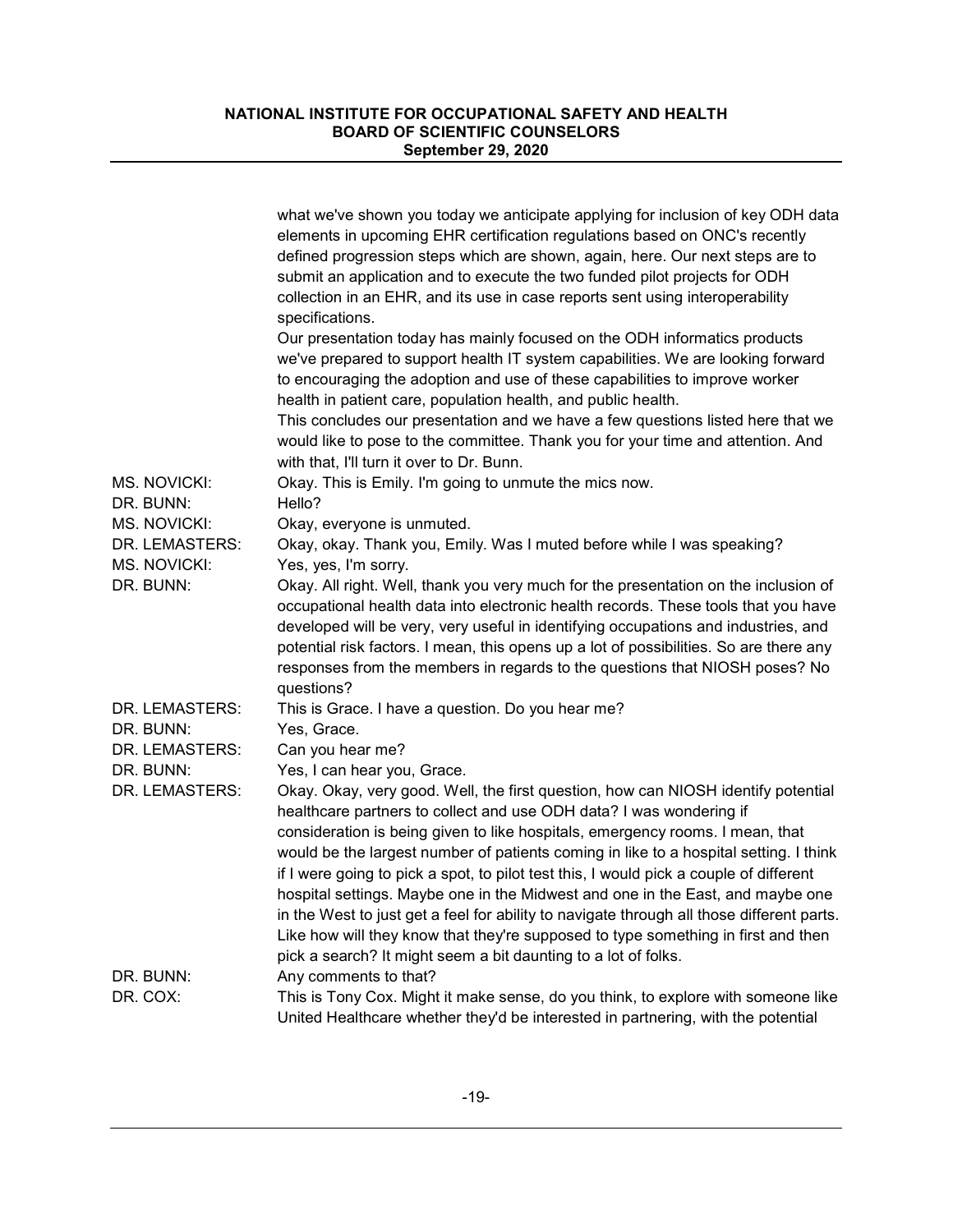|                                 | upside being that they could collect useful information to help them better<br>manage risks and create policies, and so forth. So, in other words, I think it's<br>good to go to the provider side, big, big hospitals, you know, Cedar Sinai,<br>somewhere like that. But, also, there might be more willingness, more interest or,<br>at least, as much interest on the payer side. So, as I say, a big company like<br>United Healthcare might have some real incentive to experiment with the system<br>because it could be-I think it can provide valuable information to them.                                                                                                                                                                                                                                                                                                      |
|---------------------------------|-------------------------------------------------------------------------------------------------------------------------------------------------------------------------------------------------------------------------------------------------------------------------------------------------------------------------------------------------------------------------------------------------------------------------------------------------------------------------------------------------------------------------------------------------------------------------------------------------------------------------------------------------------------------------------------------------------------------------------------------------------------------------------------------------------------------------------------------------------------------------------------------|
| DR. LEMASTERS:                  | How about some place like Kaiser Permanente?                                                                                                                                                                                                                                                                                                                                                                                                                                                                                                                                                                                                                                                                                                                                                                                                                                              |
| DR. COX:                        | Yes. Same idea.                                                                                                                                                                                                                                                                                                                                                                                                                                                                                                                                                                                                                                                                                                                                                                                                                                                                           |
| DR. LEMASTERS:                  | $I$ think—                                                                                                                                                                                                                                                                                                                                                                                                                                                                                                                                                                                                                                                                                                                                                                                                                                                                                |
| DR. SCHENKER:<br>DR. LEMASTERS: | This is Marc. Go ahead, Grace.                                                                                                                                                                                                                                                                                                                                                                                                                                                                                                                                                                                                                                                                                                                                                                                                                                                            |
| DR. BUNN:                       | Go ahead, Marc.<br>Go ahead, Marc.                                                                                                                                                                                                                                                                                                                                                                                                                                                                                                                                                                                                                                                                                                                                                                                                                                                        |
| DR. LEMASTERS:                  | No, I'm done. Go ahead, Marc.                                                                                                                                                                                                                                                                                                                                                                                                                                                                                                                                                                                                                                                                                                                                                                                                                                                             |
| DR. SCHENKER:                   | Sure. Well, I would want to emphasize the issue about pilot testing because the<br>workplace is changing, and you want to be sure you can capture that. This is a<br>very traditional job focus and, yet, people hold less permanent jobs and more<br>contract work, and less permanence. And I'd want to know that it captures that.<br>Let me give one example. I did a study where we thought we would look at work<br>shifts and the traditional three shifts, and it turned out there were thirty different<br>shifts for this company. People work weekends and they worked afternoons. I<br>mean, are you capturing that? The other major question I had has to do with<br>language, and is there a plan for this to be translated into any language or what is<br>the thinking about that? Because a significant percent of the workforce, I imagine,<br>is non-English speaking. |
| DR. LUENSMAN:                   | So this is Dr. Luensman. We have been discussing making it available in<br>Spanish. At the moment we're trying to work through getting started with English,<br>and then looking at the opportunities to translate further.                                                                                                                                                                                                                                                                                                                                                                                                                                                                                                                                                                                                                                                               |
| DR. SCHENKER:                   | Well, I would hope you keep that on the program because I understand getting it<br>refined in English, but particularly Spanish would be an important second<br>language to be available in.                                                                                                                                                                                                                                                                                                                                                                                                                                                                                                                                                                                                                                                                                              |
| DR. LEMASTERS:                  | I agree with Marc. And my concern was this really needs to be pilot tested among<br>diverse population and different education levels because it's kind of long and<br>people can get pretty easily frustrated, I have found in studies.                                                                                                                                                                                                                                                                                                                                                                                                                                                                                                                                                                                                                                                  |
| DR. SCHENKER:                   | I agree.                                                                                                                                                                                                                                                                                                                                                                                                                                                                                                                                                                                                                                                                                                                                                                                                                                                                                  |
| DR. STOREY:                     | So this is Eileen. I think these are really, really important points, and we're aware<br>of this being a bit of a traditional tool. We actually struggled for quite some time<br>with the changing workforce, the fractured workforce , and so on. We really<br>couldn't find good language, good terminologies to capture that right now. And so,<br>we put that on hold and went with this more traditional structure. The language                                                                                                                                                                                                                                                                                                                                                                                                                                                     |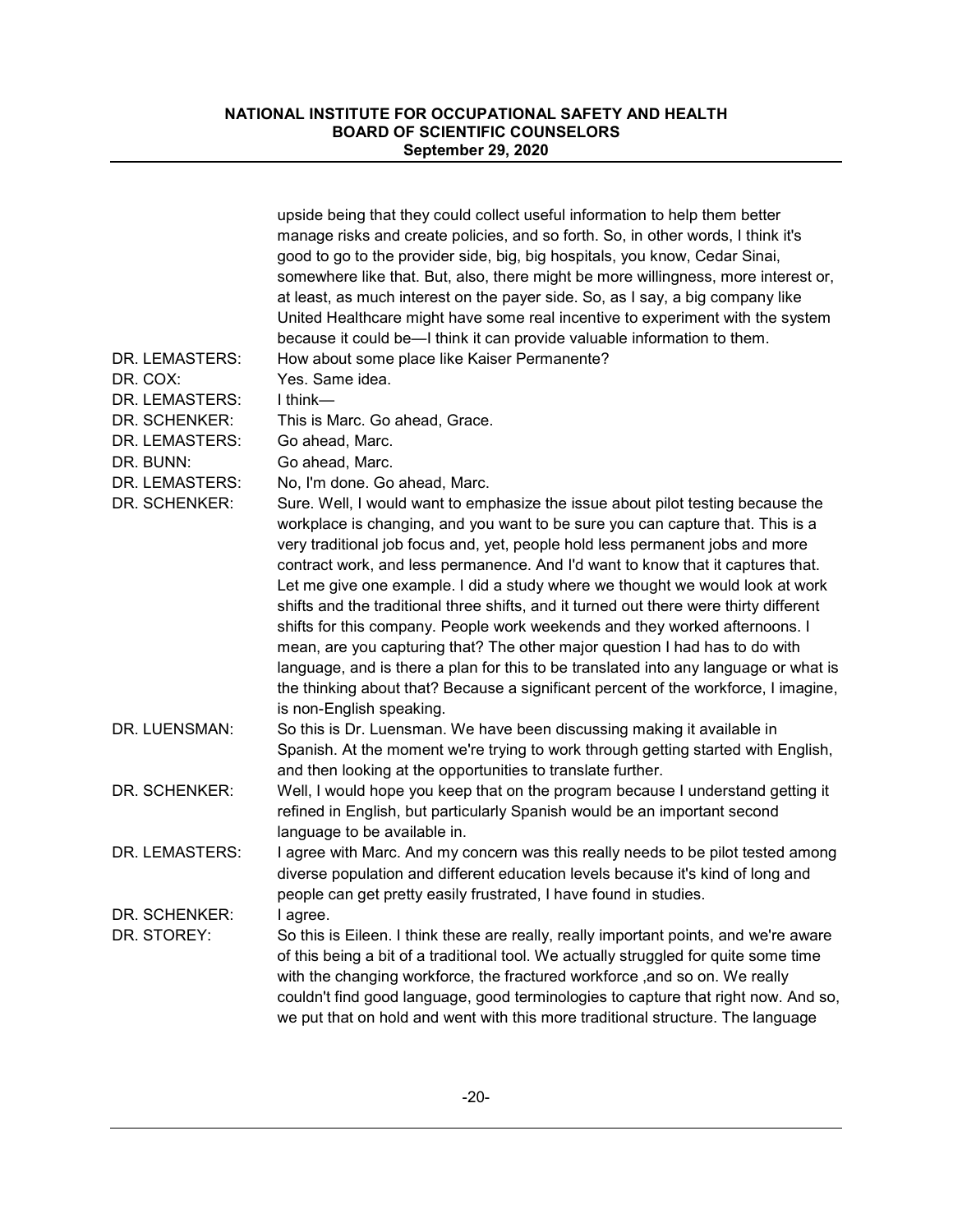|                                                                                      | issue is right in our face every time we talk to potential partners they start telling<br>us about the diversity of their patient population, and we fully understand that. We<br>really need some experience under our belt to see just how difficult or not difficult<br>this is for English-speaking patients to manage because if we put a lot of<br>resources into translating this and we've built something that can't be used, it's a<br>lot of waste. But we totally understand that an English-only tool is not very helpful.<br>But what we want now is to get experience with this thing in a clinical setting, try<br>to answer some of the questions that you're raising, see how patients respond,<br>and we're very happy to do it in pieces we don't need to do the whole thing out |
|--------------------------------------------------------------------------------------|------------------------------------------------------------------------------------------------------------------------------------------------------------------------------------------------------------------------------------------------------------------------------------------------------------------------------------------------------------------------------------------------------------------------------------------------------------------------------------------------------------------------------------------------------------------------------------------------------------------------------------------------------------------------------------------------------------------------------------------------------------------------------------------------------|
|                                                                                      | the gate. But these are really good comments, thank you.                                                                                                                                                                                                                                                                                                                                                                                                                                                                                                                                                                                                                                                                                                                                             |
| DR. BUNN:                                                                            | Thank you. Are there any other questions or comments, or responses to the other<br>three questions that NIOSH poses? For instance, how can NIOSH best champion<br>the collection and use of ODH in primary care settings? Or the next question, how<br>can NIOSH socialize the value of ODH with workers, so they will enter the<br>information in their records?                                                                                                                                                                                                                                                                                                                                                                                                                                    |
| DR. LEMASTERS:                                                                       | This is Grace, again. What I felt was somewhat daunting is that, first, they had to<br>enter something in, and spelling can be a big issue. And then they go to the<br>dropdown screen. I was wondering if there could be more dropdown screens at<br>the beginning, and then it could be fine-tuned on the second step. So, for<br>example, the first dropdown screen may be like where do you work, hospitals,<br>grocery stores, large companies. It might be kind of a large drop- but large,<br>large sections, large sectors. And then once they get to that, click on that, then<br>they get another dropdown screen. I mean, the more we can do with dropdown<br>screens rather than having them spell out things, I think you'll get more—it'll be<br>less intimidating.                    |
| DR. LUENSMAN:                                                                        | That is one of the many ideas that we have looked at and I wanted to be clear<br>that while we've created this prototype tool to illustrate one way of collecting the<br>data, any electronic health record that is choosing to collect ODH will implement it<br>how they see fit, and one of those ways could be a drill down, the way you've<br>discussed.                                                                                                                                                                                                                                                                                                                                                                                                                                         |
| DR. LEMASTERS:                                                                       | You mean there's going to be different approaches depending on the location of<br>this?                                                                                                                                                                                                                                                                                                                                                                                                                                                                                                                                                                                                                                                                                                              |
| DR. LUENSMAN:                                                                        | We have no way of controlling the approach that is used to collect the data. We<br>can provide guidance and we can make sure that they end up with the right data,<br>but we can't control how they collect it. They do have regulatory ways to do that.                                                                                                                                                                                                                                                                                                                                                                                                                                                                                                                                             |
| DR. LEMASTERS:<br>DR. LUENSMAN:<br>DR. LEMASTERS:<br>DR. LUENSMAN:<br>DR. LEMASTERS: | But you are providing-you're providing the instrument though, right?<br>No, we're providing guidance of what we have learned based on that instrument.<br>But you're not asking them to use or try the instrument that you've developed?<br>That's correct. That's correct.<br>I don't understand that at all.                                                                                                                                                                                                                                                                                                                                                                                                                                                                                       |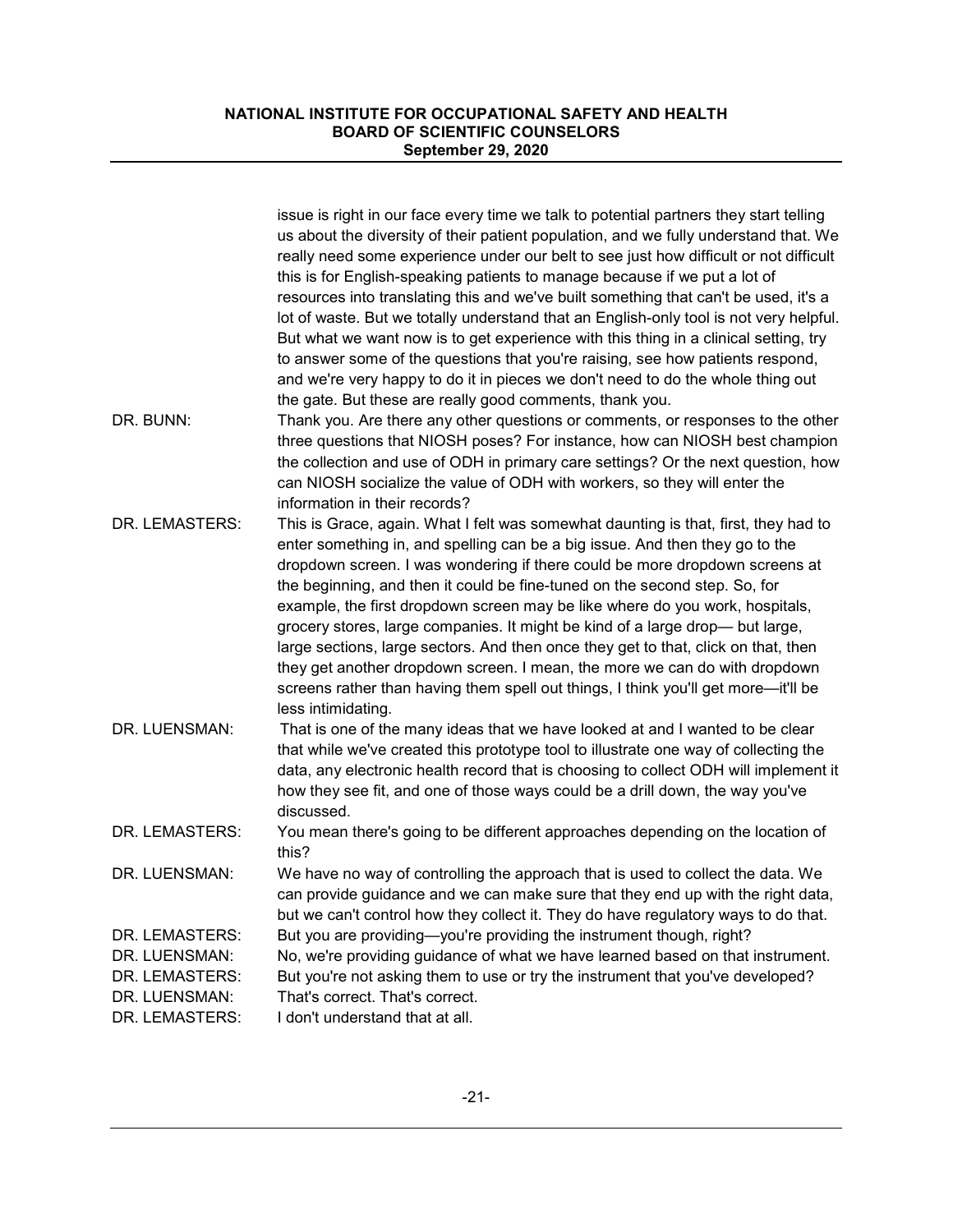| DR. LUENSMAN:                                 | Electronic healthcare system vendors are going to have their own screens and<br>their own way of doing it.                                                                                                                                                                                                                                                                                                                                                                                                                                                                                                                                                                                                                                                                                                                                                                                                                                                                                                                                                                                                                                                                                                                                                                                                                                                                                                                                                                                                                                                                                                                                                                                                                                                                      |
|-----------------------------------------------|---------------------------------------------------------------------------------------------------------------------------------------------------------------------------------------------------------------------------------------------------------------------------------------------------------------------------------------------------------------------------------------------------------------------------------------------------------------------------------------------------------------------------------------------------------------------------------------------------------------------------------------------------------------------------------------------------------------------------------------------------------------------------------------------------------------------------------------------------------------------------------------------------------------------------------------------------------------------------------------------------------------------------------------------------------------------------------------------------------------------------------------------------------------------------------------------------------------------------------------------------------------------------------------------------------------------------------------------------------------------------------------------------------------------------------------------------------------------------------------------------------------------------------------------------------------------------------------------------------------------------------------------------------------------------------------------------------------------------------------------------------------------------------|
| DR. LEMASTERS:<br>DR. STOREY:<br>MS. WALLACE: | They're not going to know how to do this at all.<br>Barb, Barb, do you want to address this since you were?<br>Yes. Yes. So there are many different vendors all using different technologies,<br>and they all interact with SNOMED, ICD-9, and ICD-10. They're used to<br>interacting with vocabularies and developing the capabilities to do that. And so<br>this is, if you think about it like that, ODH is the vocabulary. ODH provides<br>guidance for what could be collected, and not everything will be collected.<br>Institutions will decide what's important to them and how to incorporate that into<br>their workflows. This prototype was really developed to be able to show and<br>explain the power of ODH and the vocabulary, and how it could be collected. The<br>vocabulary for occupation, just to give you a sense of size, is 60,000 entries.<br>Industry is 20,000. They're large value sets which is why we recognize and we've<br>said, and we've explained, how we've done it. And there are certainly different<br>technology objects and approaches available to EMR and healthcare IT vendors<br>to interact with these value sets. What NIOSH could do is to work to develop<br>some sort of a tool that could be incorporated into a healthcare system's<br>ecosystem of applications. What NIOSH can't do is develop within an EHR. It's<br>proprietary to them. So a SMART on FHIR app that could be used to help<br>facilitate the collection is something we could go with based on lessons learned<br>from this prototype, but the prototype itself was never developed to share. It<br>doesn't have the security and the structure around it that would be needed to<br>actually be used in the production environment. Does that help? |
| DR. BUNN:                                     | Thank you, thank you.                                                                                                                                                                                                                                                                                                                                                                                                                                                                                                                                                                                                                                                                                                                                                                                                                                                                                                                                                                                                                                                                                                                                                                                                                                                                                                                                                                                                                                                                                                                                                                                                                                                                                                                                                           |
| DR. LEMASTERS:                                | I don't know.                                                                                                                                                                                                                                                                                                                                                                                                                                                                                                                                                                                                                                                                                                                                                                                                                                                                                                                                                                                                                                                                                                                                                                                                                                                                                                                                                                                                                                                                                                                                                                                                                                                                                                                                                                   |
| DR. BUNN:                                     | Well, actually, I appreciate the clarification, and I was just wondering instead of<br>approaching the health care providers, it might be worthwhile to approach the<br>electronic health record vendors. We have done that before in Kentucky,<br>ourselves and were able to convince some of the vendors to add additional data<br>fields to the electronic health records for trauma centers here in the States. So I<br>was just wondering if you guys have approached any of the vendors, themselves.                                                                                                                                                                                                                                                                                                                                                                                                                                                                                                                                                                                                                                                                                                                                                                                                                                                                                                                                                                                                                                                                                                                                                                                                                                                                      |
| MS. WALLACE:                                  | Vendors are aware of this.                                                                                                                                                                                                                                                                                                                                                                                                                                                                                                                                                                                                                                                                                                                                                                                                                                                                                                                                                                                                                                                                                                                                                                                                                                                                                                                                                                                                                                                                                                                                                                                                                                                                                                                                                      |
| DR. BUNN:                                     | Like Enic.                                                                                                                                                                                                                                                                                                                                                                                                                                                                                                                                                                                                                                                                                                                                                                                                                                                                                                                                                                                                                                                                                                                                                                                                                                                                                                                                                                                                                                                                                                                                                                                                                                                                                                                                                                      |
| MS. WALLACE:                                  | Exactly. Epic is aware of these data elements and, specifically, I can speak to<br>Epic because I've worked with organizations with Epic. They move when their<br>customers request. And so, if we find a partner that uses Epic and that partner is<br>interested in this, they will certainly bring Epic to the table and Epic will then work<br>with their customer and with NIOSH to figure out how best to do this for their<br>customer, but what they're going to want to see is their customers request it or it                                                                                                                                                                                                                                                                                                                                                                                                                                                                                                                                                                                                                                                                                                                                                                                                                                                                                                                                                                                                                                                                                                                                                                                                                                                        |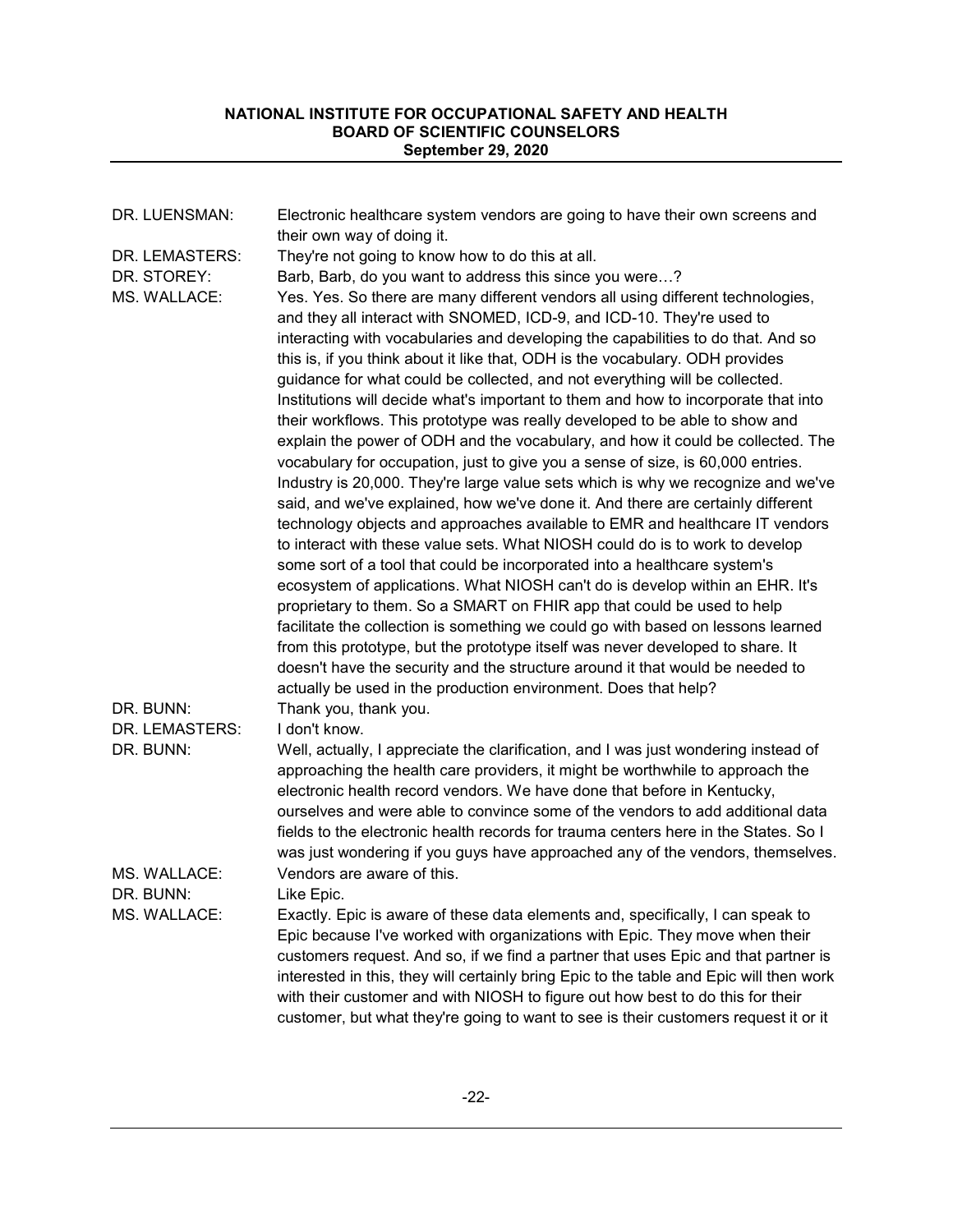|               | is some sort of a regulatory requirement that they know that their customers are<br>going to need it. Those are the things that are going to drive the vendors, is                                                                                                                                                                                                                                                                                                                                                                                                                                                                                                                                                                                                                                                                                                                                                                                                                                                                                                                                                                                                                                                                                                                                                                                                                                                               |
|---------------|----------------------------------------------------------------------------------------------------------------------------------------------------------------------------------------------------------------------------------------------------------------------------------------------------------------------------------------------------------------------------------------------------------------------------------------------------------------------------------------------------------------------------------------------------------------------------------------------------------------------------------------------------------------------------------------------------------------------------------------------------------------------------------------------------------------------------------------------------------------------------------------------------------------------------------------------------------------------------------------------------------------------------------------------------------------------------------------------------------------------------------------------------------------------------------------------------------------------------------------------------------------------------------------------------------------------------------------------------------------------------------------------------------------------------------|
|               | customer interest.                                                                                                                                                                                                                                                                                                                                                                                                                                                                                                                                                                                                                                                                                                                                                                                                                                                                                                                                                                                                                                                                                                                                                                                                                                                                                                                                                                                                               |
| DR. SCHENKER: | My comment is, has anybody looked at the form in terms of usability of the data?<br>In other words, it's a very complex form, but, personally, as an epidemiologist or<br>occupational health person, part of resolution is far greater than I would be able<br>to use. And I think in terms of your looking at acceptability of this to the vendors, if<br>it's simpler, in some way, it's going to be more acceptable. In other words, has<br>the creation of this considered the usability of the data that's being-                                                                                                                                                                                                                                                                                                                                                                                                                                                                                                                                                                                                                                                                                                                                                                                                                                                                                                          |
| DR. STOREY:   | So this is Eileen's Storey. So I think one of the things we've been trying to work<br>with is the notion that there's different users, and we emphasized in our<br>presentation that our first audience has to be the clinician. And this is not a space<br>that NIOSH usually occupies. We're much more about epidemiology and risk<br>assessment, and risk reduction, but in order to play in this sandbox we absolutely<br>have to be useful to clinicians first. So what we've built is something that we think<br>is going to give enough granularity that a clinician can look at a job title and then<br>begin a useful conversation with the person about what they're doing. And it<br>instantly rolls to these broader categories. And we've also-I don't think we<br>emphasize this today, but we've also created a crosswalk to CDC census<br>categories, so that there's a seamless transition from this data collection to what<br>we usually think of for public health purposes and analyzing industry and<br>occupation.                                                                                                                                                                                                                                                                                                                                                                                        |
|               | So part of the reason it took us so long is working with clinical groups and people<br>in clinical settings to find out from them what they wanted, what would make them<br>excited. The Cambridge Health Alliance, for example that was that was just a<br>wonderful charge for us because they got so excited to realize that they had all<br>these patients they were seeing day in and day out with these shared risk factors,<br>and they weren't addressing it because they were taking care of their<br>hypertension and their diabetes, and all their health care issues they came in for,<br>but then when they looked at their own data they said, oh, look at that, and they<br>built their own website with educational materials, they wrote them in Portuguese<br>because many of these people were Portuguese-speaking, and it fired them up<br>about collecting more occupational information.<br>So you're absolutely right that the users are going to be—I mean, that's the next<br>10 years, is figuring out how to make this thing work, and then how to make it<br>useful. And when the epidemiologist can actually go to a Kaiser and say we'd like<br>to work with you on how to look at your patient population for work-related or<br>work risk factors, then defining how you're going to look at that, how you're going<br>to pull it out, how you're going to analyze it, that's all in the future. |
| DR. BUNN:     | Thank you. Are there any other questions or comments? Related to the last                                                                                                                                                                                                                                                                                                                                                                                                                                                                                                                                                                                                                                                                                                                                                                                                                                                                                                                                                                                                                                                                                                                                                                                                                                                                                                                                                        |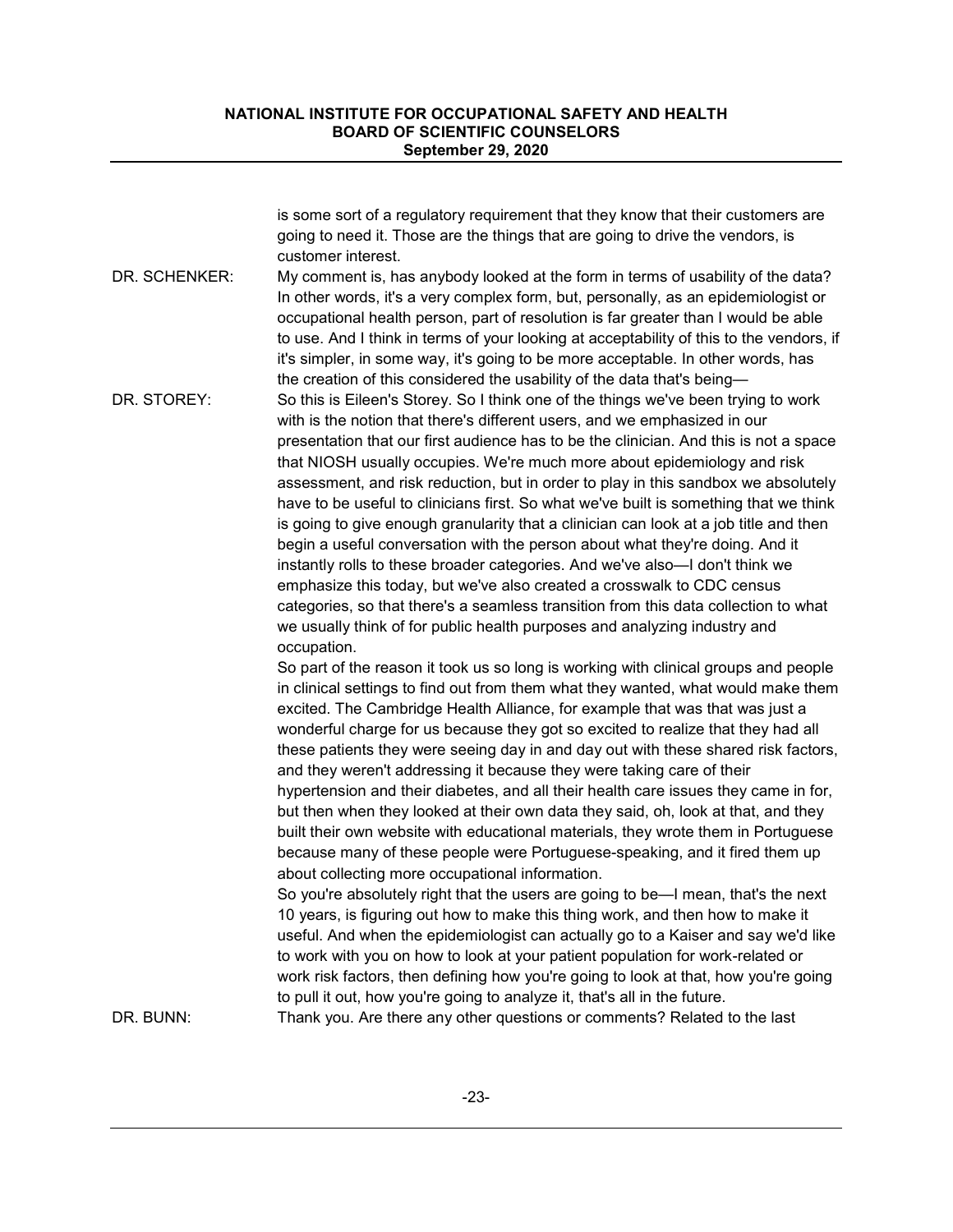| DR. COX:<br>MR. FOLEY:<br>DR. BUNN: | question, once ODH is in the EHRs, what are the most important problems it can<br>be used to address? Are there any thoughts on that? Okay. Are there any final-<br>Well, this is Tony. On that last point I assume that the one important problem<br>would be to recognize and identify significant changes in patterns of occupational<br>harm. So I think of particular industries where, for example, there have been<br>dramatic changes in patterns of silicosis and, unfortunately, not so many changes<br>in patterns of asbestosis. And I think this kind of integration could help, ideally,<br>lead to a sort of automated vigilance that monitors these data for patterns that<br>currently take special studies and lots of dollars to pursue. I think that this would<br>facilitate seeing what's going on much better. So I think there are a number of<br>important problems having to do with how are things changing that this will help<br>to address. And that's why I think that big payers, as well as providers like Kaiser<br>or like United, might be quite interested in partnering to get this implemented.<br>Terry, this is Mike Foley. Can you hear me?<br>Yes. Go ahead. |
|-------------------------------------|---------------------------------------------------------------------------------------------------------------------------------------------------------------------------------------------------------------------------------------------------------------------------------------------------------------------------------------------------------------------------------------------------------------------------------------------------------------------------------------------------------------------------------------------------------------------------------------------------------------------------------------------------------------------------------------------------------------------------------------------------------------------------------------------------------------------------------------------------------------------------------------------------------------------------------------------------------------------------------------------------------------------------------------------------------------------------------------------------------------------------------------------------------------------------------------------------------|
| MR. FOLEY:                          | In addition to looking at the question of where injuries and illnesses are occurring<br>across industries and occupations, is the whole issue of we know that the<br>workers' comp system covers probably fewer and fewer or smaller, smaller<br>percentage of the workforce over time due to the rise of things like more<br>independent contracting gig work, and so forth, and so on, but also due to the fact<br>that there's often significant barriers to accessing workers' comp, and people,<br>sometimes if they have primary health insurance, they prefer to use that instead,<br>and this would be a way for, at least, if a worker is injured or as has an illness and<br>visits a clinic, occupation and industry could still be captured. Currently we are<br>very dependent on workers' comp systems to give us a sense of the industry and<br>occupational distribution of industry and illnesses, and I think this is really<br>important for completing our picture, and then keeping it updated as access to<br>workers' comp changes in our economy.                                                                                                                               |
| DR. BUNN:                           | Thank you, Mike. Any other comments? All right. Well, thank you very much, Dr.<br>Luensman, Dr. Storey, and Ms. Wallace for the excellent presentation. We are<br>now at 12:25. Emily, what do you think? Should we break for lunch now, and then<br>start back at the normal time or what are your recommendations?                                                                                                                                                                                                                                                                                                                                                                                                                                                                                                                                                                                                                                                                                                                                                                                                                                                                                    |
| MS. NOVICKI:                        | I recommend that we break for lunch, just take a longer lunch, and come back at<br>1:30 when we have scheduled for public comment. I also know that Kenny Fent<br>and Mike Flynn, two of our afternoon speakers, have pretty tight schedules. They<br>have a lot of obligations with the pandemic. So I think it would be helpful if we<br>could stick to the afternoon schedule as much as possible.                                                                                                                                                                                                                                                                                                                                                                                                                                                                                                                                                                                                                                                                                                                                                                                                   |
| DR. BUNN:                           | All right. So we will break for lunch now, and then return at 1:30 where we will,<br>first, have a roll call when we return. All right. Thank you, everyone.                                                                                                                                                                                                                                                                                                                                                                                                                                                                                                                                                                                                                                                                                                                                                                                                                                                                                                                                                                                                                                            |
| (Lunch.)                            |                                                                                                                                                                                                                                                                                                                                                                                                                                                                                                                                                                                                                                                                                                                                                                                                                                                                                                                                                                                                                                                                                                                                                                                                         |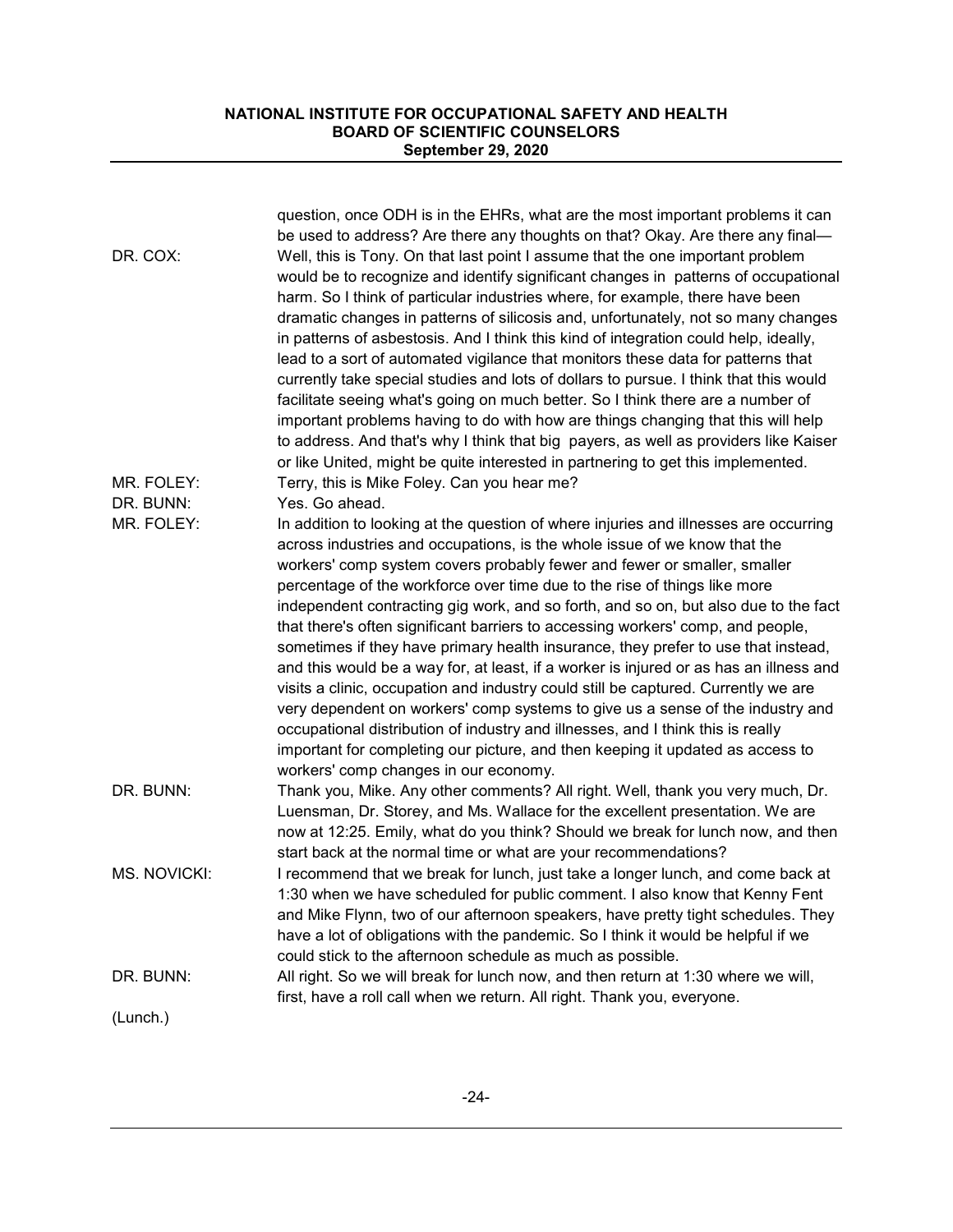| <b>MS. NOVICKI:</b> | Hello, everyone. This is Emily. It's 1:30 p.m., Eastern time, so I'd like to go ahead<br>and kind of pull everyone back together. So in order to get started again we'll<br>need to do another roll call. So I'll just go down through the list again. If you can<br>let me know that you're here. So first Terry Bunn.                                                                                                              |
|---------------------|--------------------------------------------------------------------------------------------------------------------------------------------------------------------------------------------------------------------------------------------------------------------------------------------------------------------------------------------------------------------------------------------------------------------------------------|
| DR. BUNN:           | I'm here.                                                                                                                                                                                                                                                                                                                                                                                                                            |
| <b>MS. NOVICKI:</b> | Great, thanks. Kyle Arnone.                                                                                                                                                                                                                                                                                                                                                                                                          |
| MR. ARNONE:         | Here.                                                                                                                                                                                                                                                                                                                                                                                                                                |
| MS. NOVICKI:        | Thank you. Lauren Barton.                                                                                                                                                                                                                                                                                                                                                                                                            |
| DR. BARTON:         | Here.                                                                                                                                                                                                                                                                                                                                                                                                                                |
| MS. NOVICKI:        | Tony Cox.                                                                                                                                                                                                                                                                                                                                                                                                                            |
| DR. COX:            | Here.                                                                                                                                                                                                                                                                                                                                                                                                                                |
| <b>MS. NOVICKI:</b> | Cristina Demian. Okay. We'll come back to her. Mary Doyle. Okay. Michael Foley.<br>Jessica Graham.                                                                                                                                                                                                                                                                                                                                   |
| DR. GRAHAM:         | Hi. Present.                                                                                                                                                                                                                                                                                                                                                                                                                         |
| <b>MS. NOVICKI:</b> | Thank you. Steven Lerman.                                                                                                                                                                                                                                                                                                                                                                                                            |
| DR. LERMAN:         | Present.                                                                                                                                                                                                                                                                                                                                                                                                                             |
| <b>MS. NOVICKI:</b> | Grace Lemasters.                                                                                                                                                                                                                                                                                                                                                                                                                     |
| DR. LEMASTERS:      | Present.                                                                                                                                                                                                                                                                                                                                                                                                                             |
| <b>MS. NOVICKI:</b> | Patrick Morrison. Okay. Tiina Reponen. Robert Roy.                                                                                                                                                                                                                                                                                                                                                                                   |
| DR. ROY:            | Here.                                                                                                                                                                                                                                                                                                                                                                                                                                |
| <b>MS. NOVICKI:</b> | Marc Schenker.                                                                                                                                                                                                                                                                                                                                                                                                                       |
| DR. SCHENKER:       | Here.                                                                                                                                                                                                                                                                                                                                                                                                                                |
| MS. NOVICKI:        | Judith Su.                                                                                                                                                                                                                                                                                                                                                                                                                           |
| DR. SU:             | Here.                                                                                                                                                                                                                                                                                                                                                                                                                                |
| <b>MS. NOVICKI:</b> | Okay. So let's go back through and see if others have joined yet. Cristina<br>Demian.                                                                                                                                                                                                                                                                                                                                                |
| DR. DEMIAN:         | Yes, I'm here.                                                                                                                                                                                                                                                                                                                                                                                                                       |
| MS. NOVICKI:        | Okay, great. Thank you. Mary Doyle. Okay. Michael Foley. And Patrick Morrison.                                                                                                                                                                                                                                                                                                                                                       |
| MR. MORRISON:       | Patrick Morrison is here.                                                                                                                                                                                                                                                                                                                                                                                                            |
| MS. NOVICKI:        | Okay, great. Thank you. Okay, so we're at 13 again, which meets quorum, so<br>we're all good, and I will then move to public comment, which I did not receive<br>any comments or any requests for comment. So if there's anyone from the public<br>who would like to speak this is your opportunity. Would anybody like a spot?<br>Okay. Hearing nothing I am going to turn it back over to Terry Bunn for our<br>afternoon session. |
| DR. BUNN:           | Thank you, Emily. And our next session actually is an update on the National<br>Firefighter Registry that was established within the last year or so. So Dr. Fent,<br>are you ready to present?                                                                                                                                                                                                                                      |
| DR. FENT:           | Yep. This is Kenny. Can everybody hear me?                                                                                                                                                                                                                                                                                                                                                                                           |
| DR. BUNN:           | Yes, we can hear you.                                                                                                                                                                                                                                                                                                                                                                                                                |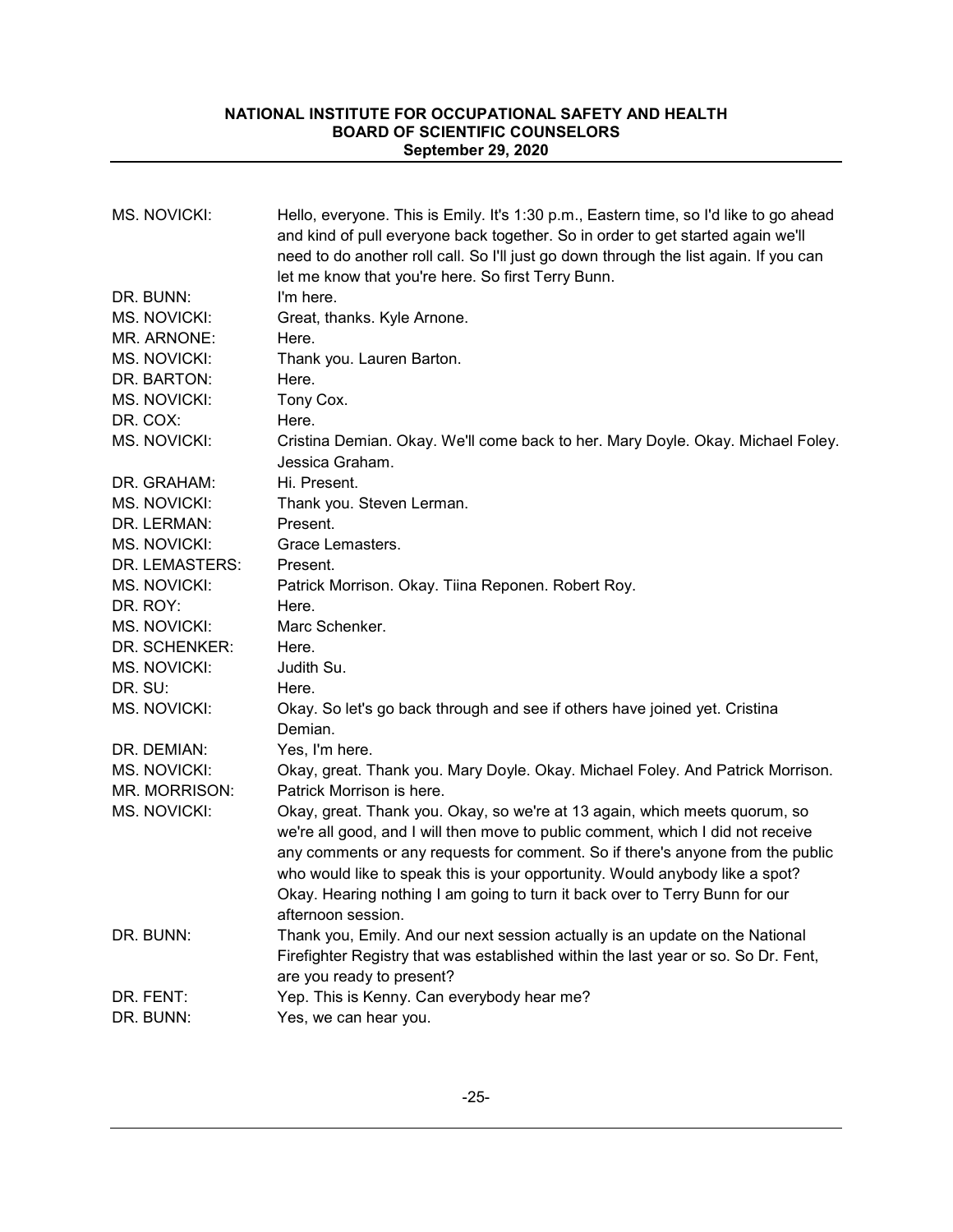DR. FENT: Great, okay. Let's see if I have control here. Looks like it. Did that advance the slide? MS. NOVICKI: Yes.

DR. BUNN: Yes, it did.

## **NATIONAL FIREFIGHTER REGISTRY UPDATE**

DR. FENT: Okay. Well, good afternoon everybody. I have been asked to give an update on the NFR to the NIOSH Board of Scientific Counselors. And just to give you a real quick background information. So NIOSH created the NFR Subcommittee or NFRS to provide guidance and direction for the registry, for the NFR, and we held our first public meeting back on May 15, 2020, really, to discuss the protocol. And after that meeting the NFRS drafted a report of recommendations for Dr. Howard, and then met again on July 14, 2020, to approve that report. That draft report was then submitted to the NIOSH Board of Scientific Counselors for review back in July, and the BSC then modified and approved the report during an August 4th meeting that was specifically for that report. And the final report has been publicly posted on the BSC website. So the report really had three primary recommendations. There were some other suggestions as well in the report, but NFR team really focused on those three main recommendations. We discussed them as a team, and then we made some changes to the protocol, questionnaire, consent form. And, also, developed a draft response memo. And all of those have been submitted to NIOSH for review and approval, and are actually being reviewed right now by the Division of Field Studies and Engineering. So I'm just going to go through each recommendation, and then discuss some of how we decided to respond to each recommendation. So the first recommendation was really focused on the Social Security number and, really, how to best communicate why we're asking for SSN and how it will be protected. And then, also, the importance of doing some pilot testing around those communications. So our response to that first recommendation, we've held multiple conversations with stakeholders, including firefighters and fire officers regarding SSN and why it's needed, and how to best communicate with those different groups of firefighters. We've also conducted a survey of fire chiefs from around the country about the potential barrier to participation from simply asking for SSN. And, as you can imagine, we did hear from a number of fire chiefs that this is likely to be a barrier to participation. We're also conducting focus groups with different groups of firefighters, including groups that are specifically mentioned in the Firefighter Cancer Registry Act, volunteer, female, minority firefighters about the best way to promote the registry and also the importance of SSNs.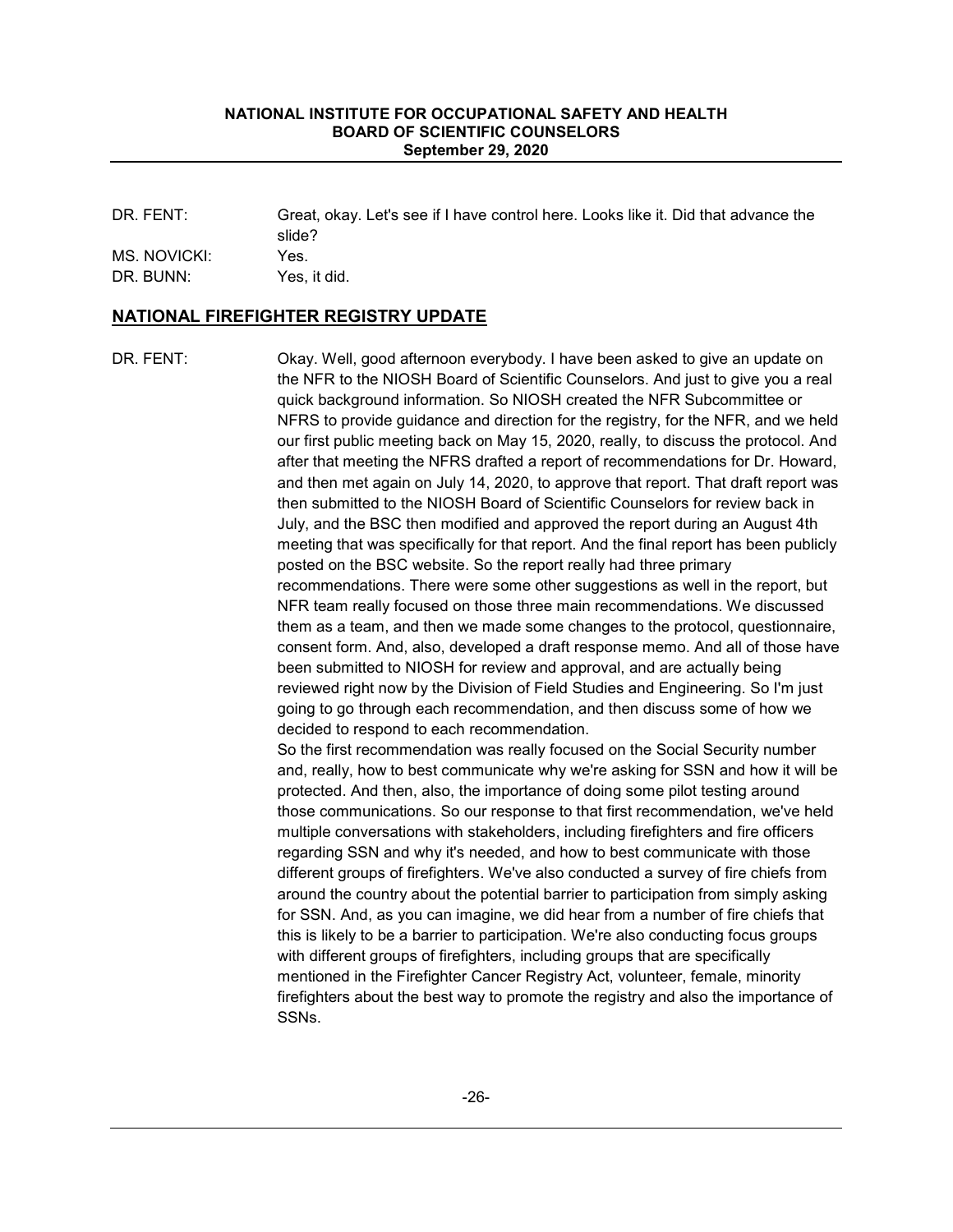We're also in discussion right now with the International Association of Firefighters, which is the firefighters union, regarding their support for collecting SSNs. And so, really, all of this information that we're collecting right now will help us determine the best way to communicate to different groups of firefighters about why collecting SSNs is important and how we plan on protecting that information. We also plan to add a section on the SSN to the NFR webpage. We also heard from several stakeholders that it's best to be up front regarding the collection of SSNs. And so, we have decided to move the question regarding SSN to the end of the user profile. So it'll actually come before the enrollment questionnaire. And that would also still include information about why we're asking for this, so plain language details about why SSNs are important. And then, also, by asking for this in the user profile, it gives the participant an opportunity to provide that information at a later date. So, for example, if a firefighter during the initial registration process did not want to provide SSN, but maybe a year later came back and updated their user profile, they could provide their SSN at that time.

So we are currently asking for the full SSN, and if a participant were to not provide us an SSN they would see a pop-up that would, basically, ask again if they wanted to provide their SSN or, at least, the last four digits of their SSN. But based on some of the feedback that we've received from our stakeholders, we are considering only asking for the last four digits of the SSN, but we're still trying to figure out what the impact that would have on our ability to match to state cancer registries or the National Death Index. So, for example, right now NDI only matches with full SSN, and they won't accept anything less than a full SSN, but we also want to know how this might potentially increase participation rates. So there's still some decisions that have to be made around the collection of SSN. So the second recommendation, really, had to do with NAACCR and the Virtual Pooled Registry, and the committee, basically, felt that it was important that NIOSH work with the VPR to be able to match the state cancer registry is, essentially, streamlining that process. And we have already established several connections with NAACCR, including with the project coordinator for the VPR. And Dr. Siegel, who's the lead epidemiologist, has already given a presentation on the NFR at an NAACCR webinar earlier this month. And the bottom line is the Virtual Pooled Registry is definitely familiar with the NFR and we've already started discussions on how best to work with them to do some of these matchings. We've also held meetings with other CDC researchers who have successfully linked with several state cancer registries, for example, CDC's Division of Cancer Prevention and Control. So we're trying to learn from them about their experience. We also plan to devote considerable resources and personnel to linking to state cancer registries so we know that this is a lengthy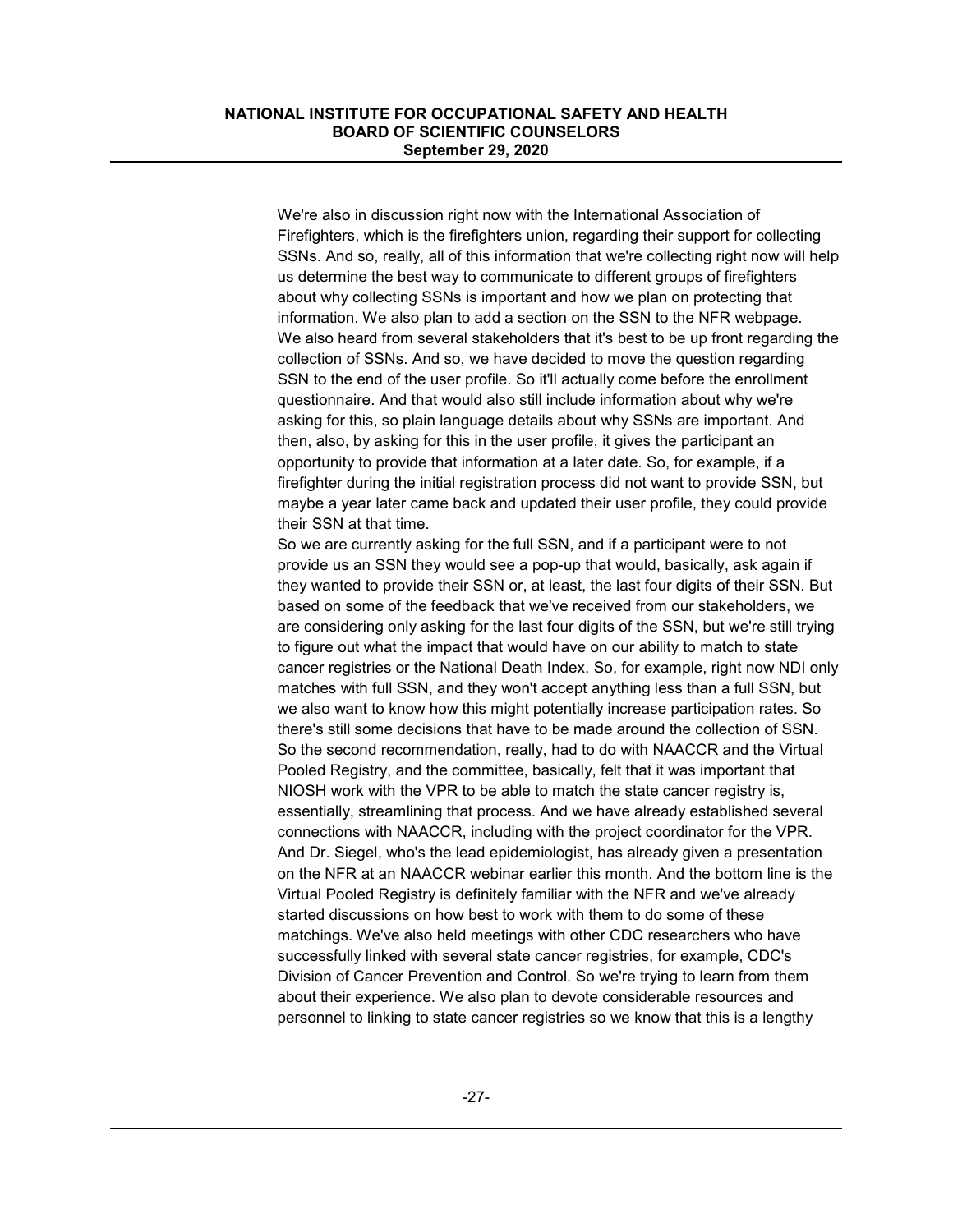process, even under the VPR it can be quite time intensive and onerous, and there's a lot of paperwork. So we know that we're going to have to devote a lot of resources and personnel to doing that. And we have updated the protocol to provide even more information about the Virtual Pooled Registry. The third recommendation was probably the most extensive recommendation and probably one of the most helpful recommendations as well, and it was really focused on the importance of getting more time-based information about when fire responses and exposures occurred across a firefighter's work history. Given the latency of cancer it's important not just to know how many fire responses, but when those fire responses occurred, as well as when certain control measures were implemented during a firefighter's career. And then, also, that it's important to pilot test our questions. The committee did think that it was important to keep the questionnaire short, but that we shouldn't sacrifice brevity for completeness of capturing as much information we can about exposures. So we've made quite a few changes to the questionnaire based on this recommendation. We're collecting much more detailed work history information with exposure questions that are tied to each job title held in each department. So this should give us a much better understanding of the timeline associated with those exposures and fire responses. We also added questions about the approximate year in which different control measures were implemented. So, for example, if a firefighter has begun using SCBA during overhaul, we ask when approximately did that practice begin for that firefighter. We've also added a question regarding smoke exposure injuries which was a suggestion in the report. And we've held a number of phone calls and piloted different versions of this questionnaire with firefighters and other stakeholders, basically, trying to get the wording worked out properly and making sure that everything is understandable in the questionnaire. So far we've only piloted paper versions of the questionnaire, and because this is going to be a web-based questionnaire it will be important to pilot the web-based version because, in particular, there will be skip patterns and automatic entries done for the participants. And so, we definitely plan on piloting that web-based version of the questionnaire with several firefighters to evaluate their user experience as well as the time burden. And then, importantly, we plan to pilot the entire registration process with a small to medium-sized department or departments, and we've added details about the pilot testing plans to the protocol.

So what happens next is once we get the review back from NIOSH from the Division of Field Studies and Engineering we'll make any necessary changes requested by the reviewers, and once we have a NIOSH-approved updated protocol and response memo, we'll then post that to the NFR and BSC websites. So everybody on the NIOSH BSC and in the Subcommittee will have an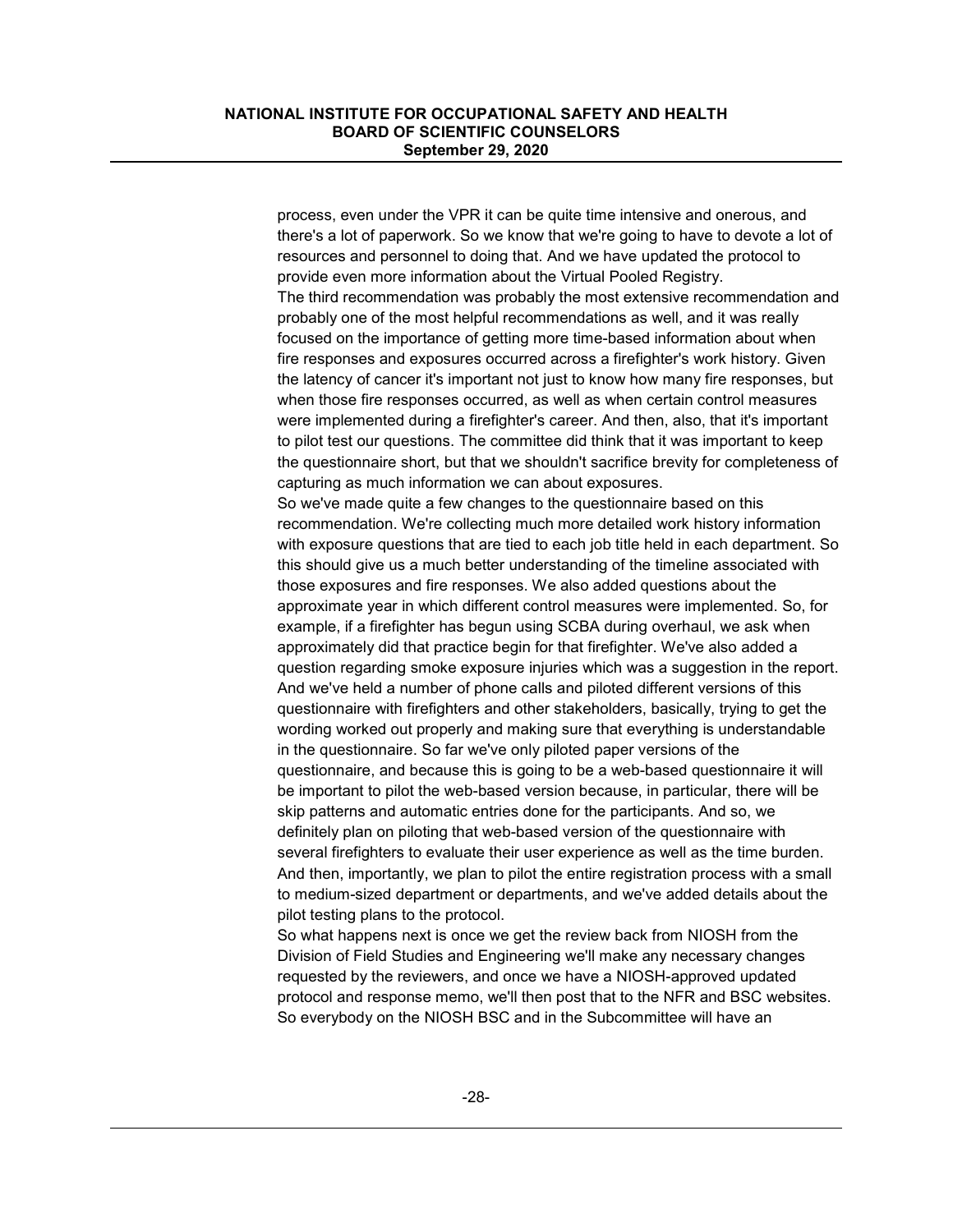opportunity to see exactly how we have addressed the different recommendations as well as the general public. We also plan to submit the OMB package for the enrollment questionnaire which will then be posted to the Federal Register for 30 days, and then the OMB will also be reviewing the questionnaire and likely be meeting directly with our team to try to get that finalized, and that's a process that takes several months. We're also working on an assurance of confidentiality which we've already had some back and forth with CDC's privacy and confidentiality unit, and we anticipate within the next few weeks submitting the AOC to that unit and to CDC for approval.

We continue to work on developing our secure web portal and database. We do have a prototype currently, but we're trying to develop the final version of that web portal, and that is of an iterative process, a lot of back and forth with the web developer on that. We're also working on a communications plan and we're probably just a few weeks out from having that finalized, and then we'll begin working with our stakeholders to deliver some of those promotional materials to the different audiences.

Again, once we have that web portal finalized and making sure that we meet all the data security requirements we can then begin pilot testing the registration process with a small- to medium-sized department. We have begun the search for trying to identify different departments that would be willing to work with us on that pilot testing. And once we get that completed and get feedback from that department we can make those changes that are necessary, we'll then work on getting the NFR launched nationally, at least, for the open enrollment process. And then we'll work to promote the NFR through all the different mechanisms, but also at professional conferences. And we do plan on having dedicated conference booths, and at those booths firefighters would have an opportunity to, of course, learn more about the NFR, but they would also have an opportunity to register on site. So we'll have iPads and different ways that they can then register on site. Now, of course, with COVID a lot of conferences are not meeting inperson and they're having virtual conferences instead. And so, we're also developing plans to really promote the NFR at those virtual conferences. And then we'll start the targeted enrollment process where we'll start contacting the selected fire departments that are part of our targeted cohort to try to learn more about their workforce and get the process started on enrolling their members. So this is just a very brief timeline of the registry going through 2024 and, really, 2020 was just to make sure that we get all our ducks in a row, get all the approvals that we need, and meet all the requirements for data security and everything. We do hope that sometime in 2021 we will begin recruiting and enrolling firefighters, but, again, there's still a lot that has to be done, including pilot testing the questionnaire and the enrollment process.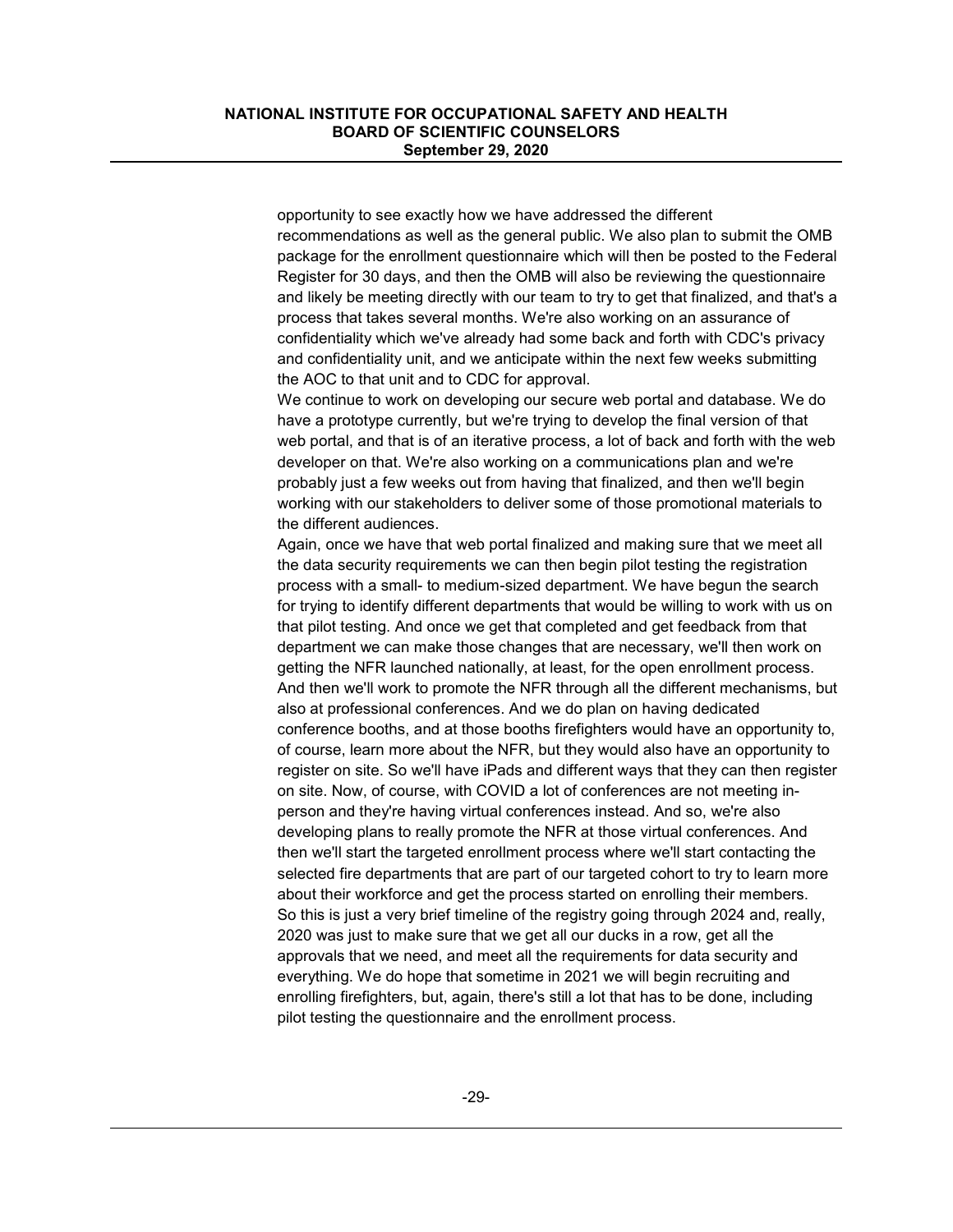| DR. BUNN:       | So that's all I have, but I am happy, if there's time, to answer any questions.<br>Thanks so much, Kenny. Wow, I'm really, really impressed with your quick<br>responses to all of our recommendations in the report just since our meeting in,<br>what, early August or so. So congratulations on that. Are there any questions                                                                                                                                                                                                                                                                                                                                           |
|-----------------|----------------------------------------------------------------------------------------------------------------------------------------------------------------------------------------------------------------------------------------------------------------------------------------------------------------------------------------------------------------------------------------------------------------------------------------------------------------------------------------------------------------------------------------------------------------------------------------------------------------------------------------------------------------------------|
| DR. LEMASTERS:  | from the Board Members for Dr. Fent?<br>This is Grace. I would like to concur. I think you guys have done an amazing job<br>at following through on the recommendations. I just had one question with your<br>timeline. Do you know when you'll be or have any idea when you might be giving                                                                                                                                                                                                                                                                                                                                                                               |
| DR. FENT:       | the protocol back to the NFR Subcommittee?<br>Yes, that's a good question, Grace. We anticipate probably by this week we'll get<br>the review back from our division, and we will likely have to make a few changes<br>based on that review. I'm not sure if they'll then need to take that version and run                                                                                                                                                                                                                                                                                                                                                                |
| DR. LEMASTERS:  | it by the OD, they may have to do that, but I don't think we're more than maybe a<br>month out to getting that back to the Subcommittee.<br>Well, Emily, this probably goes to you. If you can work out this timeline. You'll<br>want to get it on people's calendars because a month out will put us like mid-<br>October to late October, and by the time we read it, schedule a meeting. So,<br>Emily, I would just advise to get back with all of us and see about setting up a                                                                                                                                                                                        |
| MS. NOVICKI:    | group meeting again.<br>Grace, we're not scheduled to have another NFRS meeting until the spring which,<br>I believe, is going to be more focused on kind of the implementation or the pilot<br>testing rather than the protocol itself. Kenny, please correct me if I'm wrong.                                                                                                                                                                                                                                                                                                                                                                                            |
| DR. LEMASTERS:  | Well, Kenny, how will we get our-individually or how do you want comments?<br>You're going to give us the protocol to review, and then what? Then we give<br>comments back or what? What do you think?                                                                                                                                                                                                                                                                                                                                                                                                                                                                     |
| DR. FENT:       | No, I mean, my understanding is that you and the BSC, the Subcommittee and<br>the BSC provided the recommendations to us and we have to come up with our<br>plan on addressing those recommendations, but I'm not sure that there's another<br>back and forth that needs to take place. I think we move forward with our plans<br>based on those recommendations, and you will get to see the protocol and it will<br>be posted onto both the NFRS website as well as the BSC website. The public<br>will also have an opportunity to see the changes that we've made, but that's my<br>understanding. I don't know if Paul Middendorf is on the line or not, but he would |
| DR. MIDDENDORF: | be able to tell you for sure.<br>Yes, I am on, Kenny. And, no, you're correct. The Subcommittee and the BSC<br>each get one chance at it. Actually, I guess, the Subcommittee had a couple<br>chances at it, to improve it make the recommendations. And it then goes back to<br>the program, the program makes its decisions on how it wants to move forward.<br>Now, you may at some point decide that you want additional input on the protocol<br>in a subsequent meeting, but it's certainly not required.                                                                                                                                                            |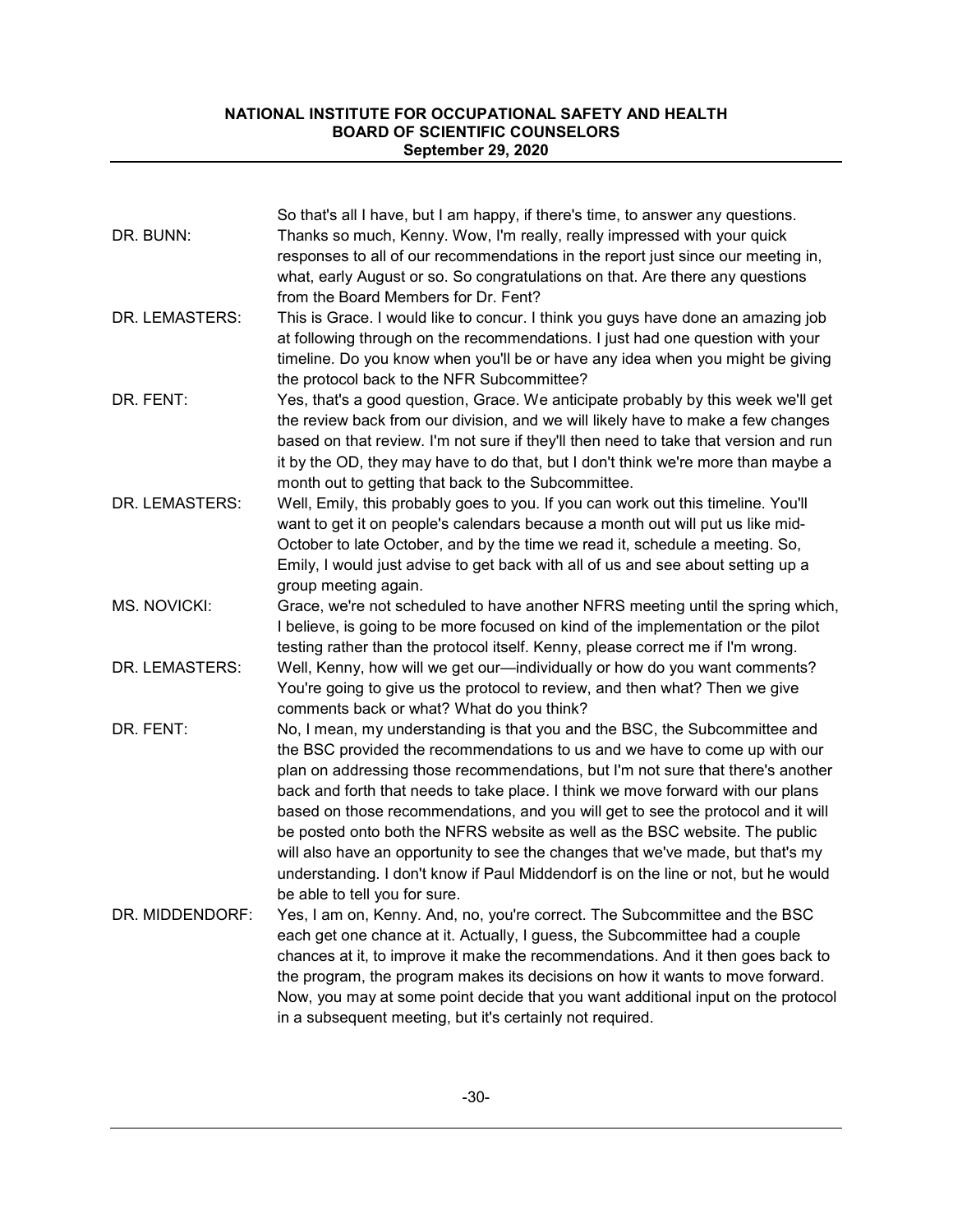| DR. LEMASTERS:                 | Well, that was my original understanding until I saw your slide, Kenny, about<br>returning it to the NFRS and the BSC. So then I was thinking, okay, if it's coming<br>back to us what does that mean? Are you wanting any follow-up, but the answer<br>I'm hearing is not really, right?                                                                                                                                                                                                                                                                                                                                                                                                                                                                                                                                                                                                                                                                                             |
|--------------------------------|---------------------------------------------------------------------------------------------------------------------------------------------------------------------------------------------------------------------------------------------------------------------------------------------------------------------------------------------------------------------------------------------------------------------------------------------------------------------------------------------------------------------------------------------------------------------------------------------------------------------------------------------------------------------------------------------------------------------------------------------------------------------------------------------------------------------------------------------------------------------------------------------------------------------------------------------------------------------------------------|
| DR. FENT:                      | Right. I'm sorry if I confused that in my slides, but I only meant that everybody in<br>the committees will get to see the changes that we've made, but that'll happen at<br>the same time that it's posted to the websites.                                                                                                                                                                                                                                                                                                                                                                                                                                                                                                                                                                                                                                                                                                                                                          |
| DR. LEMASTERS:                 | Okay, gotcha. Thank you.                                                                                                                                                                                                                                                                                                                                                                                                                                                                                                                                                                                                                                                                                                                                                                                                                                                                                                                                                              |
| DR. FENT:<br>MR. MORRISON:     | Mm-hmm.<br>Hey, Kenny, this is Pat Morrison. Kenny, just a question on the National Death<br>Index. We talked about how important that is in regards to Social Security<br>numbers and realizing that one agency that there was some discussion were they<br>going to go to the last four digits of the Social Security number, and searching<br>their database and how important that is, it's a big decision on the full Social<br>Security numbers. Do we have any more information on the NDI, and are they<br>contemplating moving to-in their search when you're searching their database-<br>are they contemplating moving to a four-digit search feature or not?                                                                                                                                                                                                                                                                                                              |
| DR. FENT:                      | Yes, I mean, that's a great question, Pat. So just to give a little bit more<br>background on Pat's question, we can match to state cancer registries with the<br>last four digits of a Social Security number. We believe that all state cancer<br>registries would be able to accept the last four digits as well as other identifying<br>information in doing their linkages, but right now NDI does not accept last four. It<br>is a full SSN or nothing. And so now they can, they can take other identifying<br>information for NDI, I believe, but our understanding is NDI currently does not<br>have an algorithm that will allow them to accept the last four digits, but it doesn't<br>mean that it's impossible to do. And so, we are optimistic that maybe in the future<br>NDI would be able to accept the last four digits of the Social Security number in<br>the algorithm that they use to do linkages, but at this time we have not heard any<br>plans to do that. |
| MR. MORRISON:<br>DR. SCHENKER: | Okay, thank you.<br>This is Marc Schenker. Recruitment is, obviously, a key part of the success of this<br>whole endeavor, and I wonder if you could elaborate on how you're pilot testing<br>your recruitment methods, and are you specifically going to compare different<br>recruitment approaches or just what are you doing to optimize your success and<br>recruitment?                                                                                                                                                                                                                                                                                                                                                                                                                                                                                                                                                                                                         |
| DR. FENT:                      | So we have a contract right now to develop the communications plan, and part of<br>that contract was to evaluate the different ways in which firefighters receive<br>information. So that would include social media, or directly from professional<br>organizations, directly from their fire departments, etc., etc. We don't have that<br>communications planned yet, but it is coming very soon. And I would expect that                                                                                                                                                                                                                                                                                                                                                                                                                                                                                                                                                          |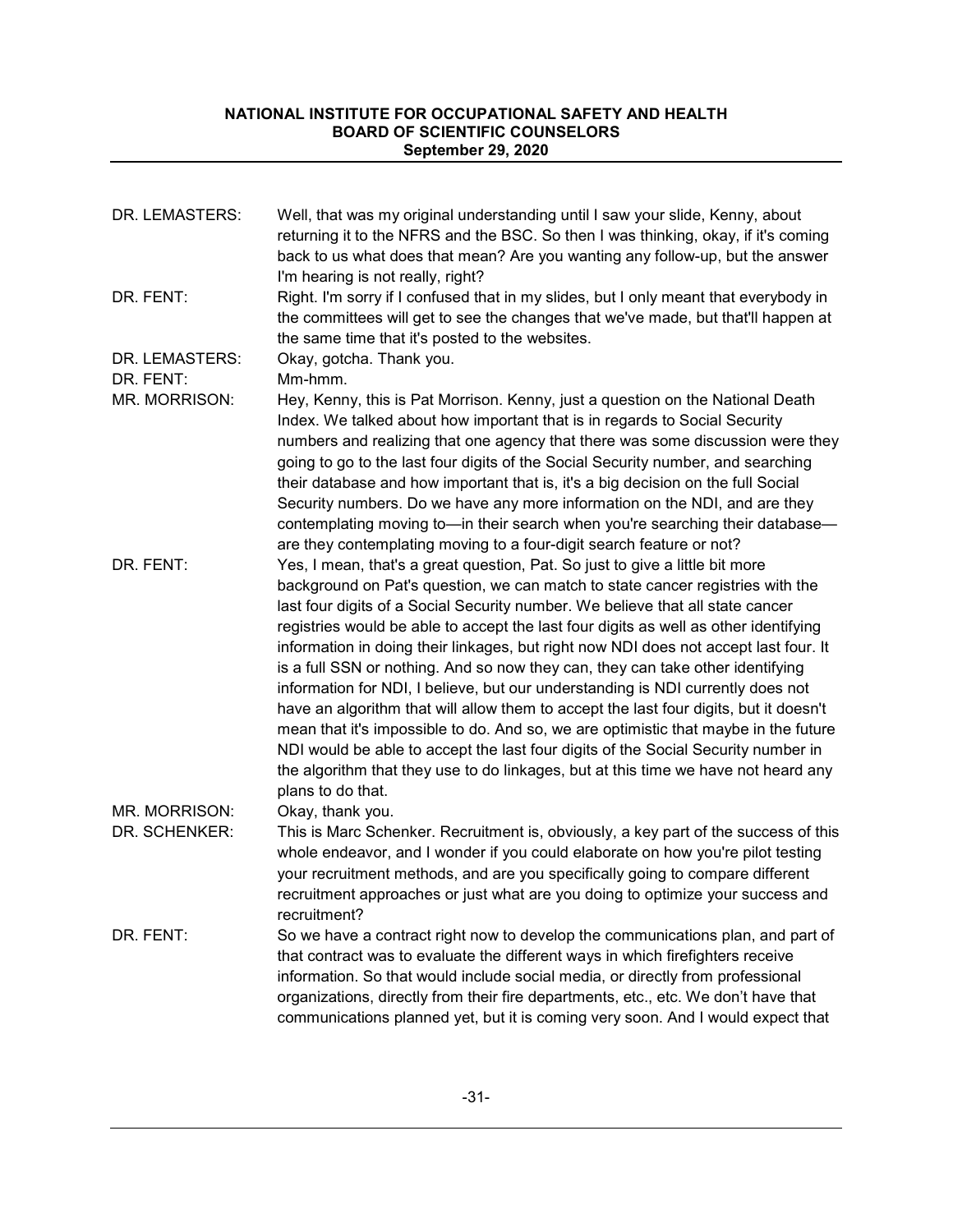|               | once we receive that, it'll become clearer what is the best way to communicate<br>with different groups of firefighters. I think your question pertains to how do we<br>evaluate the success of the different recruitment strategies. We have a new<br>contract to do just that.                                                               |
|---------------|------------------------------------------------------------------------------------------------------------------------------------------------------------------------------------------------------------------------------------------------------------------------------------------------------------------------------------------------|
|               | It's definitely still, I would say, a work in progress, exactly what that's going to<br>look like. But we do—I agree with you completely. The way in which we recruit<br>different groups of firefighters is critical to the success of this project. And so it's<br>one of the areas that we have devoted the most resources to this project. |
| DR. SCHENKER: | Good. I'm glad to hear that. The big media companies have gotten very<br>sophisticated at being able to project different messages, or different images, and<br>look at response rates. It's interesting to think about using those techniques to<br>look at optimizing recruitment for a study such as this one.                              |
| DR. FENT:     | Yes, and that's one of the areas under the new contract that we can do that. We<br>do plan on doing that: tracking different messaging, different social media posts,<br>and stuff like that. You can actually track to see how successful those campaigns<br>were.                                                                            |
| DR. BUNN:     | Thank you. Any other questions or comments? All right. Thank you very much,<br>Dr. Fent.                                                                                                                                                                                                                                                       |
| DR. FENT:     | You're welcome.                                                                                                                                                                                                                                                                                                                                |

## **HEALTH EQUITY AND THE PARADIGM SHIFT IN OCCUPATIONAL SAFETY AND HEALTH**

| DR. BUNN:  | Our next presentation will be on Health Equity and the Paradigm Shift in<br>Occupational Safety and Health by Mr. Flynn with NIOSH. Mr. Flynn, I'm sorry-I<br>don't see you listed here as a doctor. I apologize if you are and you're not listed<br>as a doctor.                                                                                                                                                                                                                                                                                                                     |
|------------|---------------------------------------------------------------------------------------------------------------------------------------------------------------------------------------------------------------------------------------------------------------------------------------------------------------------------------------------------------------------------------------------------------------------------------------------------------------------------------------------------------------------------------------------------------------------------------------|
| MR. FLYNN: | No, no; I'm not a doctor. I'm just with my master's degree. Hopefully some day;<br>I'm currently trying to finish up a PhD program.                                                                                                                                                                                                                                                                                                                                                                                                                                                   |
| DR. BUNN:  | All right. I'm looking forward to your presentation.                                                                                                                                                                                                                                                                                                                                                                                                                                                                                                                                  |
| MR. FLYNN: | Okay, great. Well first of all, thank you all for having me. Good afternoon, and I'm<br>looking forward to presenting a little bit here on the overview of the with the<br>Health Equity Program and the current paradigm shift in occupational safety and<br>health.                                                                                                                                                                                                                                                                                                                 |
|            | As we know, not all workers have the same risk of experiencing work-related<br>health problems, even when they have same job. One of the central concerns of<br>this program is that how we organize society impacts the distribution of positive<br>and negative work-related health outcomes. Some of the ways that social and<br>economic structures can lead to occupational health inequities include the<br>overrepresentation of workers from certain groups in dangerous occupations;<br>differential treatment on the job; or limiting access to resources that help protect |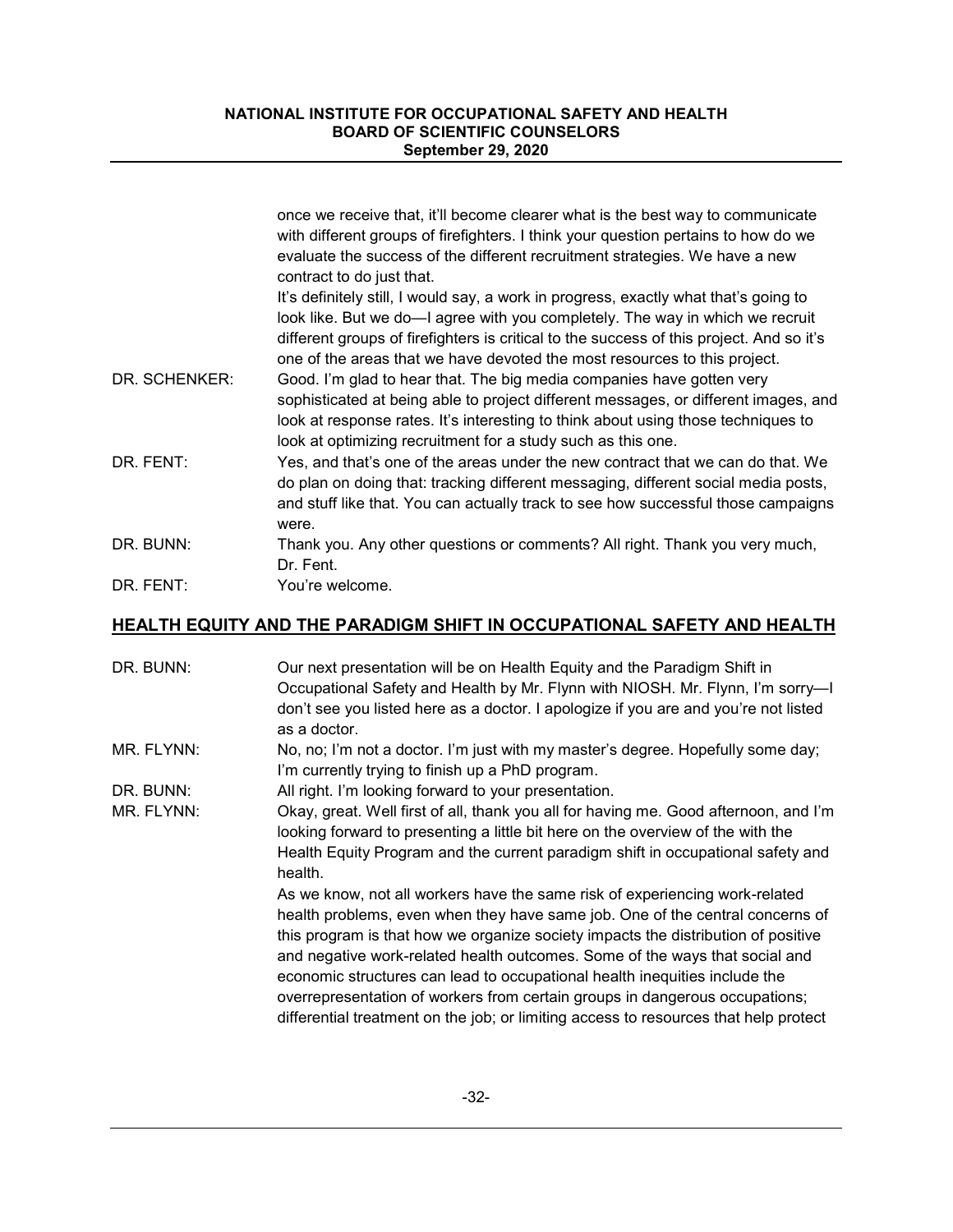workers on the job. So the mission of the OHE program is to promote research, outreach, and prevention activities that reduce avoidable differences in workplace injury and illness that are closely associated with social, economic, and environmental disadvantage.

As we're all aware, there are significant demographic shifts in the US workforce. There is a greying, or erasure, of the lines between traditionally gendersegregated occupations. The population overall is aging, and working later on into life. There is increasing racial and ethnic diversity. Indeed, minorities currently make up 40 percent of the US population, and it's estimated that by 2045 there will be no majority group in the US. And immigrants currently make up roughly 17 percent of the workforce, and they and their children are estimated to, will account for 88 percent of all the growth in the workforce in the next 30 years. Despite its historical roots in social medicine, occupational safety and health has evolved into a largely technical field that works on identifying and eliminating workplace hazards at the job. This work has tended to focus on the specific injury event or illness, and is driven or based largely on the biomedical model of health. But there are certain challenges to this current paradigm. First, we see a broadening of the understanding of the relationship between work and health, beyond what happens nine to five on the job floor, or the work site. We look at the restructuring of society and industries, jobs, and new technologies, and how they impact work. And there's also a growing recognition of the diversity in the workforce. So this needs to account for the wider social context, and expand and complement the reductionist view of cause and effect to include the social, political, and economic interactions that contribute to health outcomes. In short, I see this moving toward the paradigm, towards a biosocial approach to occupational safety and health which will complement the biomedical model traditionally having been used.

Now when we talk about social determinants of health and occupational health, specifically, we're talking about the idea of how we structure society along racial and ethnic lines, class, gender, nativity, etc.; how we organize industries and organizations through things such as the competitive bidding process, the distribution of work and tasks by business size, and subcontracting practices, externalizing costs and risks from larger companies to smaller ones as well as how we structure jobs—employment arrangements, shift work autonomy, etc. all impact the distribution of work-related benefits and risks.

The Occupational Health Equity Program focuses on three key areas of interest. First, it's promoting research targeting inequities in occupational safety and health outcomes. The second area is to work on integrating inequity perspectives across all of occupational safety and health as a field; and third it's promoting the relationship or an understanding of the relationship between work and other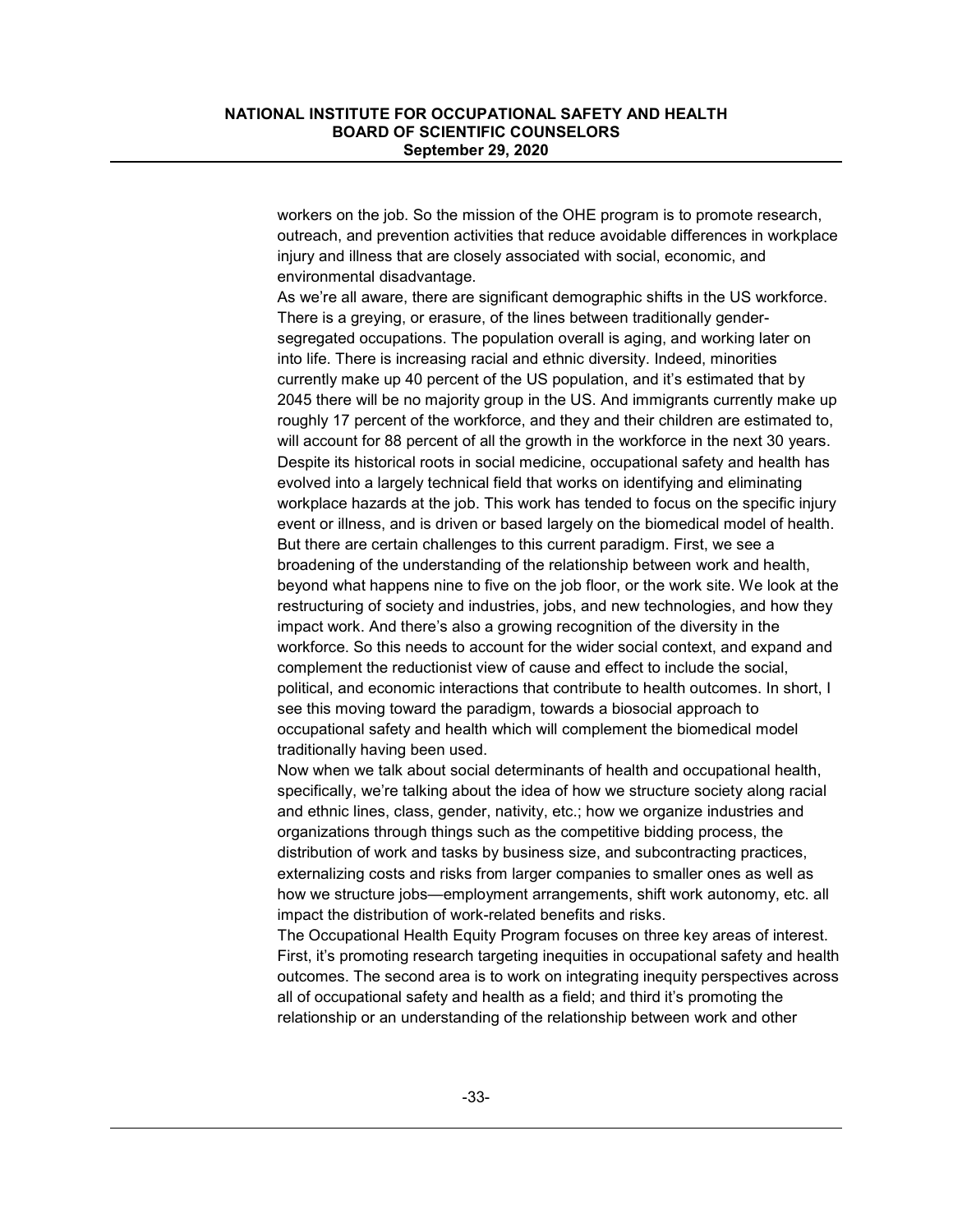health inequities in society.

So for the first area, there are three key activities that we do: one, work on identifying which disadvantages contribute to increased risk for which works your basic surveillance and epidemiology. The second area of work we focus on is explaining how structural disadvantages materialize at the worksite, in the l these workers; so more along the lines of anthropology and sociology. And finally, we work on developing and evaluating interventions that address some of these health inequities; so, your health communications and translation research. Previously, occupational health equity research has focused on a single characteristic—for example, immigrant workers, women, a particular ethnic or racial minority. And this has given us a depth of understanding of how these particular elements can impact health inequities. But we also recognize that those are not monolithic. And the theory of intersectionality reminds us that individuals can belong to multiple groups simultaneously: so you're both a woman and an immigrant and can be a racial minority all at the same time.

So in 2015, we collaborated with the American Society for Safety Professionals to explore some of these structural overlapping vulnerabilities within the construction industry. Specifically, we looked at Hispanic immigrant workers, small business employees, and younger workers, all of whom individually we knew faced higher rates of accidents and injuries within the construction industry. And what we found is that indeed that Hispanic immigrants tended to be younger workers and tended to be overrepresented in small businesses. And so what we did see was a significant amount of overlap between two and three of these characteristics within the workforce.

When we looked at the occupational safety and health literature, what we found was that by and large, the articles tended to focus on only one of these characteristics at a time, resulting in a very siloed approach and understanding of the issue. Which then of course limits their intervention effectiveness because if you just account for or tailor your interventions for Hispanic immigrants, but not accounting for the fact that most of them worked in small businesses, the recommendations or solutions you propose, while they may be appropriate for immigrant workers, may not be appropriate for small business owners, for example.

And in a follow up study that operationalized this, we looked at how training for Hispanic immigrants may be influenced by business size in construction firms. We looked at both large and small construction firms, and found that Hispanic immigrant workers in smaller firms tended to have less access to required training, had less access to tailored training, and had less overall safety communication than Hispanic immigrations who were employed in large construction firms.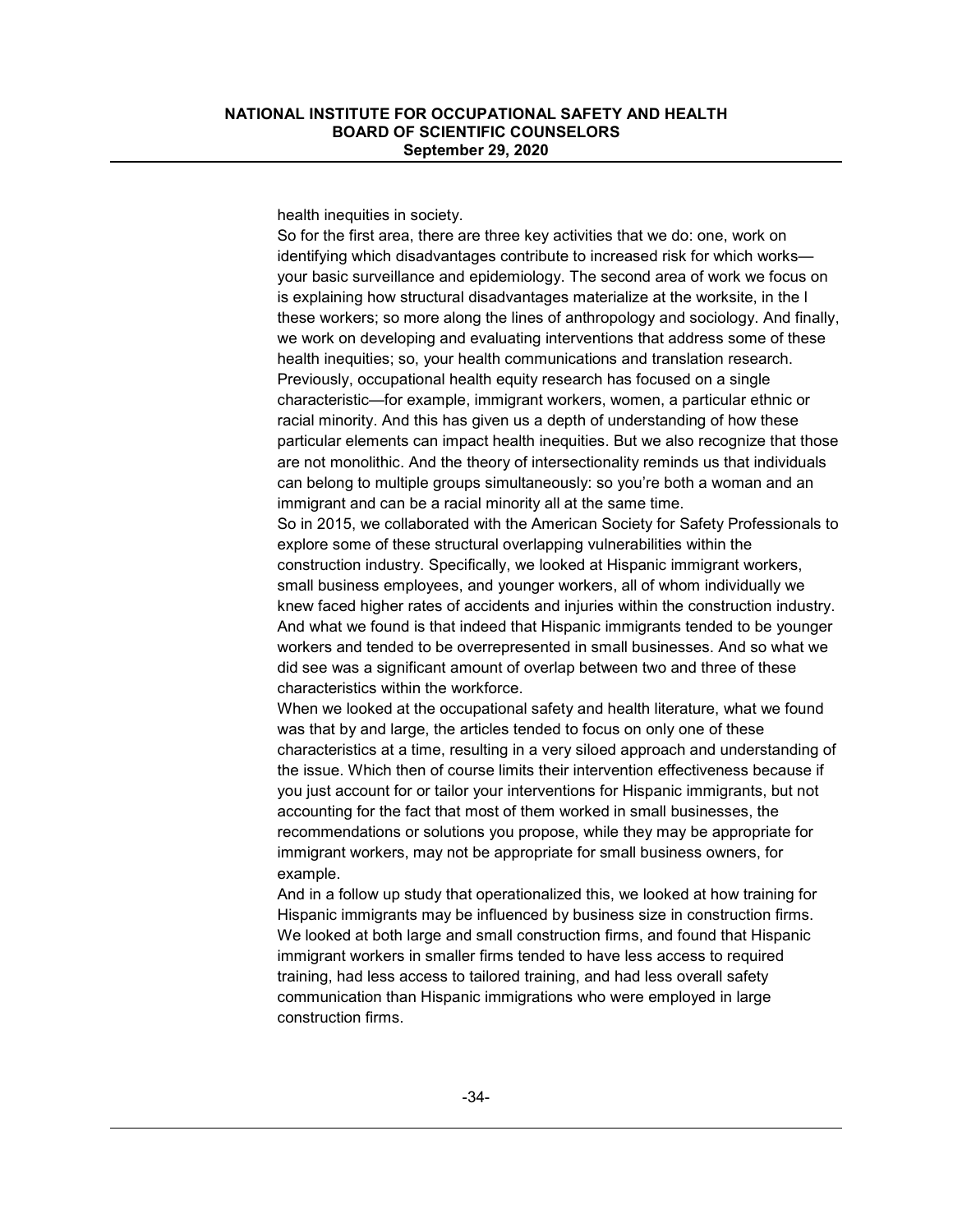Our next step, we just recently received a large NORA to help us identify overlapping risk factors. Specifically, we're going to be partnering with the Mexican Consular Network, which is in the United States, which operates a series of 49 consulates across the US. You can see the map there. And they serve up to 1.7 million people annually. Specifically, they have a health promotion program called Ventanillas de Salud, which operates in their waiting rooms. And this is a program that provides health information, health screenings, and referral services to people seeking help at the consulates.

The Ventanillas have an electronic health intake form, which currently collects data on demographics, health behaviors, and the health screening results given at the consulates. The NORA proposal we have will integrate work-related variables into this data collection system, for a period of two years, to begin to identify potential associations between health behaviors and health screening results as well as demographics with work-related variables, such as occupation/industry, but also work arrangements, part-time work, etc. And another area of interest for us are intervention studies. And basically, an overarching objective here is how can we reach workers with the existing infrastructure that exists? So again, we partnered with the Ventanillas de Salud at the Mexican Consular Network to evaluate and determine the most effective way of reaching their clients with occupational safety and health information. This resulted in us creating more tailored materials, basically a brochure, a poster, and a video, in the formats that were currently being used by the Ventanillas to disseminate health-related information. We rolled this out in the Los Angeles and Atlanta consulates, and conducted exit interviews with clients coming out of these two consulates, to evaluate one, if they saw the materials; if they trusted the information they received; if they changed their attitudes towards safety at work; and if it changed or had any impact on their behavioral intentions about addressing their concerns at work.

The paper on this is currently under review, but generally we found that the consulates were an effective place to disseminate this information. Even the brochures that were simply placed on the tables, 48 percent of the respondents reported having seen them. So even the most minimal method of interacting was proven to have a significant impact on reaching folks.

The second key area we focused on was integrating an equity perspective across occupational safety and health as a field, and particularly within NIOSH. The three main areas here that we work on, as we try and raise awareness and the capacity of our internal and external partners to address or incorporate this inequity perspective. We try and identify and address structural exclusions where we see them, and increase the adoption of inclusive methods.

As mentioned before, with 40 percent of the US population being minority, and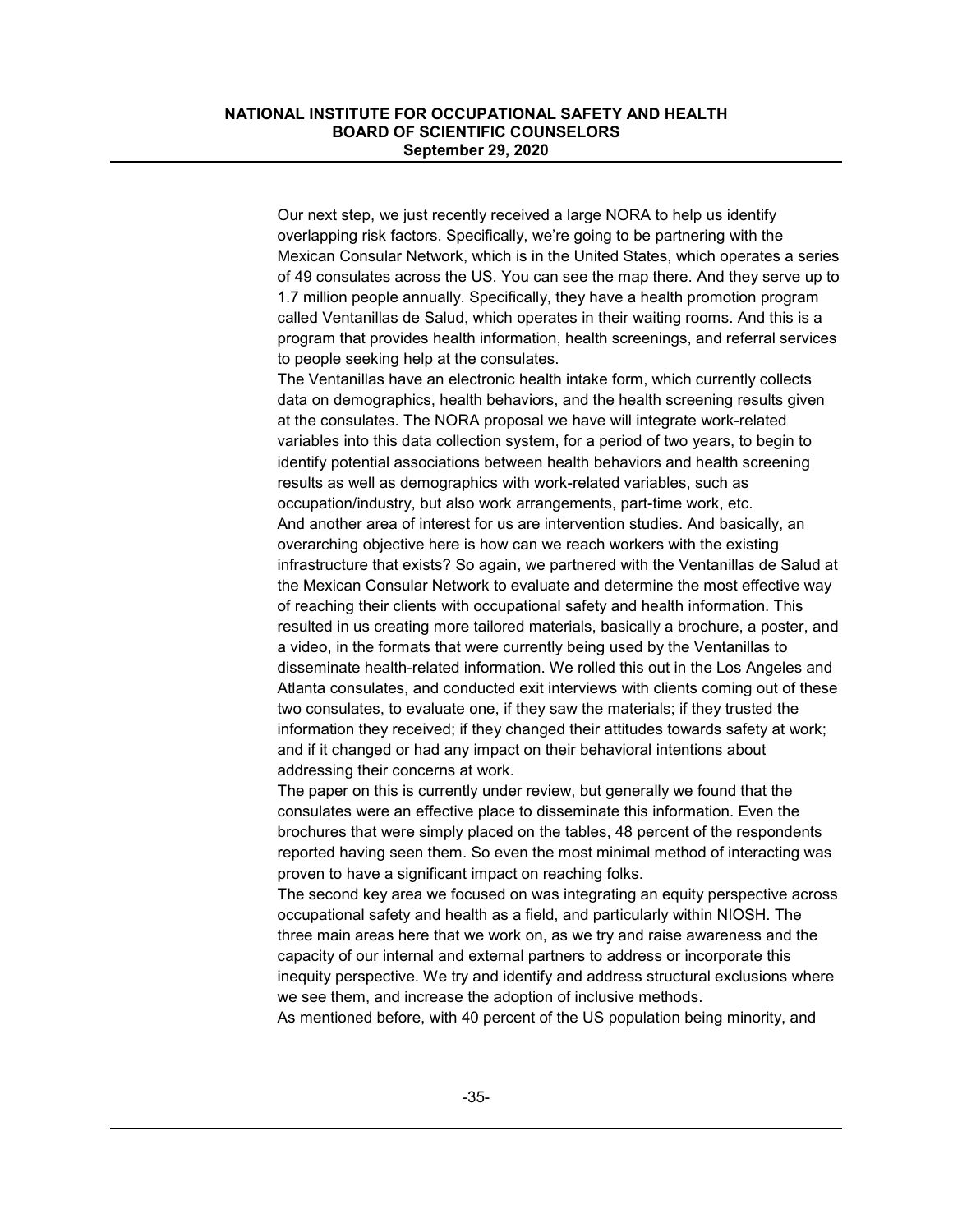roughly 20 percent of the workforce being immigrants, we believe that all occupational safety and health efforts need to account for workforce diversity, not just those researchers or individuals who focus on immigrants or minorities as a central tenet of work. This is going to require a culture shift from the concern of some individuals for these topics to really the institutionalization of inclusion as a value across the field.

In the paradigm shift towards a more biosocial approach to occupational safety and health, the social determinants of health model and health equity is a central axis. Our program collaborates closely with the Total Worker Health Program here at NIOSH, which tends to focus largely on the expanded vision on the relationship between work and health. We work closely with the Future of Work Initiative that, in addition to looking at changes in the workforce demographics, looks at changes in technology at work, as well as the changing work arrangements, and how they impact health, and we're also working with the Blueprint for Action, which is NIOSH's diversity initiative, that's looking not only at increasing the diversity within the NIOSH workforce, but also helps in how can, in the way we do things, be more inclusive and more effective with the overall worker population. Largely, we raise awareness through publications and presentations as you can see here with the recent special edition of the Anthropology of Work Review dedicated to immigrants and occupational health, and we also have several topics on the health equity blog.

In terms of addressing structural exclusion, one thing that was recently highlighted by the National Academies Press Consensus Study Report was that social determinant of health variables such as race, ethnicity, nativity are also often absent from occupational health data collection instruments. The Health Equity Program is currently reviewing several data systems that NIOSH relies on to evaluate and document, basically, to what degree they incorporate items related to race, ethnicity, nativity, and language. The idea here is to identify gaps in data that is not being collected, and opportunities to analyze data that is being collected but may not be being analyzed along these axes.

Institutionalized exclusion refers to current practices that favor one group and unintentionally perhaps exclude other groups. A couple of examples here would be the reliance of anthropometric datasets for military recruits in the Fifties and Sixties to develop PPE. These tend to exclude women and minorities, and therefore can result in PPE that doesn't fit as well for these individuals. But we are also hearing about other, there's some good work going on at NIOSH with Hongwei and his group out of Pittsburgh that looks at computer-based modeling that are addressing the limitations of these anthropometric datasets. And so once of the things we are trying to do is also popularize that and make people aware of it.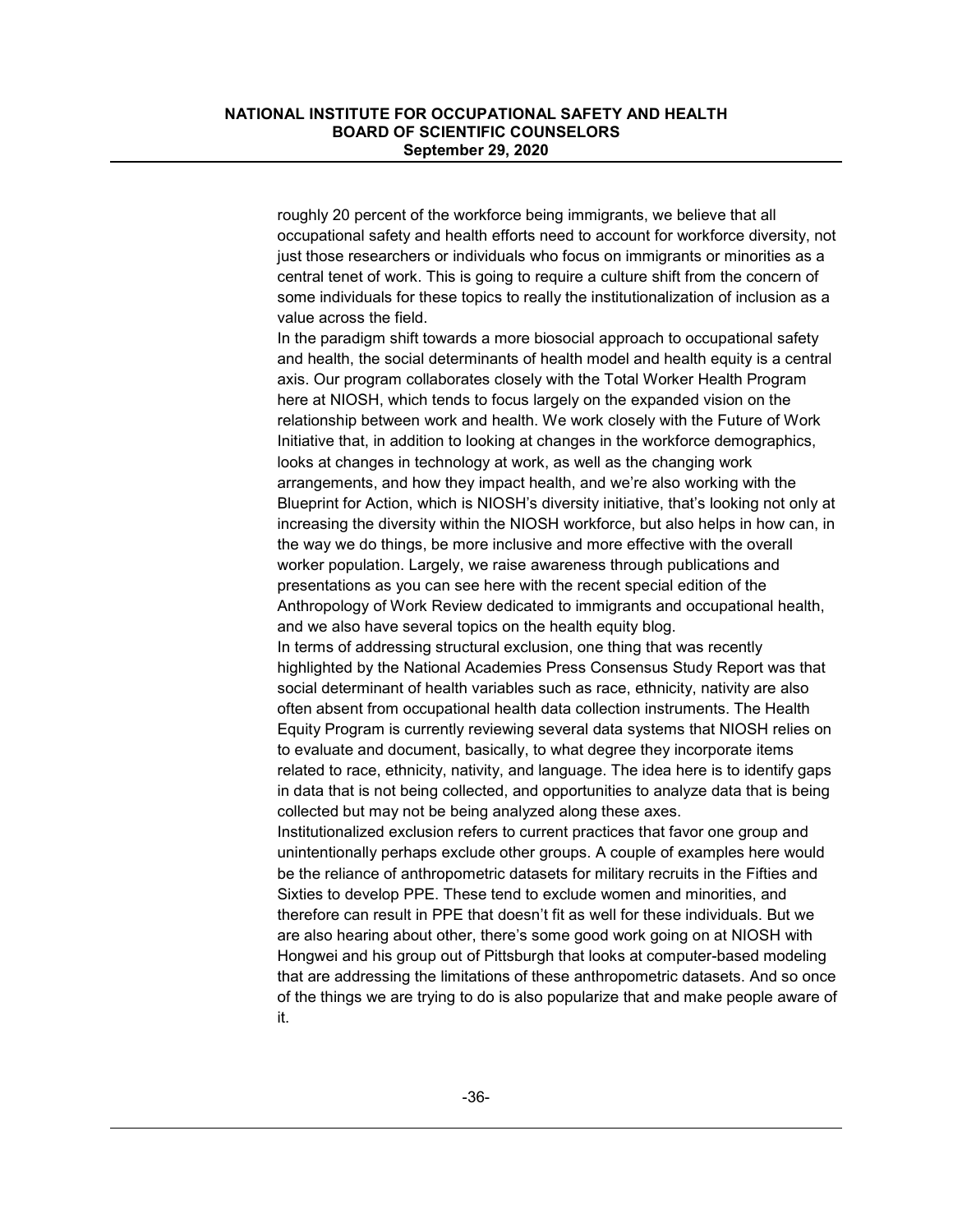The other thing we are hearing about in terms of new technology, with robotics, is that several practitioners that we know in ASSP have come to us and talked about their experience with exoskeletons and how these are being designed without consideration—that are basically designed for the male body without consideration for female body shape and size. And therefore, the practitioners are finding that they aren't fitting their female workers very well. So that's looking at how we can correct some of these increased, better PPE.

But another issue we have is that looking at once alternate-size PPE has been created, is it being promoted? And so the Health Equity Program did an analysis of seven manufacturers' promotion materials on PPE. We did find that there was some alternate size PPE that was being created, but it was not being promoted very well. One example is that the images contained, in these promotional materials, only four percent were non-white, and seven percent were female. So one, it's developing better data to develop more inclusive sizing PPE, but then also promoting the fact that these exist when they are created.

Of course, a large part of the health equity too, is that we need to account for the diversity in the workforce, and the bias of research at all stages of researchers, and that inclusion isn't just an ethical consideration, it makes for better science. This is as not as easy as it looks, and it's more than simply just adding items on race, ethnicity, nativity, etc. to existing data collection instruments.

Here's an example from a study we did on a potential workplace outbreak of tuberculosis among Latino immigrants. So the interviewer asked the question in the survey to the respondent. "Did the results of your TB test come back positive." And the response was yes. The follow up was, "Are you taking your medicine?" And the response was no.

Had we ended the questionnaire there, the scientific finding would have been, "Latino immigrants testing positive for TB are noncompliant." But we did a follow up and asked, "When I say a positive test result, what does that mean for you?" And a common response was, "It's a good thing. It means I'm not sick. Why would I take my medicine?"

And so the result here, as we can see, is that this highlights how the same words can be understood in different ways. The problem is that if we leave the unexamined assumptions evidenced in the first slide are allowed to stand, what this means is that the perceptions of the investigator remain the de facto norm of the study, and eventually become realized as scientific facts, which can then influence resources dedicated to follow up studies or interventions that may be missing the point.

And so a central component to instrument development is ensuring conceptual equivalence from the researcher's intended meaning is to how it's actually being heard. And a key tool for doing this is using cognitive testing.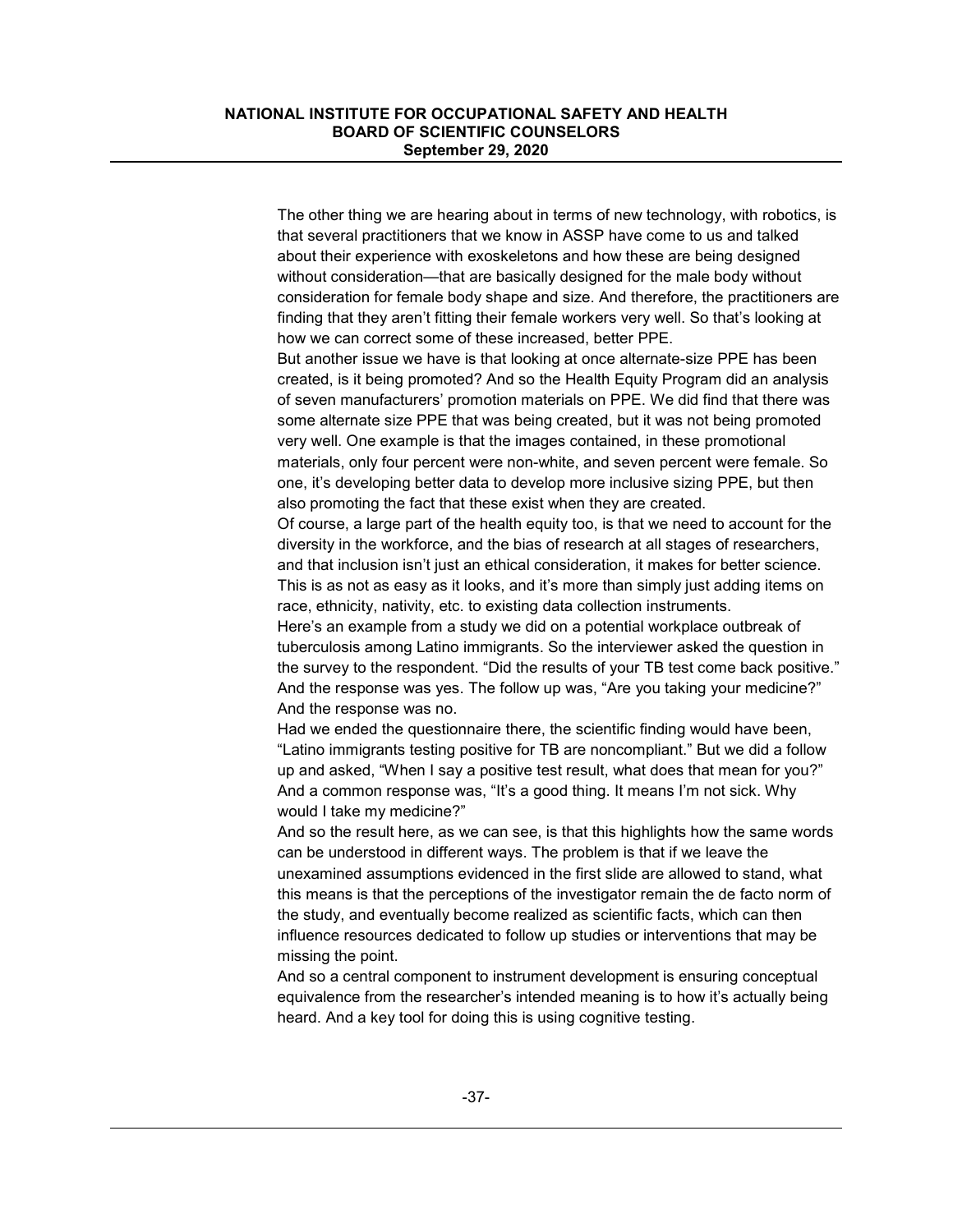The third key area of work that we do is really promoting the idea of the influence work has on health inequities in society overall. This isn't a new concept, but it's one that hasn't been really taken up much. And so we're promoting the conceptualization of work as a social determinant of health inequities. And we're also trying to evaluate current practices to highlight some of those limitations and areas for improvement.

So the conceptualization of work- and non-work-related exposures and outcomes creates an artificial line of demarcation that has traditionally separated occupational safety and health from community health and other areas of public health. We find that work-related variables are largely absent from health equity research. And one of the key messages that we have when we speak with other folks in public health or in health equity research is one, not only that work is a social determinant of health and impacts health whether to exposures on the worksite or how work can structure a person's life in terms of when they're awake, when they're sleeping, if they're with their family, on the road, etc., but also it's the principal mechanism in the social location that influences many of the other social determinants of health: the job you have can largely impact the type of community you live in, your access to transportation, the schools your children attend, etc. And so that's a message we try to get out when we speak to folks in public health.

Most of this work is largely done through papers and publications. Probably the most important one here is pictured; a recent article we did in 2018 in the American Journal of Public Health that looked at work as a social determinant of health inequities. We have also published other articles. And I guess I want to report is that there is a growing interest, it seems, in public health, with an openness to consider this. We've been invited to participate in two events that CDC has publicized, one Grand Rounds, looking at American Indian and Alaska Native suicide and work as a social determinant of health in that; and also the Social Determinants of Health Conversation with Authors, which is a CDC webinar. And then also, yesterday and today, there is an ongoing workshop sponsored by the National Institute of Minority Health and Health Disparities dedicated to the relationship between work and health inequities. The Health Equities Program is also reviewing some key public health data systems to identify work-related variables to see if they have them, and to what

degree they have them, and how they are capturing the work. And eventually, we'd like to develop a taxonomy of these work-related variables. For example, asking around industry and occupation/employment status, job satisfaction, or other areas of work. Eventually, we'd like to review if and how this data is or could be used to demonstrate the influence work has over certain health inequities that exist in society. We'd like to highlight actual examples of this being done, or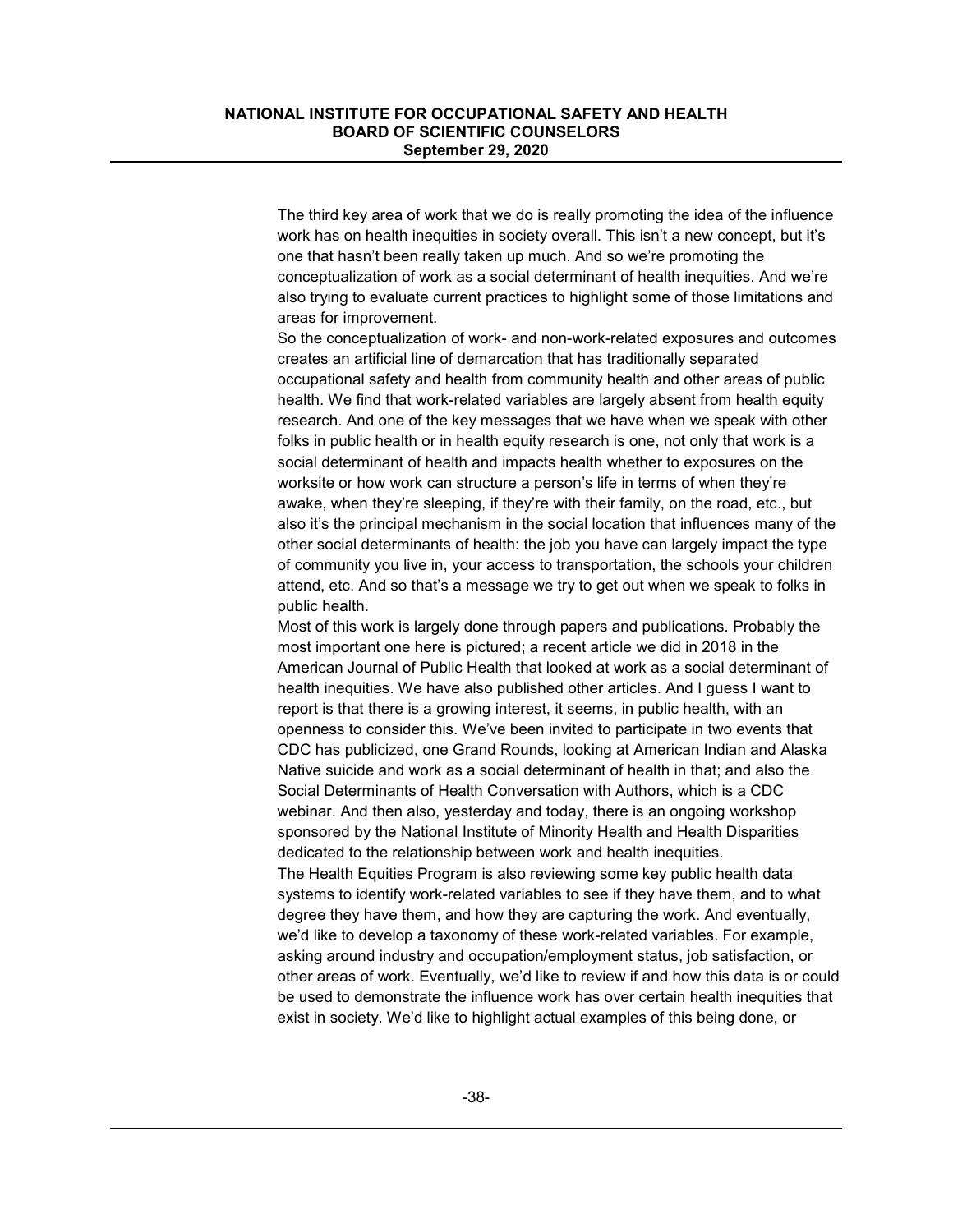perhaps generate our own research that looks at it.

So as I start wrapping up here, a central challenge to security occupational health equity is that by virtue of how inequities are created in societies, the same social structures that contribute to health inequities also operate and are reproduced by public health organizations. And I think that what the next quote highlights that we often don't look at or explore how public health organizations reproduce these same structures. And it's by Edward Hall; it says, "Culture hides more than it reveals. And strangely enough, what it hides, it hides most effectively from its own participants. The real challenge is not to understand the foreign culture, but to understand our own."

And so when we talk about the dynamics of diversity, we're talking about more than simple differences. What we need is a conceptual model that incorporates or addresses the inequitable distribution of resources, injury, illness, and health based on asymmetrical power relationships along social axes such as race, ethnicity, class, nativity, etc. It needs to not only look at disadvantage and exclusion, but also account for power and privilege.

An essential component of this is that these are institutional arrangements and not personal flaws. These arrangements are embedded in social structures, and we need to focus on the impact, not the intention. So the individuals who created the anthropometric dataset based on military recruits were not really concerned whether they did that intentionally to exclude certain groups or include certain groups, or whether it was just simply a solution that they came up with that to a problem that they faced. What we want to focus on is what's the impact of relying on those data sets with the benefit of hindsight, and how can we change that. The goal here is to recognize and change these arrangements.

But implicit in that is an understanding in where we stand, or where we are located within a society or social position, impacts what and how we see things. Complicating this even further is that the perspective of the privileged is often the norm in society. It is sanctioned and reinforced by media, laws, and institutional practices. So for examples, the definition of "positive test" in the example from tuberculosis that I just gave: the institutional practices reaffirm the perspective of the privileged individual in that case, which would be the researcher.

And unfortunately, privilege is often unacknowledged and understudied. Where health equity research occurs, oftentimes it focuses on the underprivileged group, or the excluded group to understand and document their reality. But often, we don't turn that analytical lens back on ourselves to understand how our privilege and practices may be unintentionally excluding certain groups.

And the final key point here is that culture is dynamic. It's continually changed and reinforced. And so to the degree that we continually recognize and challenge existing practices that be exclusionary or that may favor over another, we can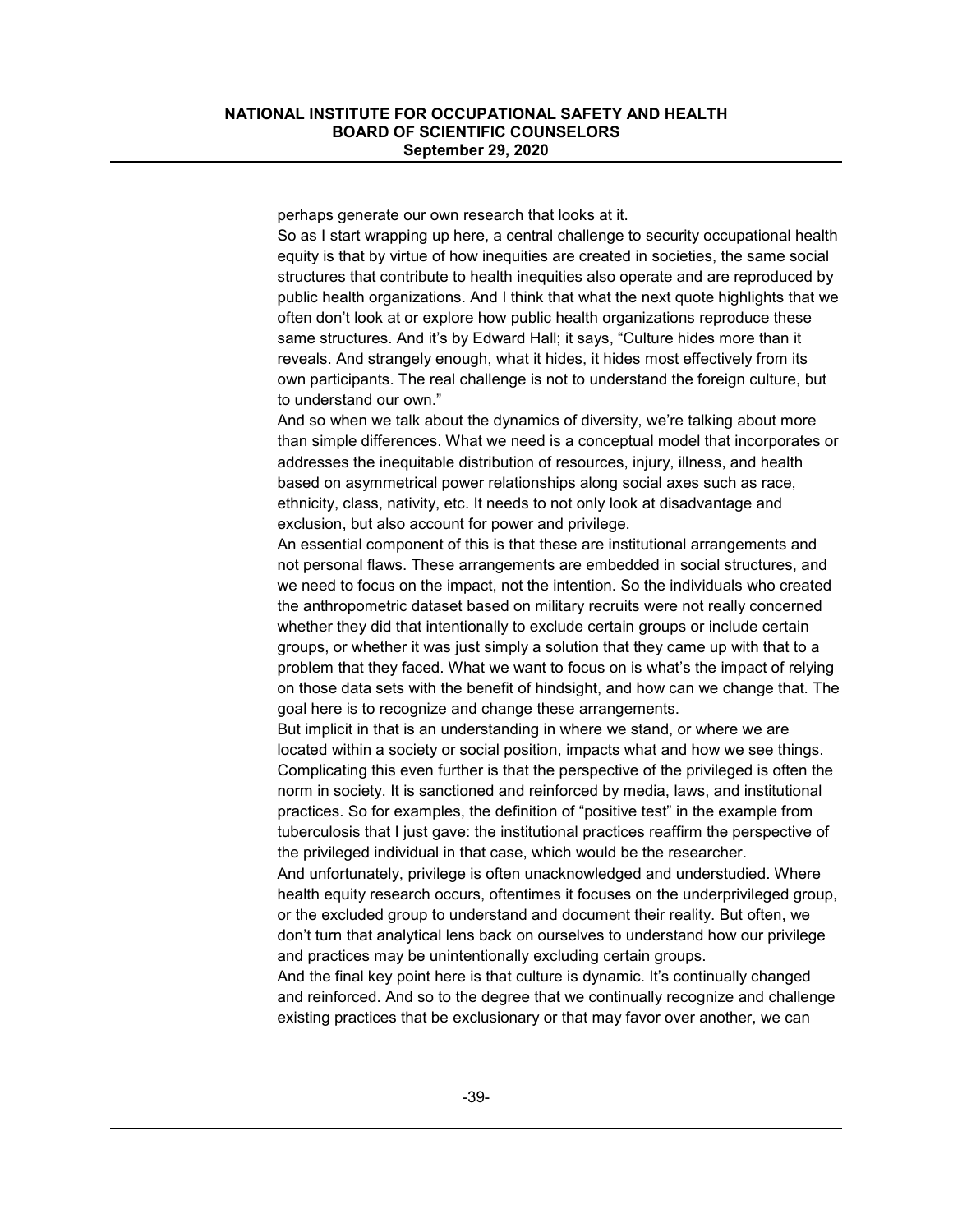actually change culture. And the degree that we don't, we're simply reinforcing those dynamics as we move forward.

There are three key elements in developing institutional capacity to adjust diversity and health inequities. The three key areas are one, in terms of personnel—one, we need to increase diversity within the field of occupational safety and health, both in terms of personal backgrounds of individuals, as professionals, but as well as professional backgrounds. If we are indeed moving towards toward the biosocial approach to occupational safety and health, we need to do a better job of incorporating some of the other social sciences and people with different professional backgrounds and bring them to the field. But simply creating diversity within the workforce isn't enough. You need to train the occupational safety and health workforce to acknowledge their own social position, and understand how institutions and structures circumscribe and influence their perspective and how they see things, and how others from different backgrounds, different perspectives or situations might see things differently and how we can account for those realities.

In terms of practice, we need to evaluate our current practices; from data collection all the way through interventions and how we do things, and how they may inadvertently favor some groups over others. This ultimately is going to require an institutional cultural shift, where equity and concern for the social determinants of health moves from being a concern of a few individuals dedicated to this area of study to institutionalizing the practice across the field. It ultimately needs to become a core value that permeates the entire field. Much like safety in an organization or company can't be the sole responsibility of the safety department, it has to be, the goal would be to incorporate it as a core value across all levels of the company. Similarly, we would see the same dynamic with health equity or social determinants of health.

And finally, a key way we have worked on doing this is through partnerships, to help overcome some of the limitations we currently have. One thing you notice a way of looking at this is is oftentimes communities that are underserved by occupational or public health institutions are labeled as hard to reach, such as immigrant workers.

But the question that is being asked currently is that are they really hard to reach or are they simply hardly reached? And I think the difference here is similar but it's the focus that changes. If we label them as hard to reach, there is something inherent about that group we are suggesting makes them difficult to reach. But when you look at immigrant workers, for example, the consular network is able to reach 1.7 million of them annually, then are they really that hard to reach? Or is it simply something about how we as an institution have developed and have the practices and procedures that we follow, make them difficult for us to reach? And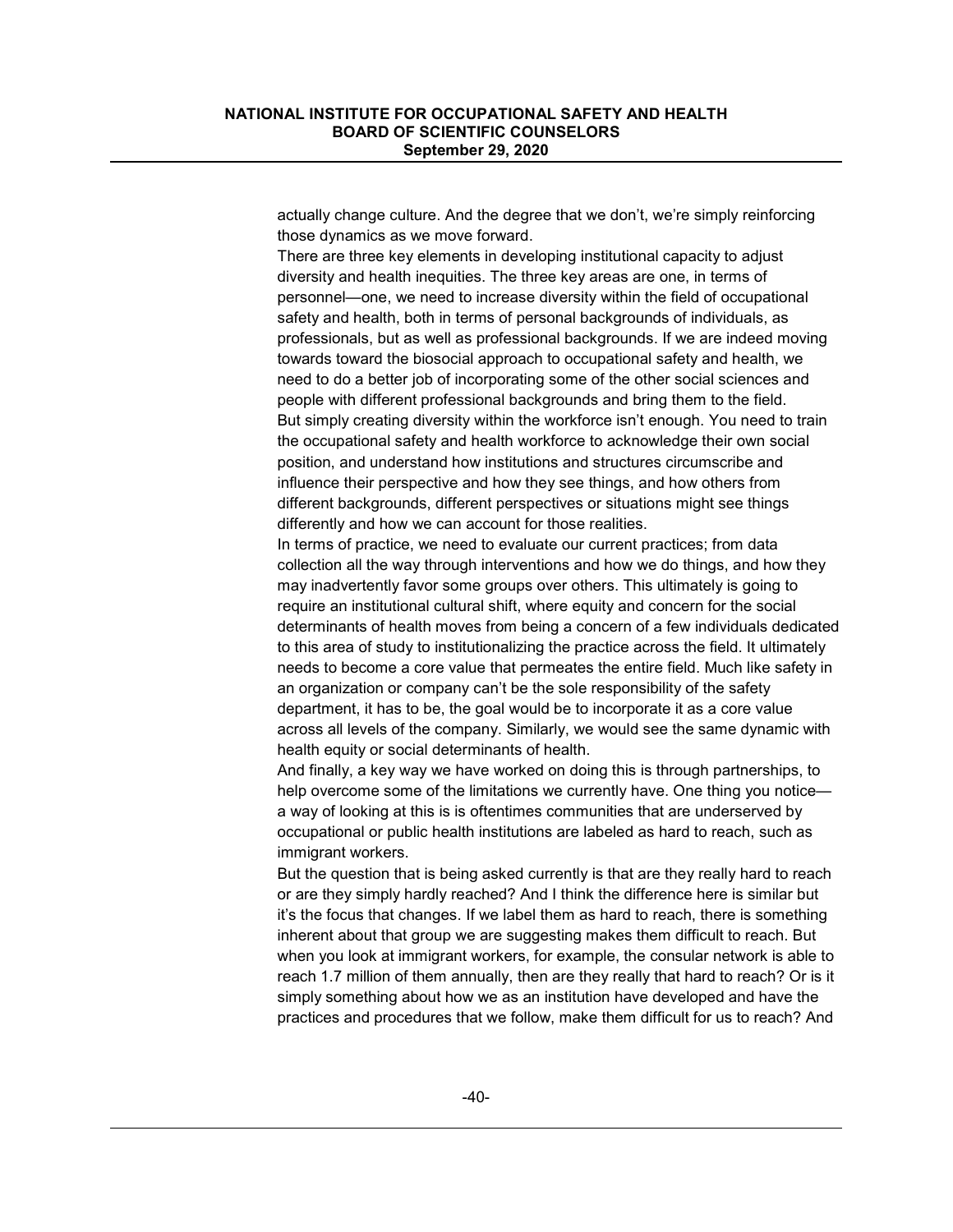so it changes the focus from the worker back on to the institution. And one of the ways, or a model that we have developed is to try and identify these existing infrastructures in these communities that have been traditionally underserved, and try and tailor occupational safety and health interventions and data collection efforts to the current activities that are occurring in this existing infrastructure. I think oftentimes it's too easy to come in with the gold standard of something we have designed in our offices, whether it be a data collection system or an intervention, get some funding for it, impose it, and then when the funding runs out, it tends not to stick around. If we can identify these institutions, and the current activities they do, tweak them to incorporate an occupational safety and health angle into it, it often reduces the burden on the often overburdened staff of the consulates or community organizations that are working in these agencies, and therefore it generates a higher return on investment for us, and also increases the likelihood that this will be sustainable and the efforts in this will continue long after the funding has ended. And the third key element that we focus on is that each discrete project really needs to be about building a longer-term relationship. I think that there can be a dynamic where you can get funding for a study or an intervention, come in, find a partner, fund them, and then when the funding runs out, you move on. The way we look at these funding projects is there are simple steps that while we try and meet the goals of the specific funding request, there is a larger component of building a relationship with the organization that helps us develop our capacity and build our capacity to work more effectively with these groups over time. And so, to conclude here, I guess we throw some questions out to you all, to get your advice and some help. The first is: how do we raise awareness of the need for a biosocial approach in the NIOSH researchers and professionals? How do we sell work as a social determinant of health to public health researchers concerned with equity? How can we leverage COVID-19 in the social discourse on inequality, as well as the importance of work in health, to further advance an equity perspective? And finally, how do we identify new partners and champions? So with that, I will introduce the OHE team, the leadership and the workgroup across NIOSH. And I will turn it over—here are the references, and I thank you for your attention and see if there are any questions. DR. COX: This is Tony. Could you tell me a little bit about the definition of equity in this context? MR. FLYNN: Yes. I think there are numerous definitions of health equity that are out there. But basically, we tend to focus on the health inequity and just how to prevent—how social structures mediate or influence the inequitable distribution of health outcomes and advantages and disadvantages related to work. So I think what you are looking at is trying to—yes?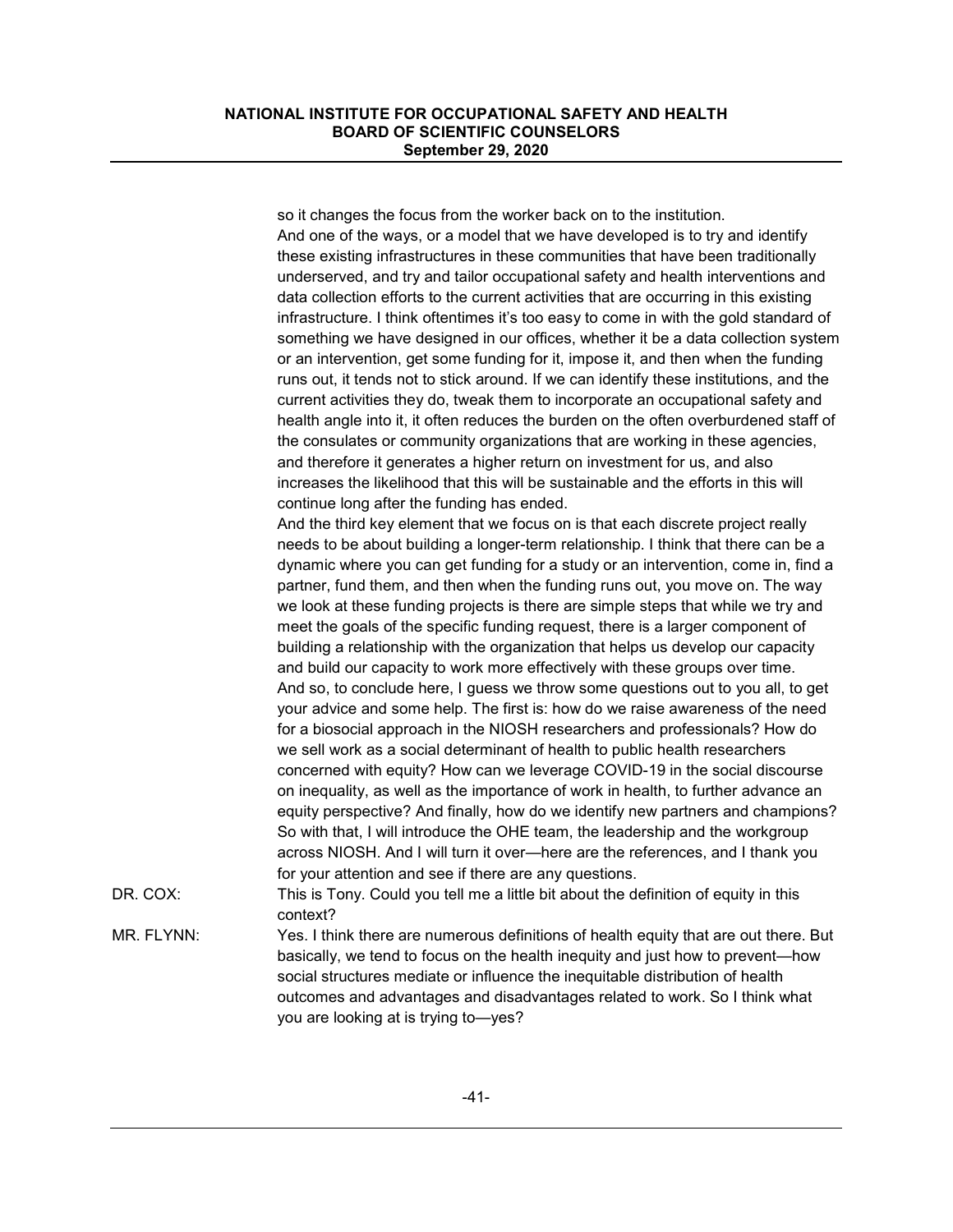| DR. COX:   | That actually answers my question. You are looking at equity of outcomes. How<br>much inequity is optimal, taking into account differences in risk attitude, and<br>difference in preferences for tradeoffs between risk and compensation and so<br>forth?                                                                                                                                                                                                                                                                                                                                                                                                                                                                                                                                                                                                                                                                                                      |
|------------|-----------------------------------------------------------------------------------------------------------------------------------------------------------------------------------------------------------------------------------------------------------------------------------------------------------------------------------------------------------------------------------------------------------------------------------------------------------------------------------------------------------------------------------------------------------------------------------------------------------------------------------------------------------------------------------------------------------------------------------------------------------------------------------------------------------------------------------------------------------------------------------------------------------------------------------------------------------------|
| MR. FLYNN: | I don't know if we have a definition of what's optimal. I think what we are trying to<br>look at is to avoid these differences based on the social constructs of race,<br>gender, ethnicity, etc. So I think we would argue that you don't want that to<br>happen. So if you look, for example, one thing that comes to mind is men tend to<br>suffer fatalities on the job more than women, for example, and oftentimes in<br>industries, let's say, like construction that are compensated at a higher level.<br>But I think from an equity and even an occupational safety and health<br>perspective, we'd say that one fatality is too many. From our perspective, it's not<br>only that one fatality is too many, but if those fatalities are disproportionately<br>distributed and influenced by nativity or race/ethnicity, then we need to look at<br>how those social factors are impacting that disproportionate distribution of those<br>fatalities. |
| DR. COX:   | I guess I'm questioning whether inequitable outcomes aren't desirable in a world<br>where people are free to make different choices and have different risk<br>preferences. Why would you expect equity? So suppose, for example, that some<br>people enjoy the challenge of working on oil rigs or in forestry or in other<br>hazardous areas and other people have very high aversion to such dangerous<br>activities-wouldn't you expect that people who self-select into hazardous<br>activities would tend to have inequitable, i.e. higher, occupational injury and<br>fatality rates than people who self-select into less hazardous areas? And is that<br>undesirable? And if so, why?                                                                                                                                                                                                                                                                  |
| MR. FLYNN: | Well, I would argue that the goal of occupational safety and health would be to<br>reduce all fatalities in all of those different industries. There may be some<br>inherent risk in that there are also many of the ways that we structure jobs and<br>industries and the social groups that occupy those jobs and industries often<br>increase the hazards that exist there. So I would say that that isn't preferable.                                                                                                                                                                                                                                                                                                                                                                                                                                                                                                                                       |
| DR. COX:   | I would say that—economists who study this area often talk about<br>equity/efficiency tradeoffs. And I think that equity in outcomes of risk implies an<br>homogeneity in risk exposure that seems to be implausible. There are definitely<br>occupations that are more and less hazardous compared to other occupations. I<br>think that's just ground reality. I think that there may be some social structure<br>contribution to that, but I think there's also a very large component which is like<br>things like mining, which are intrinsically more dangerous than many other<br>occupations. So given that-                                                                                                                                                                                                                                                                                                                                            |
| MR. FLYNN: | Take construction, for example, and falls from heights relating in fatalities. While<br>there may be a greater risk associated with roofers, because they're working at                                                                                                                                                                                                                                                                                                                                                                                                                                                                                                                                                                                                                                                                                                                                                                                         |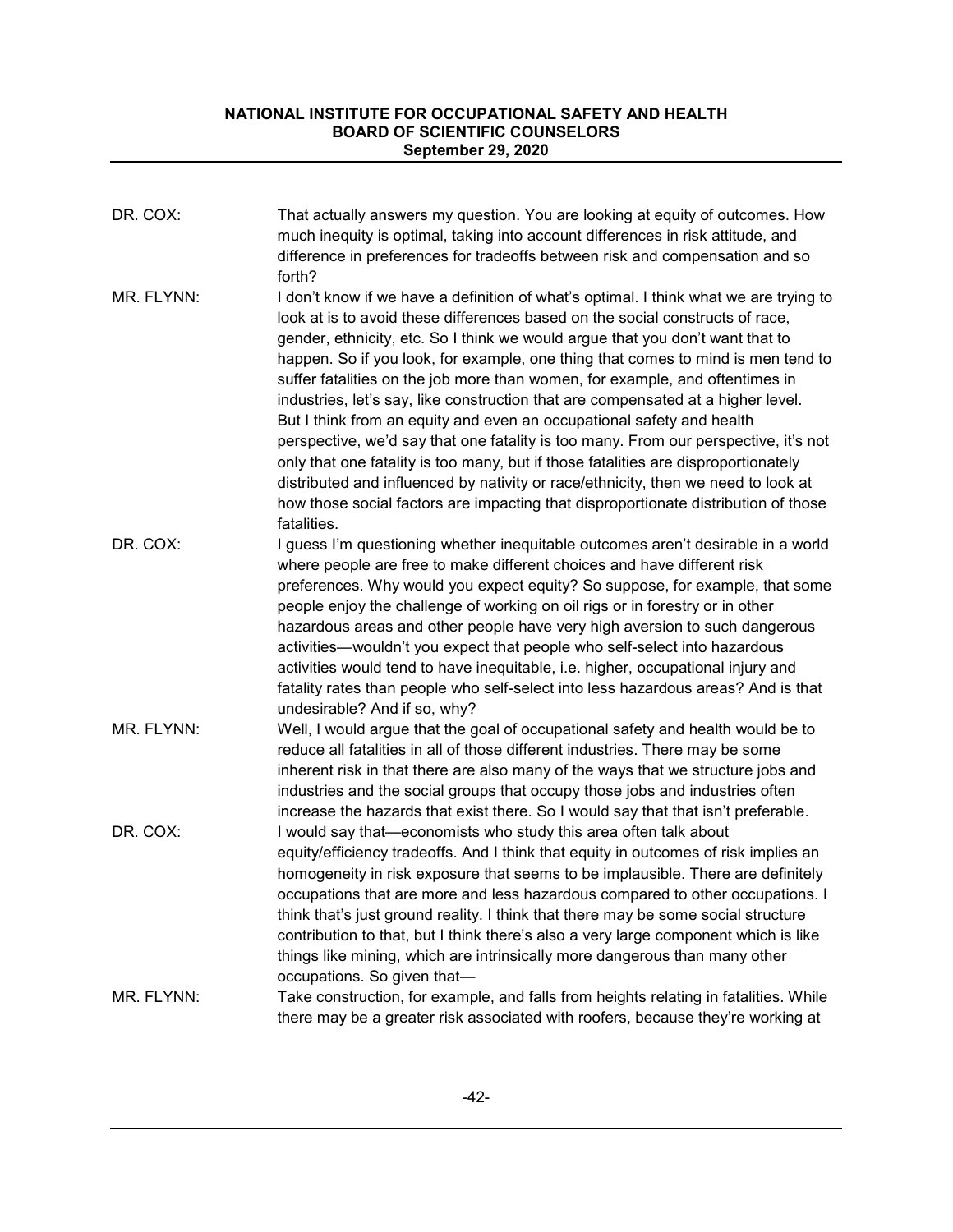|               | heights, than someone that isn't working at heights, dying from falls from<br>heights—I guess the argument from our perspective would be that should not be<br>mediated by the fact of whether you are an immigrant or not an immigrant, or                                                                                                          |
|---------------|------------------------------------------------------------------------------------------------------------------------------------------------------------------------------------------------------------------------------------------------------------------------------------------------------------------------------------------------------|
|               | speak English well or don't speak English well.                                                                                                                                                                                                                                                                                                      |
|               | And so if you go back to the study, for example, where we showed that Hispanic<br>immigrant workers who worked in larger construction firms have greater access<br>to training and knowledge that will keep them safe at work relative to those who                                                                                                  |
|               | are employed by smaller construction firms, then I think you would say that's a                                                                                                                                                                                                                                                                      |
|               | difference in risk that we should try to program out of existence.                                                                                                                                                                                                                                                                                   |
| DR. COX:      | Right. So there's some component that can be eliminated, and there's some<br>intrinsic component that can't. I think that for all people, I certainly agree that you<br>don't want to have risk mediated by social or other characteristics that shouldn't<br>affect this. But this will be different across different occupations, and it will mean |
|               | different for all sorts of people who work in those occupations. And I think<br>therefore the target of, "Let's make outcome risk equitable"—there needs to be a                                                                                                                                                                                     |
|               | denominator in there saying what is the unavoidable risk of this occupation,<br>recognizing that construction and mining and so forth do have higher risks that                                                                                                                                                                                      |
|               | many other occupations, regardless of who's working in them, and even after<br>eliminating the undesirable social components of that risk.                                                                                                                                                                                                           |
| DR. SCHULTE:  | Mike, this is Paul Schulte. Can I add something?                                                                                                                                                                                                                                                                                                     |
| MR. FLYNN:    | Yes.                                                                                                                                                                                                                                                                                                                                                 |
| DR. SCHULTE:  | I think a lot of this discussion is devolving to the classic view of putting the blame<br>on the worker for the outcome, when indeed what we're looking at in health equity<br>research is to also identify those social determinants of health that are mediated                                                                                    |
|               | through the actions of the employer to provide a safe and healthy workplace. So it<br>doesn't depend solely, or even largely, in many cases, on the inherent<br>characteristics of the worker; but that those characteristics are taken into account                                                                                                 |
|               | when employer interventions and workplace management and controls are<br>practiced, so that they are equitably applied to all people in the workforce. I think<br>that's the ultimate point to this.                                                                                                                                                 |
| MR. FLYNN:    | Thanks, Paul.                                                                                                                                                                                                                                                                                                                                        |
| DR. BARTON:   | And this is Dr. Barton. I would like to add to that. I don't think that the people who                                                                                                                                                                                                                                                               |
|               | work in grocery stores or all of these low-paying jobs that were deemed "essential<br>workers" thought that their risk was going to be any greater. I don't think that they<br>signed up for forestry, or high-altitude jobs. A lot of times these jobs are definitely<br>related to the person's socioeconomic group, or where they came from. And  |
|               | these are the only jobs that are available. So to say that they signed up for a job                                                                                                                                                                                                                                                                  |
| DR. SCHENKER: | that was high-risk, I don't think is an accurate assessment.<br>This is Marc Schenker. The construction example is a very good one, Michael.                                                                                                                                                                                                         |
|               | And there was an earlier study that looked at within specific jobs in construction,                                                                                                                                                                                                                                                                  |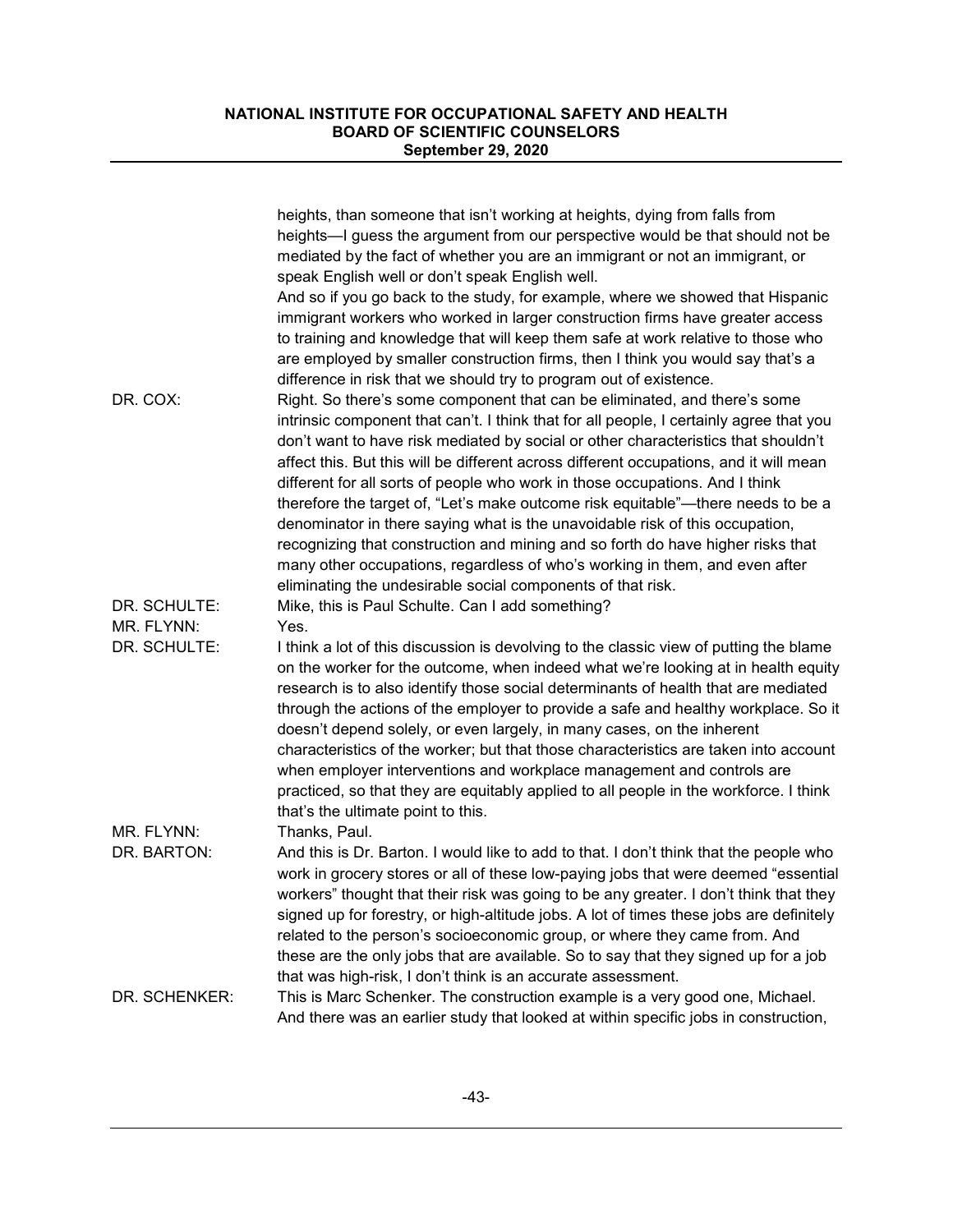|               | fatal injury among Hispanics versus non-Hispanics and showing that the<br>Hispanics that had higher fatality rates were roofers and for other specific jobs.<br>So yes, it's a more hazardous industry, but I would totally agree that equity says<br>that those characteristics of the individuals should not differ among those who are<br>exposed to that higher risk. And I think that the task is to find out why that is: is it<br>language ability, knowledge, training, safety equipment, etc., and work to address<br>those issues to reduce the inequity.                                                                                                                                                                                                                                                                                                                                           |
|---------------|---------------------------------------------------------------------------------------------------------------------------------------------------------------------------------------------------------------------------------------------------------------------------------------------------------------------------------------------------------------------------------------------------------------------------------------------------------------------------------------------------------------------------------------------------------------------------------------------------------------------------------------------------------------------------------------------------------------------------------------------------------------------------------------------------------------------------------------------------------------------------------------------------------------|
| MR. FLYNN:    | And I also think it's not just the individuals and groups where the workers come<br>from, but also how are the industries and organizations socially constructed that<br>increases risk. So for example, the larger corporations that may subcontract the<br>riskier, more dangerous work to smaller firms as a way of saving themselves from<br>legal liability, etc. And then if you end up working for one of those smaller firms<br>that has fewer resources to dedicate towards safety or has to compete with other<br>smaller firms to get that contract, and often are pushed to cut corners around<br>safety.                                                                                                                                                                                                                                                                                         |
|               | So I think you ought to look at processes like competitive bidding, and<br>externalization of costs, and subcontracting as a way that we structure the way<br>dangerous industries operate such as mining, oil drilling, and whatnot, to look at<br>how we can restructure the social inequalities that can contribute to these deaths.                                                                                                                                                                                                                                                                                                                                                                                                                                                                                                                                                                       |
| DR. SCHENKER: | Another issue is that creating independent contractors in positions that used to be<br>salaried jobs, and doing it to avoid liability and other things that reduce injury and<br>fatalities.                                                                                                                                                                                                                                                                                                                                                                                                                                                                                                                                                                                                                                                                                                                  |
| DR. GRAHAM:   | Hi, this is Jessica Graham. I also have a question. Are there ways that employees<br>can request a safer environment without any fear of retaliation from their<br>employers?                                                                                                                                                                                                                                                                                                                                                                                                                                                                                                                                                                                                                                                                                                                                 |
| MR. FLYNN:    | Is there any way to do that, you say?                                                                                                                                                                                                                                                                                                                                                                                                                                                                                                                                                                                                                                                                                                                                                                                                                                                                         |
| DR. GRAHAM:   | Yes, like—are there any organizations that work on behalf of employees? I mean,<br>obviously, NIOSH—when I think of health equities, I think of who these folks can<br>go to to request a safer workplace?                                                                                                                                                                                                                                                                                                                                                                                                                                                                                                                                                                                                                                                                                                    |
| MR. FLYNN:    | Right. I think that traditionally, you see that our governmental agencies such as<br>OSHA, NIOSH, and others that provide an—health inequities, among<br>occupational safety and health, unlike many of the health equities in public health<br>in general we do count with the significant infrastructure that exists that<br>theoretically should protect of all workers, regardless of background. And so you<br>do have government agencies and organizations that work in preventing health<br>problems related to work. You have worker compensations that provide<br>compensation for folks once they are injured. You traditionally had unions. But<br>also increasingly, at least with immigrant workers, you are seeing a growing<br>reliance on community-based organizations like workers' centers, or immigrant-<br>based community groups, that are getting involved in work-related areas that |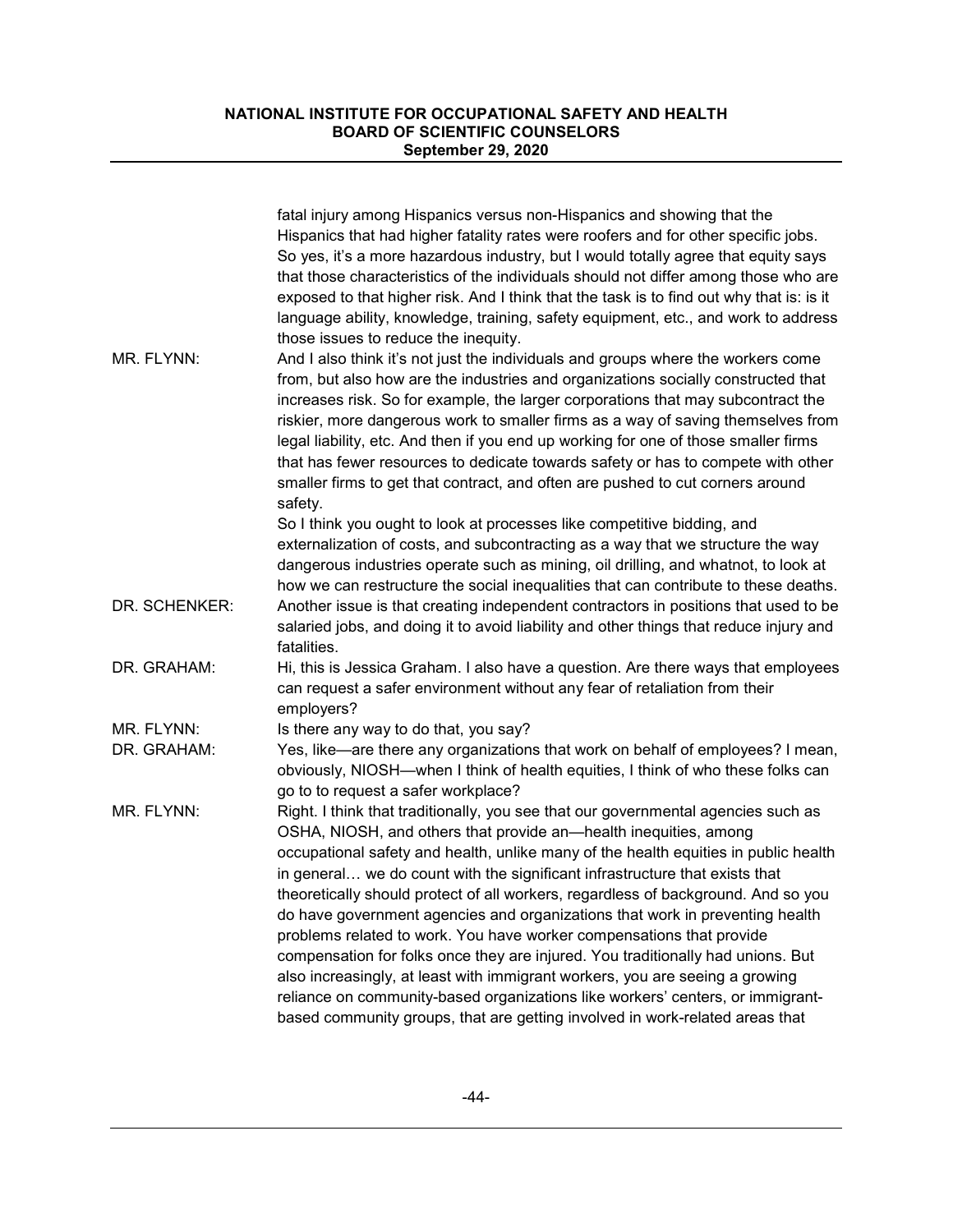|               | provide workers with access to legal supports and information.<br>I'm not sure if that answers your question.                                                                                                                                                                                                                                                                                                                                                                                      |
|---------------|----------------------------------------------------------------------------------------------------------------------------------------------------------------------------------------------------------------------------------------------------------------------------------------------------------------------------------------------------------------------------------------------------------------------------------------------------------------------------------------------------|
| DR. GRAHAM:   | I guess it's kind of looking for that ideal world where someone can request<br>additional safety precautions without their management knowing. Because I think<br>that sometimes health inequities occur in occupational scenarios because folks<br>might not want to be visible with regard to those requests.                                                                                                                                                                                    |
| MR. FLYNN:    | Oh, very much. And I think many of the groups we're talking about that<br>experience these inequities are coming from groups with less social power, and<br>perhaps a greater level of fear and vulnerability to a loss of a job.                                                                                                                                                                                                                                                                  |
| DR. GRAHAM:   | Yes.                                                                                                                                                                                                                                                                                                                                                                                                                                                                                               |
| DR. SCHENKER: | I want to just thank you, Michael, for addressing a really important issue, and<br>NIOSH for supporting this. I think this is really critical to reducing occupational<br>health and safety problems. And I'm delighted to hear what you are doing.<br>I have a couple of general comments. One, you have certain alluded to<br>immigration, and immigrant workers being more vulnerable. And within<br>immigrants, documentation status creates an additional vulnerability from all the<br>data. |
|               | My second comment has to do with your publications. Most of what you've<br>presented were academic publications, but I think the general media should be<br>benefiting from your findings-to move public opinion, to move regulations, to<br>help educate people about this. And I wonder if you are thinking about that as<br>well as the obvious academic publications which go to the academic reading<br>populations.                                                                          |
| MR. FLYNN:    | Well I think one of the areas - Do you want me to answer that, or do you want me<br>to wait, Marc? Why don't you go ahead and finish and I'll respond? Sorry.                                                                                                                                                                                                                                                                                                                                      |
| DR. SCHENKER: | COVID-19 is a case study of social determinants of health impacting work as far<br>as hazards. I don't know if you're the lead on that. John was saying that it's<br>happening in a lot of places at NIOSH. But it seems like a primo example of<br>social determinants of health impacting the most vulnerable workers, or as we<br>call them, essential workers now.                                                                                                                             |
|               | And then I guess my last question was whether you feel like you have enough<br>resources to tackle this issue, and what the BSC could do to help increase<br>support for these efforts, whether it's from Congress or other sources.                                                                                                                                                                                                                                                               |
|               | Let me just end by answering a question about the last person who spoke about<br>workers asking for more safety. This is a true story, and I'll be very brief:                                                                                                                                                                                                                                                                                                                                     |
|               | I recently lectured on occupational health and medical students, and at the end<br>there was discussion and questions. And one student, a Latina, told me that she                                                                                                                                                                                                                                                                                                                                 |
|               | had been working in the fields with her mother several years ago. And it was a<br>hot day and they asked for water, and the crew boss fired them on the spot                                                                                                                                                                                                                                                                                                                                       |
|               | because they asked for water. It just struck me as how far we have to go in this to                                                                                                                                                                                                                                                                                                                                                                                                                |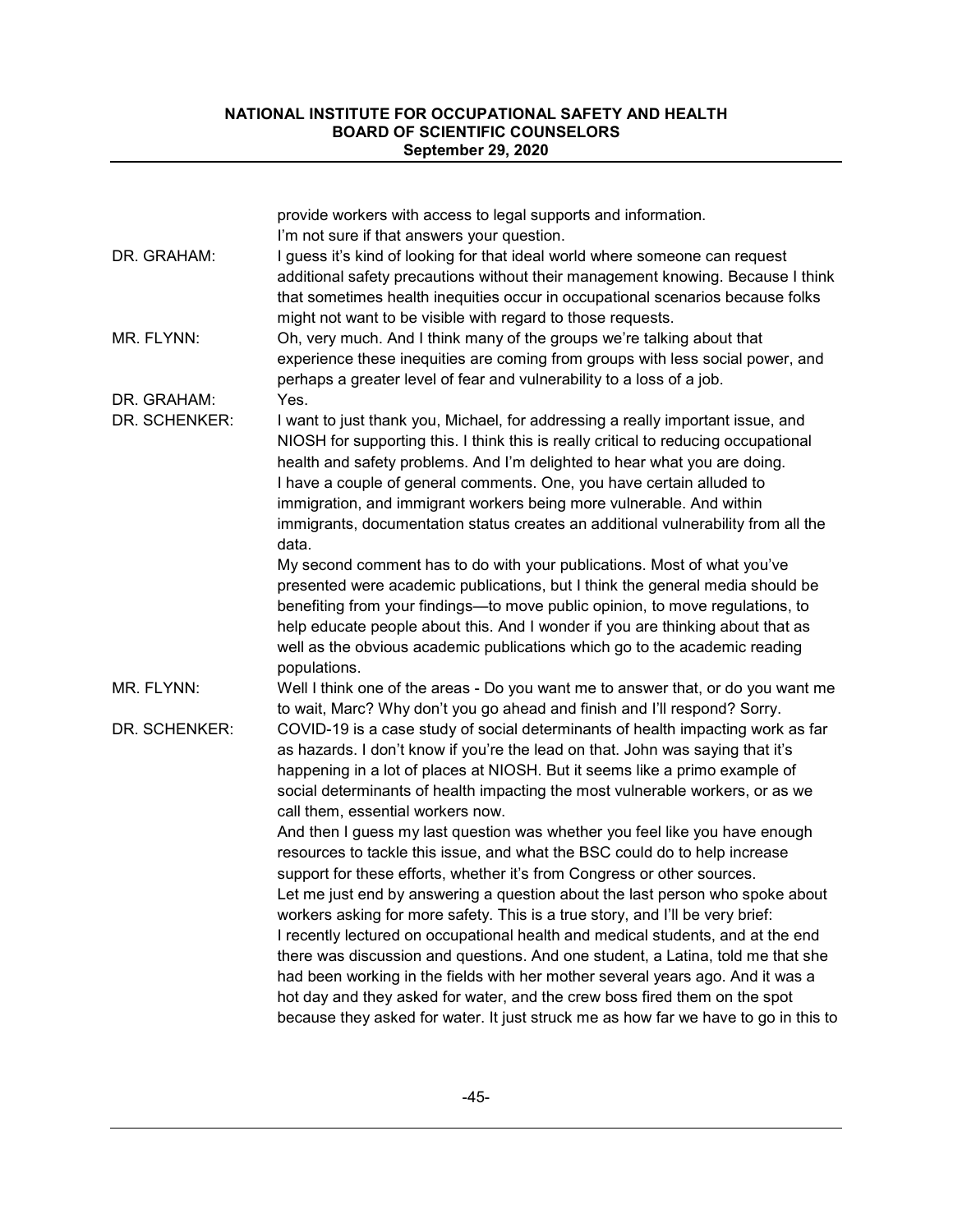| MR. FLYNN: | achieve equity in what and where we need to be.<br>So I'll stop there, Michael, and take your comments.<br>Well, the last question is the easiest. Could we use more resources? Of course.<br>But I think the way we're approaching it is really twofold: one, there is always the<br>need for more resources and support for specific in-depth studies on these health<br>inequities and how to address them, but also the approach we're taking in how to<br>expand concern for social determinants of health and health equity across<br>occupational safety and health is a way of leveraging existing resources so we<br>can simply add an item or two in some of the standard surveys or data collection |
|------------|----------------------------------------------------------------------------------------------------------------------------------------------------------------------------------------------------------------------------------------------------------------------------------------------------------------------------------------------------------------------------------------------------------------------------------------------------------------------------------------------------------------------------------------------------------------------------------------------------------------------------------------------------------------------------------------------------------------|
|            | instruments that other researchers at NIOSH whose focus may not be immigrants<br>or racial/ethnic minorities, etc., but should at least acknowledge or address some<br>of those at least at a minimal level for some of those potential variants that have<br>been shown to impact occupational health outcomes.                                                                                                                                                                                                                                                                                                                                                                                               |
|            | So one of the ways we're hoping to leverage additional resources is really by<br>selling this to the current research community and practitioner community in<br>occupational safety and health, and those coming up through the field. I have                                                                                                                                                                                                                                                                                                                                                                                                                                                                 |
|            | been working with Paul Schulte, who has been leading along with George Delclos<br>at the University of Texas on the future skills that occupational safety and health<br>professionals and researchers are going to need. And I think that one of the key<br>areas of that is the ability to account for these social aspects of safety. And so the<br>degree that the BSC can help out with any of that, both in terms of getting                                                                                                                                                                                                                                                                             |
|            | additional funding, but also just selling this idea to your students and colleagues<br>and developing their capacity to address the social aspects of safety and<br>collaborating with perhaps the underrepresented disciplines will go a long way of<br>leveraging existing resources to account for some of the issues that I discussed<br>today.                                                                                                                                                                                                                                                                                                                                                            |
|            | Oh, in terms of making this more popular. Many of our articles have been picked<br>up by the press, and also that's one of the impetuses behind the Occupational<br>Health Equity Blog on my NIOSH Science Blog post is to try to put some of this<br>research in more layman's terms to get out there.<br>I think those were the two main questions.                                                                                                                                                                                                                                                                                                                                                          |
| DR. BUNN:  | All right. Thank you very much. Are there any other comments or questions?<br>These are very important questions to ask, and I appreciate everyone's candid<br>responses to NIOSH as far as this whole issue is concerned. So thank you very<br>much, Michael, for an excellent presentation.                                                                                                                                                                                                                                                                                                                                                                                                                  |
| MR. FLYNN: | Okay. Thank you all very much. I appreciate you offering me the opportunity to<br>speak to you.                                                                                                                                                                                                                                                                                                                                                                                                                                                                                                                                                                                                                |
| DR. BUNN:  | All right, so we will take—it's 2:54 right now, by my estimation. Why don't we take<br>a 15 minute break, and we will begin again at 3:10. Thank you, everybody.                                                                                                                                                                                                                                                                                                                                                                                                                                                                                                                                               |
| (Break.)   |                                                                                                                                                                                                                                                                                                                                                                                                                                                                                                                                                                                                                                                                                                                |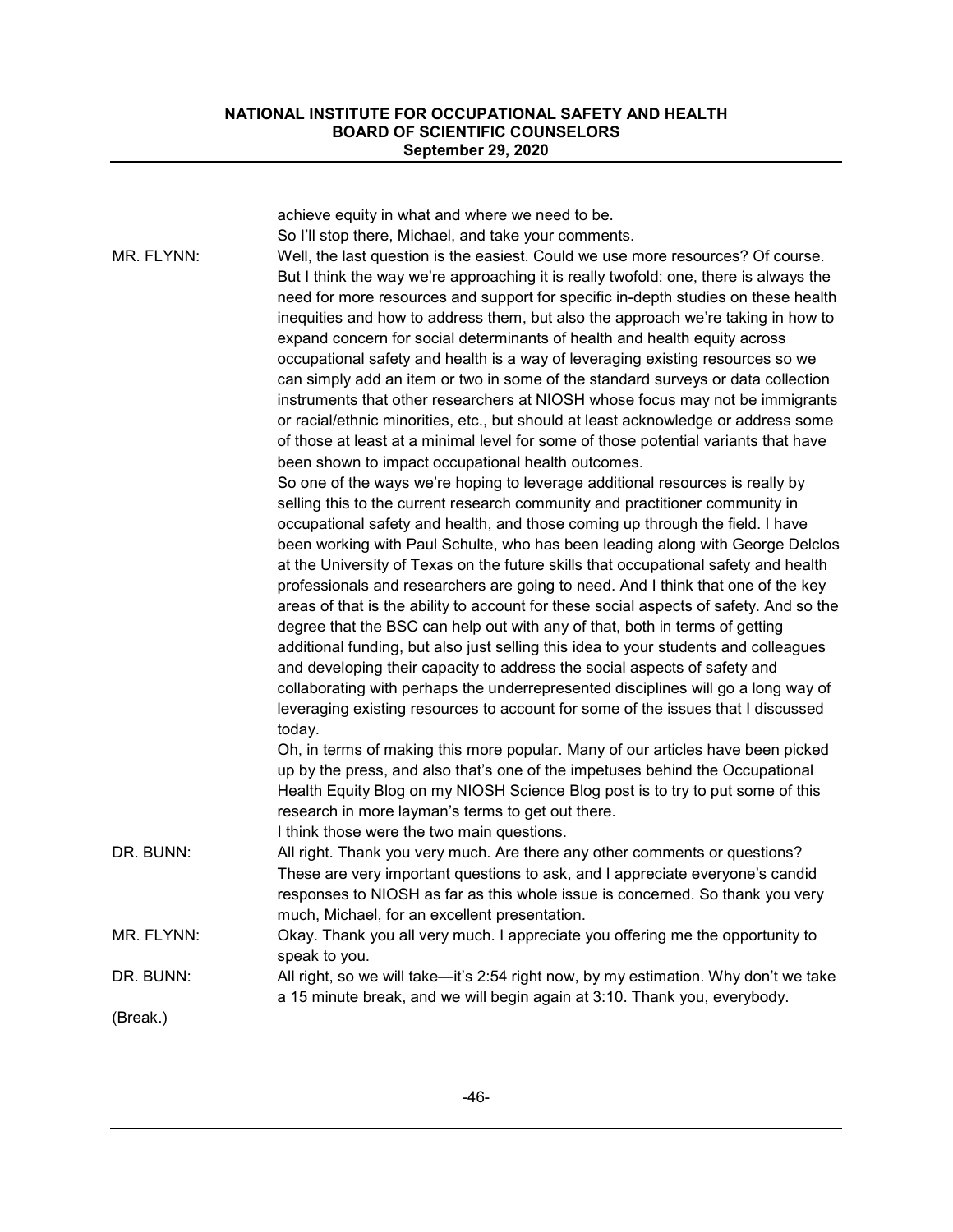| <b>MS. NOVICKI:</b> | Thank you everybody. It's Emily. It's 3:10, so I am going to start unmuting mikes<br>so that we can get started again. Terry, I just unmuted you in particular. |
|---------------------|-----------------------------------------------------------------------------------------------------------------------------------------------------------------|
| DR. BUNN:           | Good afternoon, everyone. Welcome back. Our next presentation is on                                                                                             |
|                     | Evaluation Capacity Building: A Gateway to NIOSH's Future Impact. Our speaker                                                                                   |
|                     | is Dr. Downes, with the Office of Policy, Planning, and Evaluation. Take it away,                                                                               |
|                     | Dr. Downes.                                                                                                                                                     |
| MS. NOVICKI:        | Wait, before you start, I have to do annoying bureaucratic things, and do another                                                                               |
|                     | roll call for quorum.                                                                                                                                           |
| DR. BUNN:           | Oh, all right.                                                                                                                                                  |
| MS. NOVICKI:        | I'm sorry to make you guys go through this a third time, but just so we follow all                                                                              |
|                     | the rules and procedures. If you could just say "here" when I call your name.                                                                                   |
|                     | Terry Bunn?                                                                                                                                                     |
| DR. BUNN:           | Here.                                                                                                                                                           |
| <b>MS. NOVICKI:</b> | Thank you. Kyle Arnone?                                                                                                                                         |
| MR. ARNONE:         | Here.                                                                                                                                                           |
| MS. NOVICKI:        | Thank you. Lauren Barton?                                                                                                                                       |
| DR. BARTON:         | Here.                                                                                                                                                           |
| MS. NOVICKI:        | Tony Cox?                                                                                                                                                       |
| DR. COX:            | Here.                                                                                                                                                           |
| <b>MS. NOVICKI:</b> | Cristina Demian? Mary Doyle?                                                                                                                                    |
| MS. DOYLE:          | Here.                                                                                                                                                           |
| MS. NOVICKI:        | Thank you. Michael Foley? Jessica Graham?                                                                                                                       |
| DR. GRAHAM:         | Here.                                                                                                                                                           |
| <b>MS. NOVICKI:</b> | Steven Lerman?                                                                                                                                                  |
| DR. LERMAN:         | Here.                                                                                                                                                           |
| MS. NOVICKI:        | <b>Grace Lemasters?</b>                                                                                                                                         |
| DR. LEMASTERS:      | Here.                                                                                                                                                           |
| MS. NOVICKI:        | Patrick Morrison?                                                                                                                                               |
| MR. MORRISON:       | Here.                                                                                                                                                           |
| <b>MS. NOVICKI:</b> | Tiina Reponen?                                                                                                                                                  |
| DR. REPONEN:        | Here.                                                                                                                                                           |
| MS. NOVICKI:        | Robert Roy? Marc Schenker?                                                                                                                                      |
| DR. SCHENKER:       | Here.                                                                                                                                                           |
| MS. NOVICKI:        | And Judith Su?                                                                                                                                                  |
| DR. SU:             | Here.                                                                                                                                                           |
| MS. NOVICKI:        | Okay. We've met quorum, so we can continue. Sorry for the interruption. You can                                                                                 |
|                     | take it away, Amia.                                                                                                                                             |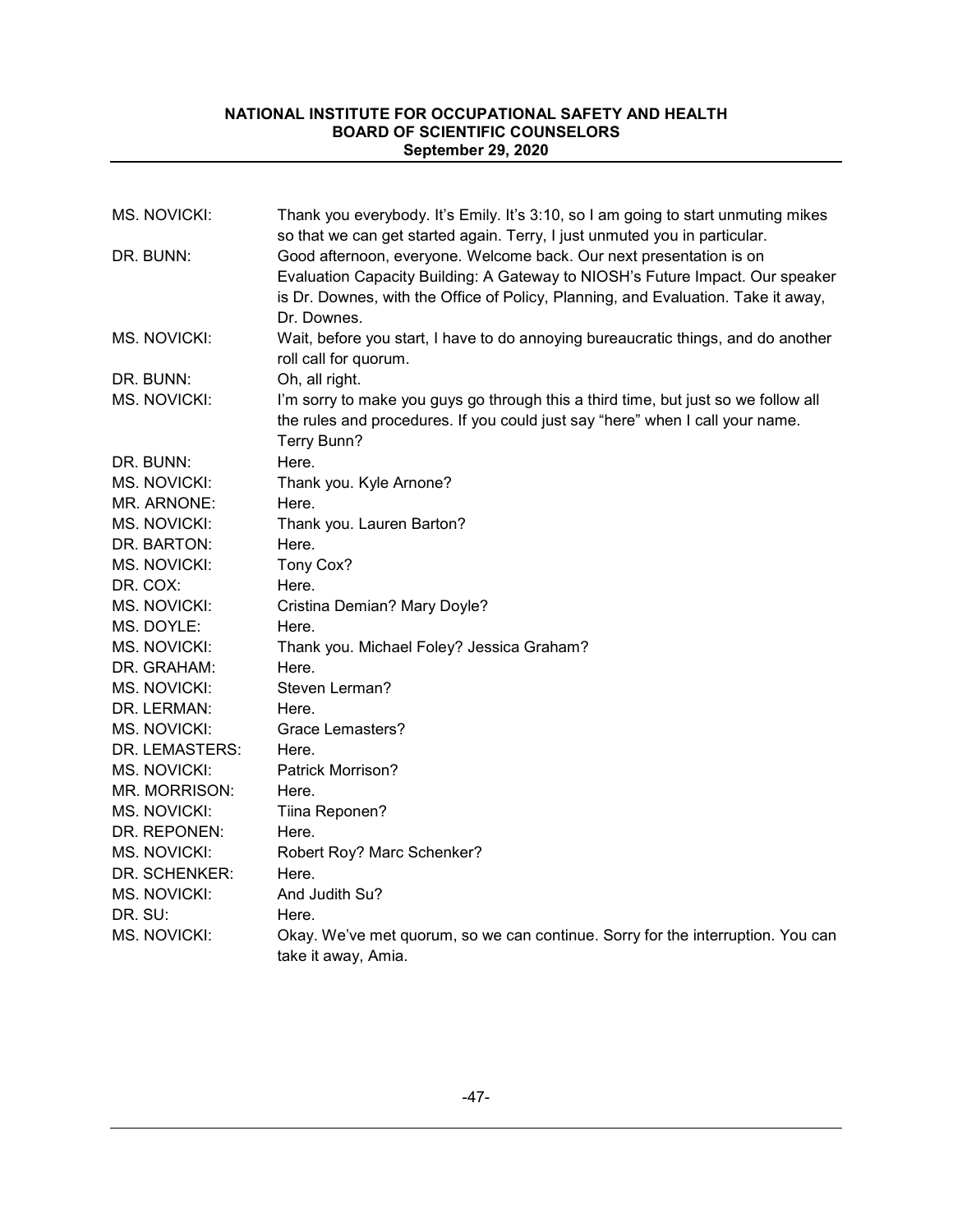## **EVALUATION CAPACITY BUILDING, A GATEWAY TO NIOSH'S FUTURE IMPACT**

| DR. DOWNES:<br>DR. BUNN: | Okay, thanks. Can you all hear me?<br>Yes.                                                                                                                                                                                                                                                                                                         |
|--------------------------|----------------------------------------------------------------------------------------------------------------------------------------------------------------------------------------------------------------------------------------------------------------------------------------------------------------------------------------------------|
| DR. DOWNES:              | Well, thank you for the introduction, Terry. I realize I'm the last speaker of the<br>day, so I hope my excitement for this new endeavor transfers over to you to keep<br>us rolling to the end of the meeting.                                                                                                                                    |
|                          | So I'm Amia Downes, as Terry mentioned. And I came about a year and a half<br>ago to this group to give a presentation on what we like to call the evaluation<br>turning point.                                                                                                                                                                    |
|                          | And that really gets to the idea that we're at this point in NIOSH where we really<br>need to take this next step toward integrating evaluation into the NIOSH culture.<br>And so at the end of that presentation, I kind of told you that we were looking to<br>build an evaluation capacity plan. And so now we have that plan drafted, and so   |
|                          | I'd like to tell you a little bit about it today and get some feedback from you, but<br>we also have a role that we need you all to play going forward as well.<br>But first, let me just take a step back and tell you a little bit about how we got                                                                                              |
|                          | there, for those of you who might be new to the Board since I last talked to you.<br>And the first piece is why are we doing evaluation capacity building. And for those<br>of you who recall the last five reviews that we did using contribution analysis, we<br>got some pretty critical feedback. It didn't really matter what program we were |
|                          | talking about, if you look through any of the panel reports, you'll see some<br>information about the importance of the panel's thought regarding our continued<br>efforts in doing more program evaluation and doing more monitoring of what we<br>were doing related to our strategic plan, related to each program, and social                  |
|                          | science in general, more intervention effectiveness. But there was also some<br>feedback around translation science and doing more of that type of work.<br>And then when we were actually preparing for doing those reviews, we did a                                                                                                             |
|                          | really rough evaluability assessment to determine which programs were ready to<br>go through an evaluation using contribution analysis. And in our assessment, we<br>actually got to a point where we found ourselves struggling to identify programs<br>that really could go through that type of review. And when I say "that type of            |
|                          | review", contribution analysis is really looking, hinges on being able to<br>demonstrate impact through what we know as intermediate outcomes. And so                                                                                                                                                                                              |
|                          | being able to demonstrate those intermediate outcomes but then, even further<br>than that, be able to substantiate those through some form of documentable<br>evidence, which is really difficult for us because we've never really gone to that<br>extent before.                                                                                 |
|                          |                                                                                                                                                                                                                                                                                                                                                    |

So along with that, then we're set up in this matrix portfolio, so we have sectors and cross-sectors, so it's sort of, we're meant to overlap. But then when we put a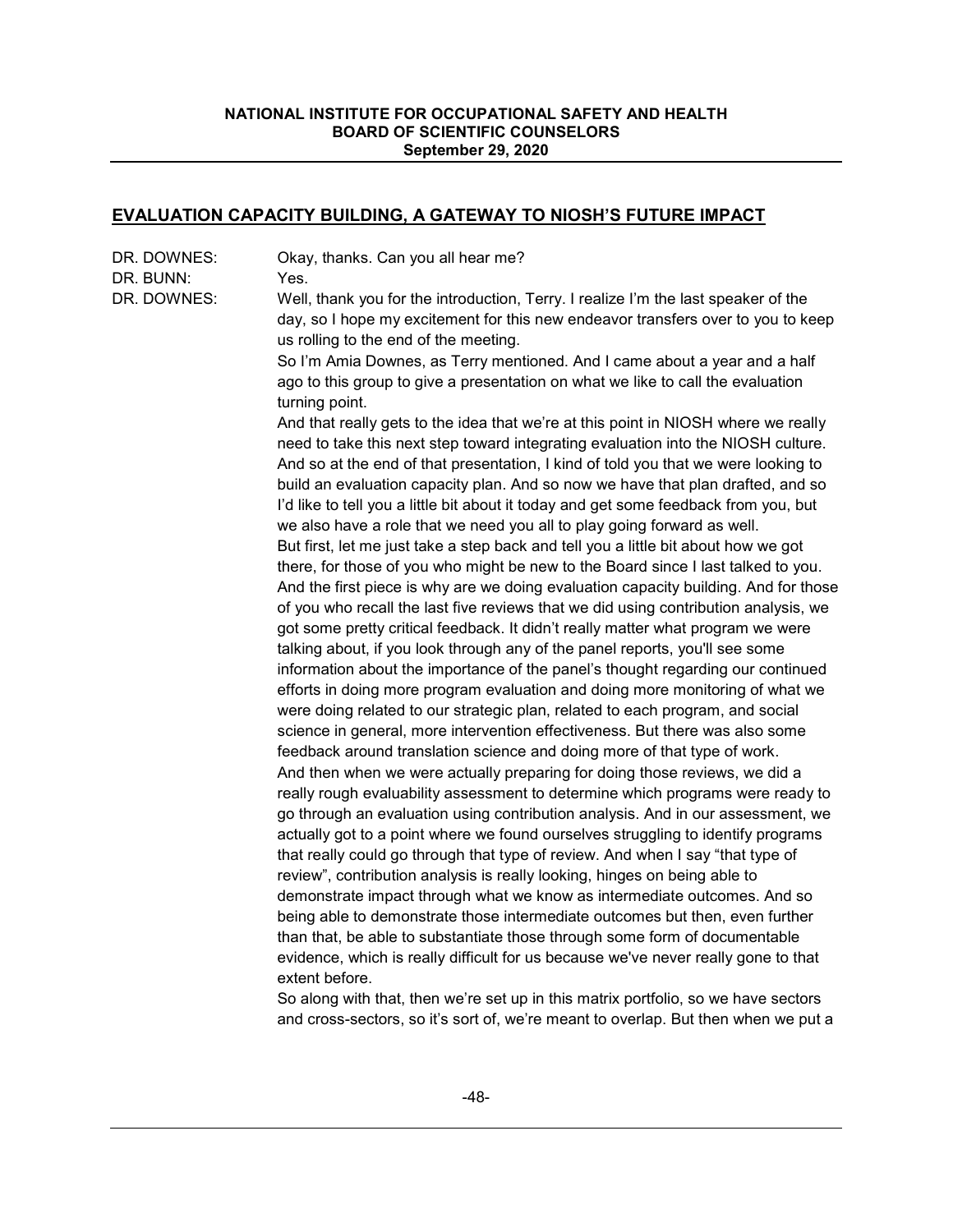program through review, for example we have our construction and our musculoskeletal disorder program, whilst one was to go through review this year and another one was to go through next year, there's a good chance you're going to be evaluating some of the same research in each of those reviews. What does that mean in terms of resources we're putting in and the benefit that we're getting out of that? We don't really have a strategy for that.

And then the burden that it puts on the folks at NIOSH, from the staff that are working on the reviews but also, in particular, the program managers, who serve as managers for multiple programs but also as division directors, if they're having to do that in possibly back-to-back years, while also trying to run a division. And then there's the Foundations Evidence-Based Policy Making Act which came out in 2018, and that's being looked upon very favorably among federal evaluators. It's not like the Government Performance and Results Act that most federal evaluators don't really want to be associated with at this point, but this is something really positive. So there is a lot of attention being given to this Act, and so much so that there are organizations that don't have to necessarily do anything as part of this Act, but they're voluntarily doing some of the things that are in this Act because it's being looked upon so favorably.

In fact, the Department of Labor actually coined the term "learning agenda" all the way back in 2010, and one of the things that's in this particular Act is that every agency—meaning, when I talk about "agency", I'm talking about HHS, DOL, Department of Transportation, those cabinet-level agencies—has to have an evaluation plan, which evaluators know as a learning agenda, which was developed by, first of all, by DOL, but they've been doing it for about ten years now. And what that is is essentially a list of evaluation questions that they want to answer over some period of time, and they have some dedicated money to do that, and some of that work happens with internal folks, some of that work they do through external contracts, but that's something that they've been doing for quite a while now, and they actually have a fairly big office to work on that. But they have all their umbrella groups under DOL, including OSHA, that feed into that larger learning agenda.

Then, just to go to show you how enthusiastically this Act is being received, NIH—who technically doesn't have to do anything under this Act because it's not a cabinet-level agency—has decided that they want to build their own learning agenda. And when I last heard, as of the end of May, they had developed a seven-step process to build this learning agenda, and they were already on step five. Despite all of the COVID chaos, they had kept this process moving. I can't speak as to where they are at this date, but I thought it was pretty exciting that they were already that far along.

So while NIOSH is a leader in terms of being able to collect intermediate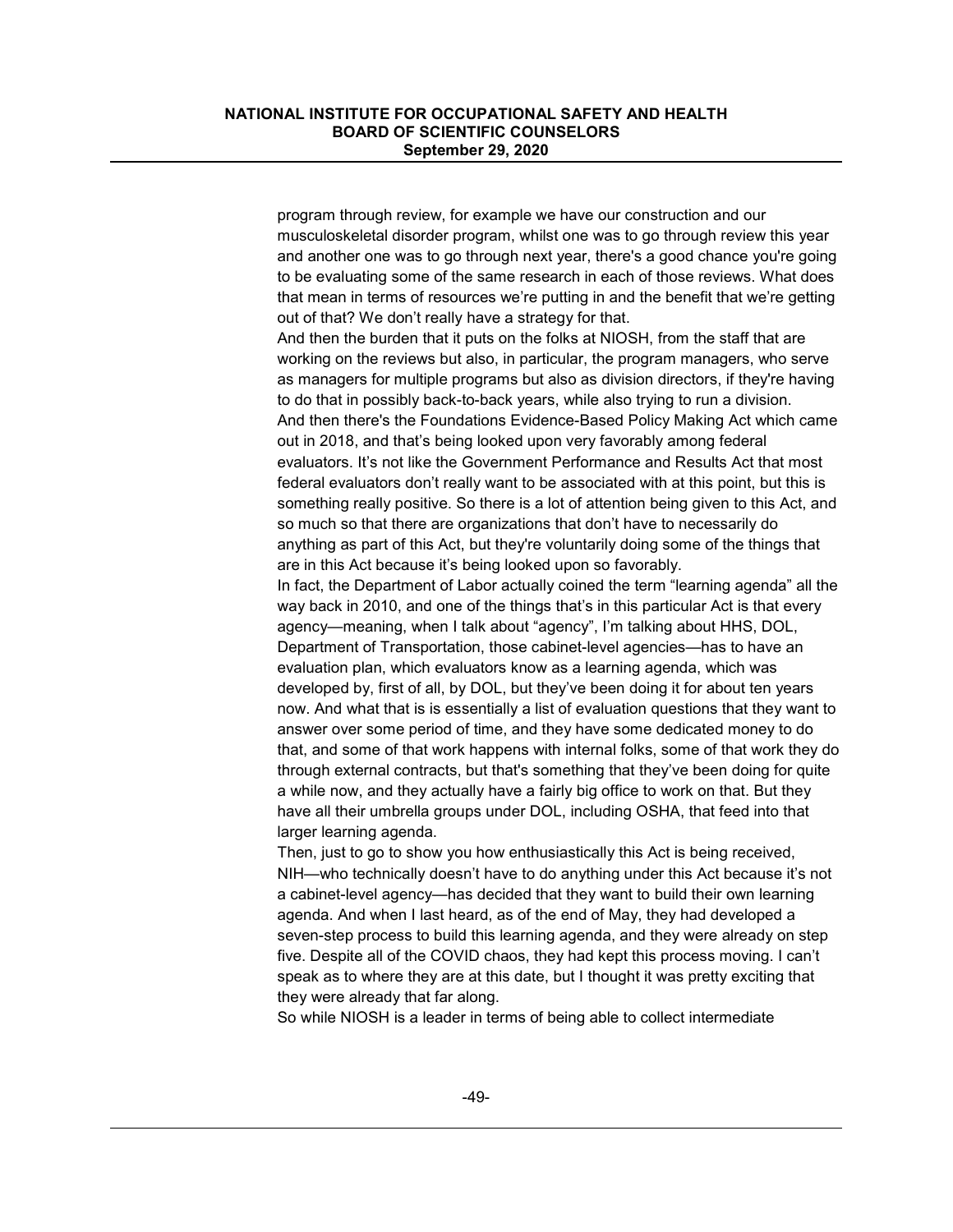outcomes and speak about the impact that they've had, and we want to remain that way, there are some things that we have to do in terms of making refinements to our review process, and getting ourselves in a place in terms of capacity to be able to hopefully, at some point, develop our own learning agenda, but also contribute to document and improve our ability to demonstrate our impact.

So beyond just the Act itself, what's in it for NIOSH? Well, what you'll see here is sort of a diagram of the review process that we go through, as far as a typical program review as it looks now. And we can kind of talk to you a little bit about what benefits we're getting out of it and where we kind of see we need to make some refinements or changes.

So in terms of engagement of stakeholders, and this really even goes primarily for those within NIOSH. Right now, we currently, when we do these reviews, we engage mostly the program managers, coordinators and assistant coordinators, and then they pull in who they really think they need, which primarily you'll have maybe some branch chiefs or some experts who really are at a high level because they've been there a while, they know the area. But we're not getting a large number of people involved in these reviews, and we really need to because, one, that's going to help grow and help people learn about evaluations, but on the other end, as far as implementing the recommendations that come out of it, if they're not invested in it, they have no incentive or reason to then help or be involved or incentivized to eventually implement those recommendations on the other end. So we really need to get more people working on these evaluations, and preparing for these reviews going forward, and hopefully getting some more interaction with the panel, because we've heard some positive feedback from those people that participated in the reviews themselves.

Next, as far as choosing the program and setting a scope, currently, you know, we decide we want to do a program review, and we're selecting that year, okay, we're going to evaluate the Mining Program. And so for that next year, we're getting the Mining Program ready to go through review. Well, technically, evaluations is supposed to work is that you it up at, you know, the concept stage, and this is what we want to be evaluated on, these are our goals, and you kind of track your performance and what you're doing over time, at the outset, knowing what you're doing going into it. And kind of doing it like we're doing it is, we kind of have the ability to look in retrospect at what we did, and sort of, in some sense, cherry-pick what we want to present and go forward with, choose the goals we want to be evaluated on. And so, in a sense, we need to better tie our strategic planning efforts to our evaluation efforts. So maybe we're looking at a span of five years, ten years, to see how we've pre-chosen a goal and how our implementation has been of that goal over a period of time, as opposed to just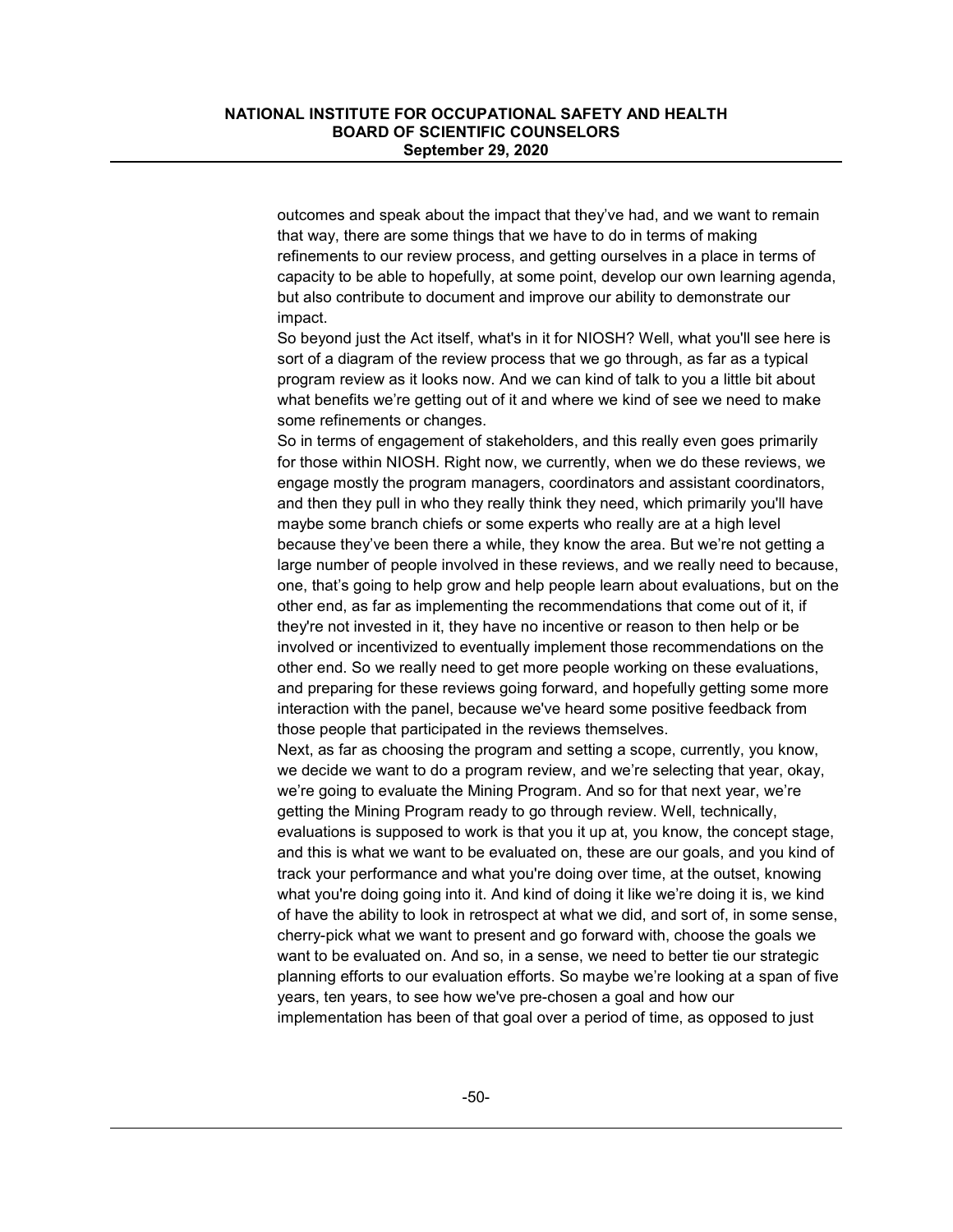deciding on this year we're going to pick this program and we're going to give them a year to get ready, and evaluate it. We need to improve our approach there.

And not to say that in that five- or ten-year span there's not going to be time for course correction. We need to give ourselves—and do a little bit more process evaluation instead of just setting ourselves up to get to the end and realize, oops, we didn't meet our goal that we had set out, and we want to know more about why we didn't meet that goal, because that's very important for improvement going forward. So we need to take advantage of that opportunity. And at this gathering credible evidence stage, while we might not be doing translation research at that stage, the whole idea is if we're doing translation research as we go, for example over this ten-year period or five-year period, we're going to be able to hopefully have those intermediate outcomes to better be able to document our impact. And hopefully we'll have a better idea of where to look for those intermediate outcomes if we're doing this type of research along the way, to be able to better demonstrate that impact, or at least, if we're planning to do this translation research, when we get to that point, we should have a better idea of what our path to getting to an intermediate outcome should be. There's a cartoon actually that, you know, you see these two men, a professor writing on a chalkboard, and it just looks like kind of like all this gibberish, and there's a blurb out somewhere that says, "And then a miracle happens." So we want to plan for these things instead of just expecting a miracle to happen at the end. And I think there's an opportunity for us to really do that if we can grow our capacity to do that.

And then we'll be working more with our review panels to have an opportunity to improve maybe the recommendations we're getting back. We've found that we are getting quite a large number of them per review, and some of them are rather broad, which, when you have a portfolio of 37-odd programs and the finite resources that we currently have, it gets a little difficult to really realistically implement all of those recommendations when they are that large in number and that broad in scope. So we really need to do a better job of hopefully narrowing down the focus of those recommendations, so when we do receive them, we have a better chance of being able to implement them fully and completely. And also, in terms of what we can do as NIOSH to better utilize those is, you know, right now, we really do a good job at, obviously, receiving those. But we can do a better job at utilizing those. The first step is getting recommendations that we're able to feasibly use but, once we do that, we have to do a better job at actually utilizing them. And that means that we're going to have to think differently about funding opportunities and decision-making, and how we incorporate those recommendations into those opportunities, going forward, at every level of the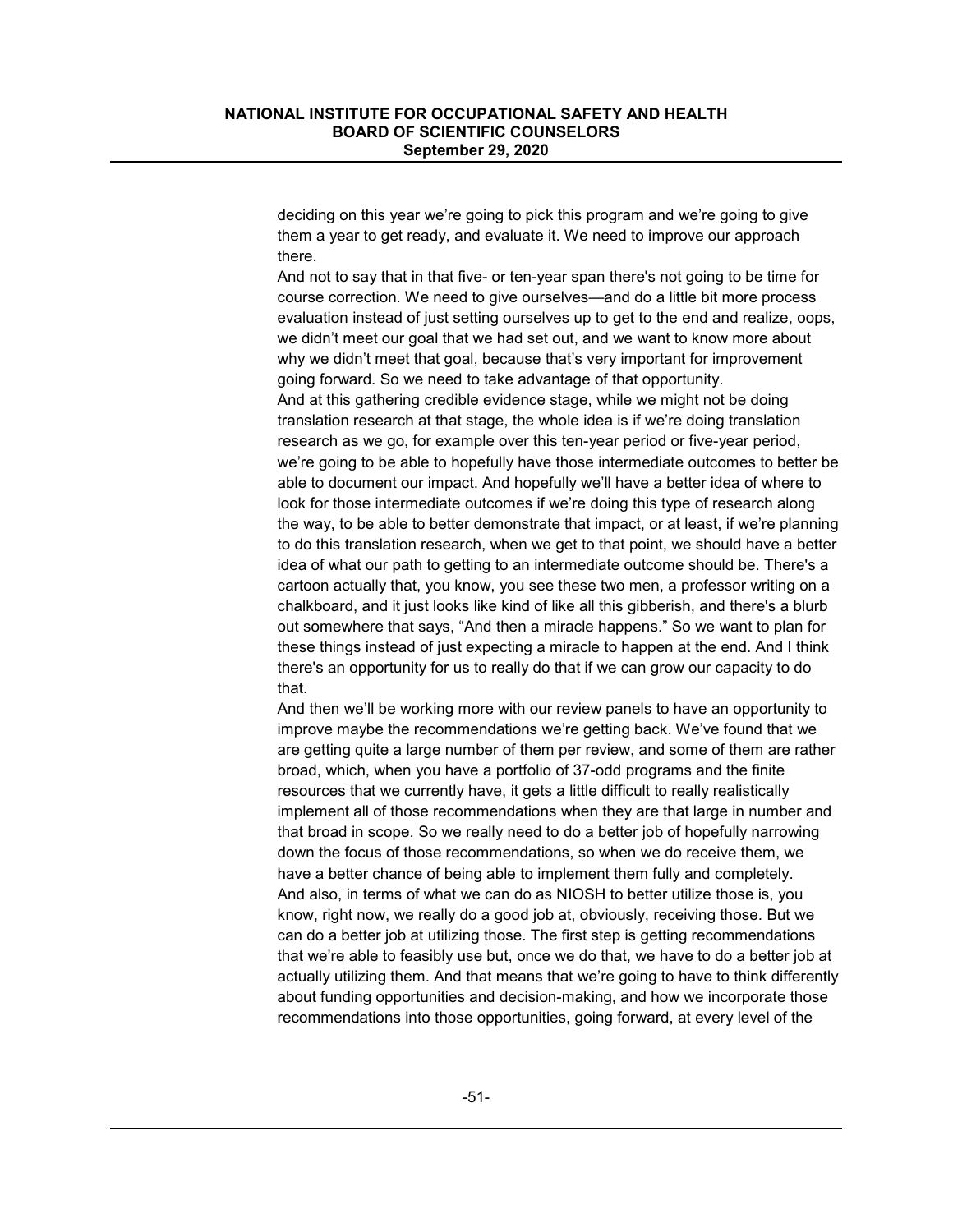#### Institute.

And then, finally, the last thing is absolutely, we can better communicate the impacts that we're making to CDC, to HHS, and even to Congress. But there is another piece that we haven't even thought or maybe attempted to do, which is using that impact to maybe leverage further impacts. So for example, Company A, B and C have adopted X NIOSH intervention, but Company D maybe didn't know about this intervention, or maybe they just didn't want to adopt it. But once we say, well, Company A, B and C, your competitors, adopted it," maybe they feel somewhat influenced to adopt it. Maybe they feel guilty. Maybe it's just that they didn't know and now they're excited and they want to because their competitors have done it. So we've not really used that as a leverage point before, but we surely should probably try.

So there are some things in here that we could better leverage, better refine as far as this evaluation capacity building plan goes. And so we have big hopes, but we've got to start somewhere where we can hopefully see some early success and still be manageable for us.

So there's five topic areas that we really saw, became apparent to us as we implemented these reviews and prepared for them, but also based on the feedback that we got from the panel reviews. And again, as I sort of highlighted, looking at this process, they have to do with collecting and documenting intermediate outcomes, the implementation both of getting more feasible recommendations but then, on NIOSH's part, of utilizing those recommendations. Communicating the impacts or the intermediate outcomes, in this case, that we have. Planning longer term for how we're going to handle program reviews. And then better and more, doing a better job of implementing translation research at NIOSH.

So we came together and—with the idea of these learning agendas in mind. We developed this evaluation capacity building plan, and it was done by topical area. So with each of the topical areas that was on the previous slide, of which there were five, in this evaluation capacity building plan, you'll find a learning sheet, what we're calling a learning sheet, for each of those five areas. And you'll see a picture of it on the slide. And we actually took this format from a learning agenda that was developed by USAID, and we chose this particular format—there's no one format for a learning agenda, they kind of look very different—but we chose this one because it really kind of got to the point of what we were trying to do. It was really clear as to what our action items were, what questions we were trying to answer, what activities we needed to do to get there, as far as the key learning activities. And then the process that's really spell out—okay, for example the first key learning activity is to assess motivations and barriers to collecting intermediate outcomes. Well, how are we going to do that? Well, specifically, we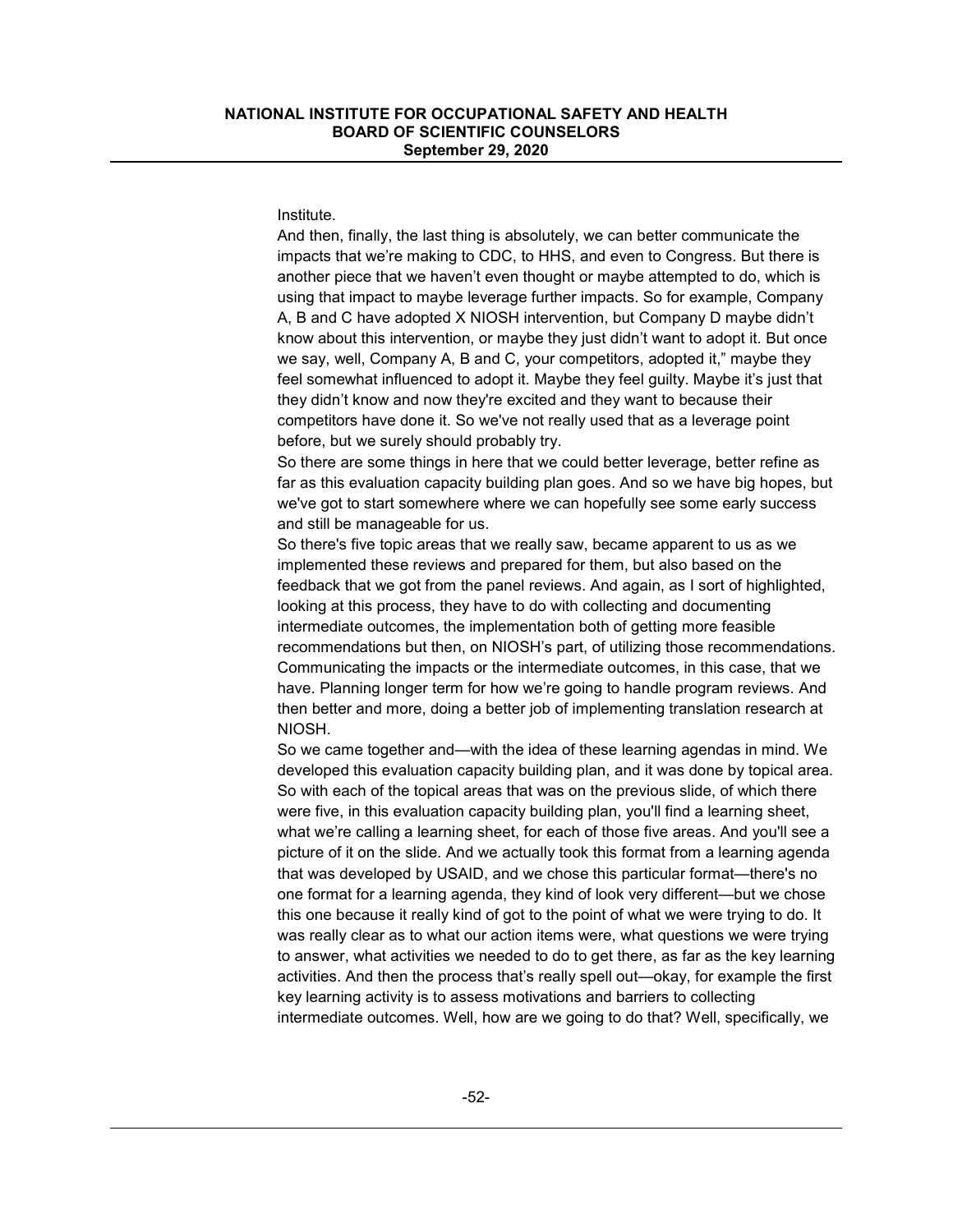are going to conduct focus groups with specific groups, and then conduct interviews with division directors to find out what their motivations and barriers are so we can plan accordingly to try to improve that collection. What's going to incentivize them to do it? What are some of the barriers that we might be able to remove? And so better understanding these things from these different groups' perspective will hopefully be able to help us build the collection of intermediate outcomes into our processes moving forward.

So this is fairly clear, we hope, going forward, and which will hopefully make your job that we'll ask you to do a little later easier. And as you can see, the capacity building plan is to be implemented over a five-year period. So under the key learning activities, you can see by the end of Year 1, that first learning activity is to be completed. At the end of Year 2, the second one is to be completed. So you'll see that in each sheet, so you know when we're supposed to have each of these completed.

And each of these learning sheets within the plan is accompanied by a writeup that gives you a little bit more detail about which, what the activities in the learning sheet are, what are the process steps, what they are, in a little bit more detail. But we also wanted something that could just be a standalone sheet, so you actually just pull the sheets out of the plan and they can stand by themselves. So just briefly talking about each one of these sheets and sort of our thought process and what we're thinking with each one of them, the first question that we really want to look at is really straightforward and how can NIOSH incorporate the collection and documentation of intermediate outcomes into our processes. And again, the first step of that is what are the motivations and barriers in doing so. And then developing this further guidance on how to do that based on the information we get from those focus groups and those interviews.

For example, we still have some people that aren't quite clear on what an intermediate outcome is, and sometimes it's not even clear—it really depends on who the actor is—on whether it's a NIOSH activity or whether it's an intermediate outcome. So we need some further guidance on that.

We also need some more guidance—and this is the question of the day, even at the federal, across the federal government—is how do you find out whether people are using your stuff? How do you do that? And then there's always the Paperwork Reduction Act clearance you have to get to be able to do surveys and interviews to ask people about that sort of thing, so that's another hurdle we'll have to cross.

But then we want to do some sort of awareness and educational campaign. So once we've developed this guidance, we want to make people more aware that they should be collecting this information, why it's important, and really start talking about, from an evaluation standpoint, why it's important, and that they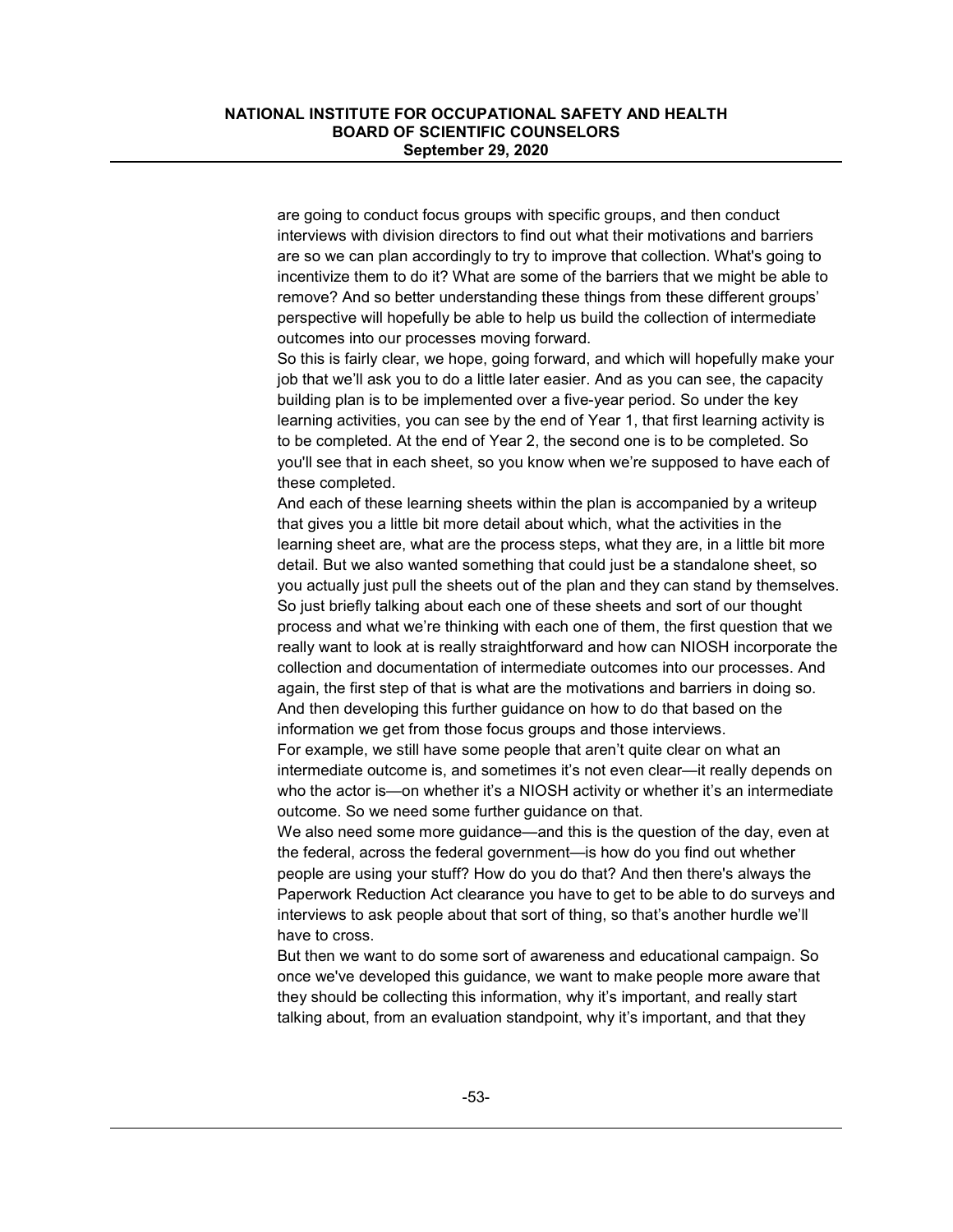should really start thinking about doing these things from the conception of their project planning, and not at the end when it's, you know, can be very late and almost—very challenging, if not impossible, to try to do at that point. So we have that planned in the first three years of the capacity building plan because we thought this is something we heard and we ran into over and over and over again, so we need to do this, we need it to be one of our first activities. Secondly, the use, getting recommendations and using them. You'll notice there's sort of a gap in the timeline here. We really want to do a better job of understanding what the review panels might be thinking, how we can utilize the review panels without impeding on their independence. So, interacting with them but again, and getting the most useful information in terms of recommendations, but we also know they have to give us a score in order to meet our Government Performance and Results Act or GPRA measure. So we don't want to trample on their independence to do that, but we also want to make this as useful as possible to us in terms of getting helpful recommendations.

So we want to do some focus groups and some interviews with some people at NIOSH that are in different, represent different perspectives, such as researchers, those that have been through review, those who might have prepared for a review but because we stopped the reviews to do this plan, didn't go through review quite yet. And we even want to talk to some of the panel members, previous panel members, to get input from them. But because we don't want to overburden people and keep going back to those same people on different learning questions, we've decided to actually do one focus group for each of these different groups, and do it to answer questions from three different learning questions.

So, in order to do that, because this particular activity will also relate to the longterm review strategy, which is going to be happening in the first three years of the evaluation capacity plan, we had to do this in the first year, even though this particular learning question, the real activity work won't be happening until 2024 and 2025. So we'll be doing the focus groups and information gathering in 2021, but we won't actually have an output which will be actually to refine how we're going to interact with the panel and what we hope to get out of those interactions, and are we going to limit the number of recommendations that we're asking for, is NIOSH going to continue to put questions forth to the panel to get answers to. That won't come out, that product from this activity, won't come out until 2025. So that's sort of why there's a gap in between this first activity and the last activity. And the same thing for this next question. Again, we're going to be doing that focus group, so that's why it needs to happen first, but in terms of answering the question of how NIOSH can better utilize those recommendations, it won't be until 2024-2025 because we need to have the long-term strategy for program reviews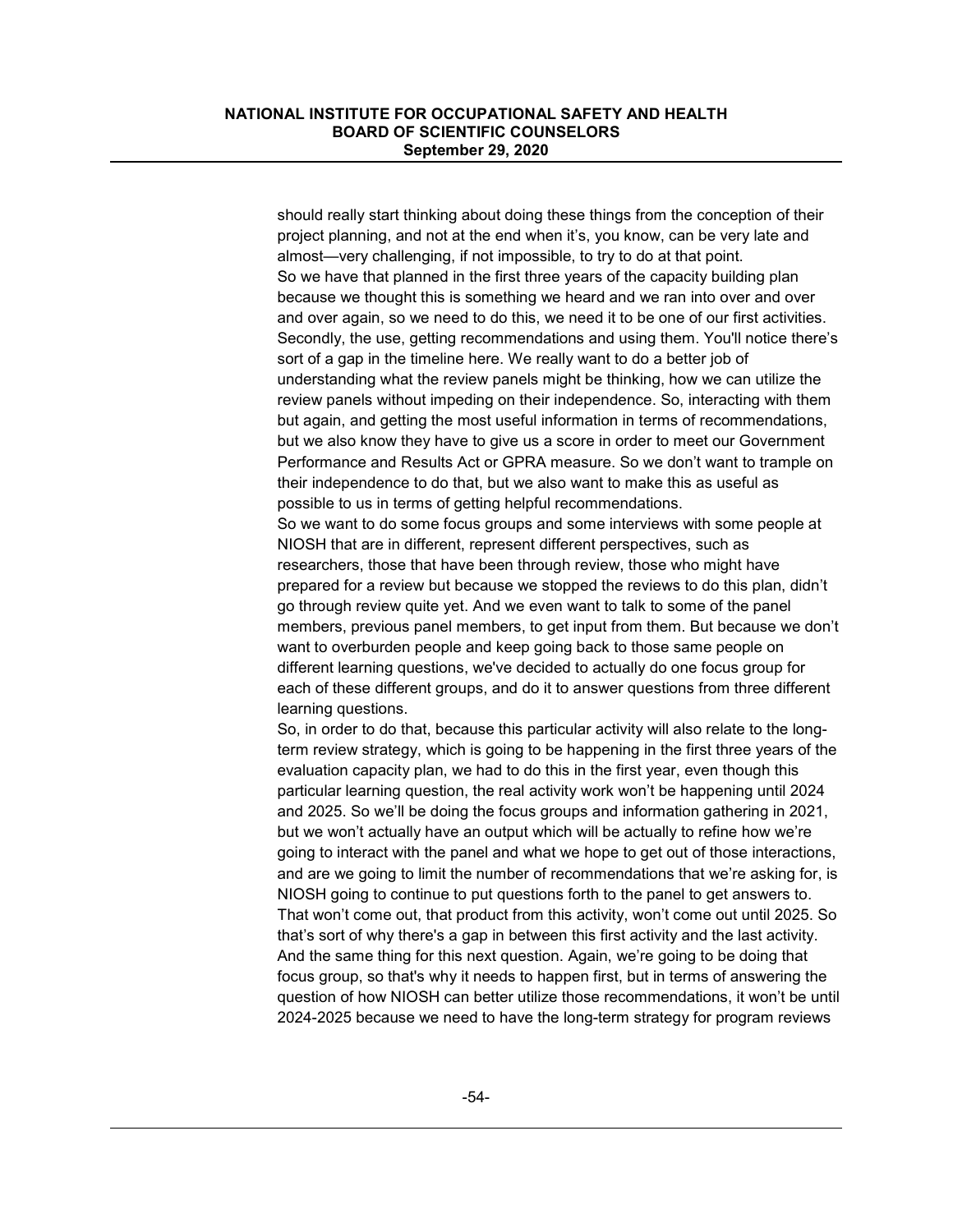in place first before we really can answer some of these questions about, well, how are we going to better utilize the evaluation findings and recommendations. We need to know what the strategy is first, and then we'll be able to produce a list of strategies to incorporate funding decisions and decision-making in general at all levels of the Institute, and come out with that strategy document in 2025. And then the next question is about communicating to our target audiences, and we have, we started at the end of the last five reviews, we took something that our Division of Safety Research did and tweaked it a little bit to develop these, what we call, the impact sheets, and they really kind of talk a little bit about specific activities that we did that led to specific outputs and intermediate outcomes that are really these one-page documents that we really targeted for policymakers. And what we'd like to do is, by the end of 2022, is to have those documents completed and reviewed by current and former Hill staffers. So we can actually get some feedback from them. Is this something that you would look at? Is it at a level that you can understand? Is it just going to go in that round receptacle without even being looked at? Because one of the things that we've found during these reviews that kind of confirm our claim of having impact is much of our communication material isn't evidence-based. So even if somebody adopted it, that's great, but if it's not evidence-based, it hurts our claim that it makes impact even if they adopt it. So we have to start doing a little bit more of that, and this is a way for us to even get something going to start that. We also want to do a little bit more in terms of looking at our audience, and analyzing who our audience is so we can develop more appropriate documents, or at least find out if the type of NIOSH documents that we have now are the most appropriate. And then really talk, again, to researchers, and do an educational campaign about what type of documents should we be developing for this type of target audience, and getting them to think about that as a forethought when you're developing your project, as opposed to an afterthought when you've sort of completed your project and you're thinking, okay, I have to do something other than just a peer-reviewed publication. What can I do? Something that's really going to be meant for that type of target audience based on what action you want them to take. So we are doing this communication effort as well. And then the long-term strategy for conducting program evaluation at NIOSH, we really want to do some benchmarking, to really see what other agencies are doing. We've done a little bit of this, but we want to do some more of it, so we'll be doing that in 2021.

And then we want to develop a purpose statement and some objectives, because regardless of what program goes to review, the purpose and the objectives are going to be the same. The questions might be different, but those two things will stay the same.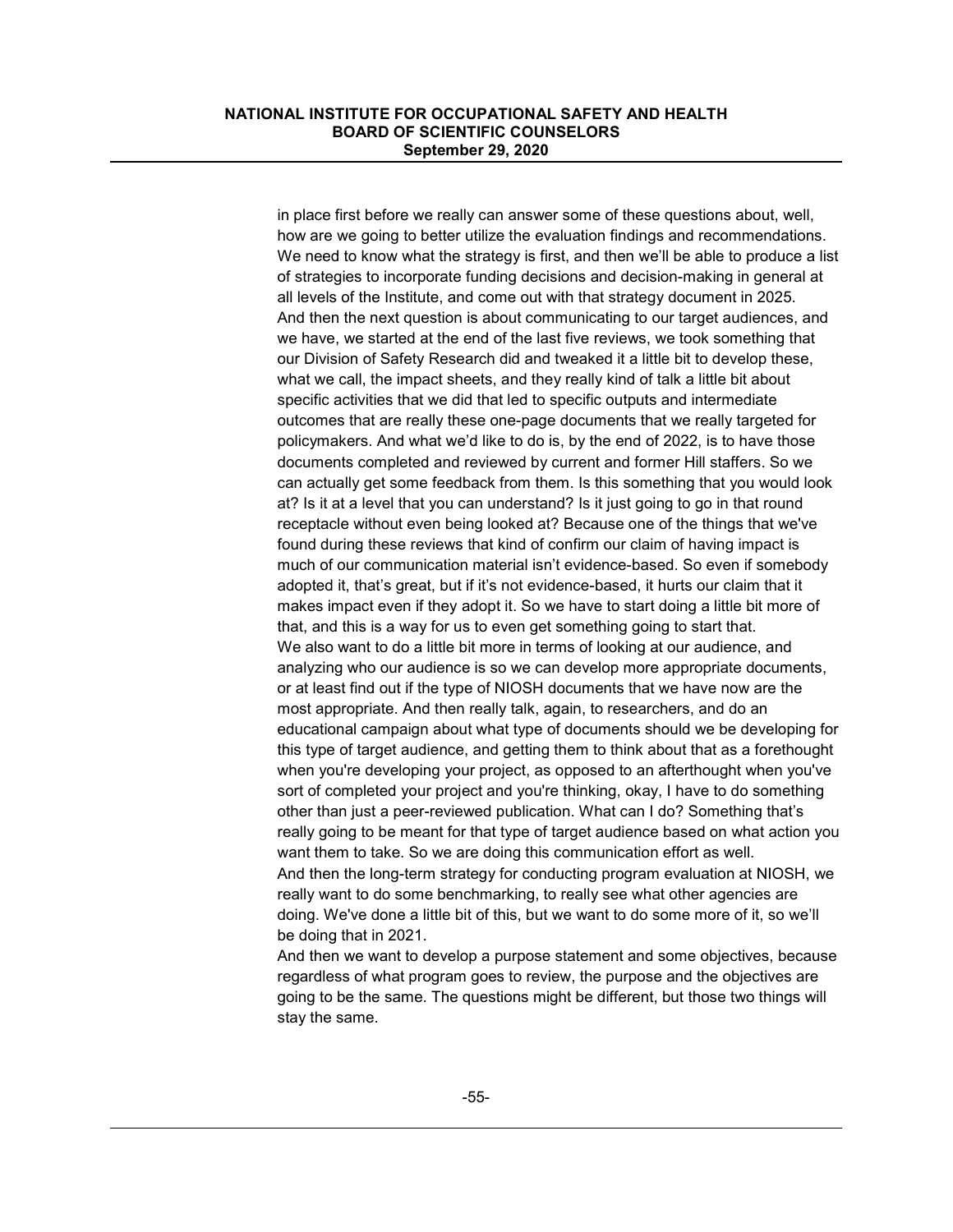And then next, we want to develop a long-term strategy. So we're really going to be looking at program characteristics. What type of programs should be going through review? Again, we'll be looking at things like overlap, burden, how often should these programs go through a review based on cost/benefit? All those things will be considered in that long-term strategy.

And I'll just note that this will be for external review. In the future, we could do something for internal review or specifically for process review only. This is really for the purposes of external review.

And then finally, translation research, and this is an area that we'll be paying particular attention to, and the first thing we're going to look at is doing an environmental scan and a literature review of what's going on in this area right now. We have—there's a lot of things going on at the VA and at NIH that I think that Tom Cunningham and Rebecca Guerin believe that we can learn from and implement here. But then also maybe refining our definition of translation research, to really specifically how we're going to apply it at NIOSH. And then make sure everybody at the Institute has a shared understanding of what that is, and honing in on how that is related to r2p and not related to r2p. so we have some plans to work for the translation research program on the r2p office, for a team to work together on that.

We'll be doing some workshops to bring in some translation research expertise to come in and talk to some of our researchers, particularly those that we identify that we really think have interests in this area, or doing work in an area that we've identified as translation research based on our refined definition.

And then the last piece, we'll really be doing one or two pilot projects on a translation research topic, with one to two of our portfolio programs. What we really want to demonstrate is that this can be successful and—but it is feasible. Really, to just cement that we really should be, we really should be doing this. So I think that's something that everyone's really excited about moving forward. So, you've sat through all of this and you're probably wondering what's your ask of me, and previously when we went through the National Academy reviews, once we got, you know, the Committee reports back, we did some sort of followup with the BSC and asked them to assess our implementation of those recommendations. And you all did that, and we appreciated that, so we're coming back to you again, and hopefully this might be a little easier for you all, because of the way that we've tried to set this up.

And basically, what we'd like to ask is: The Office of Management and Budget requires us to have certain GPRA measures and targets, and we want to have one for program evaluation. Since we're not technically conducting program reviews for the next five years—we will be implementing this plan—we would like you to assess our progress implementing this plan.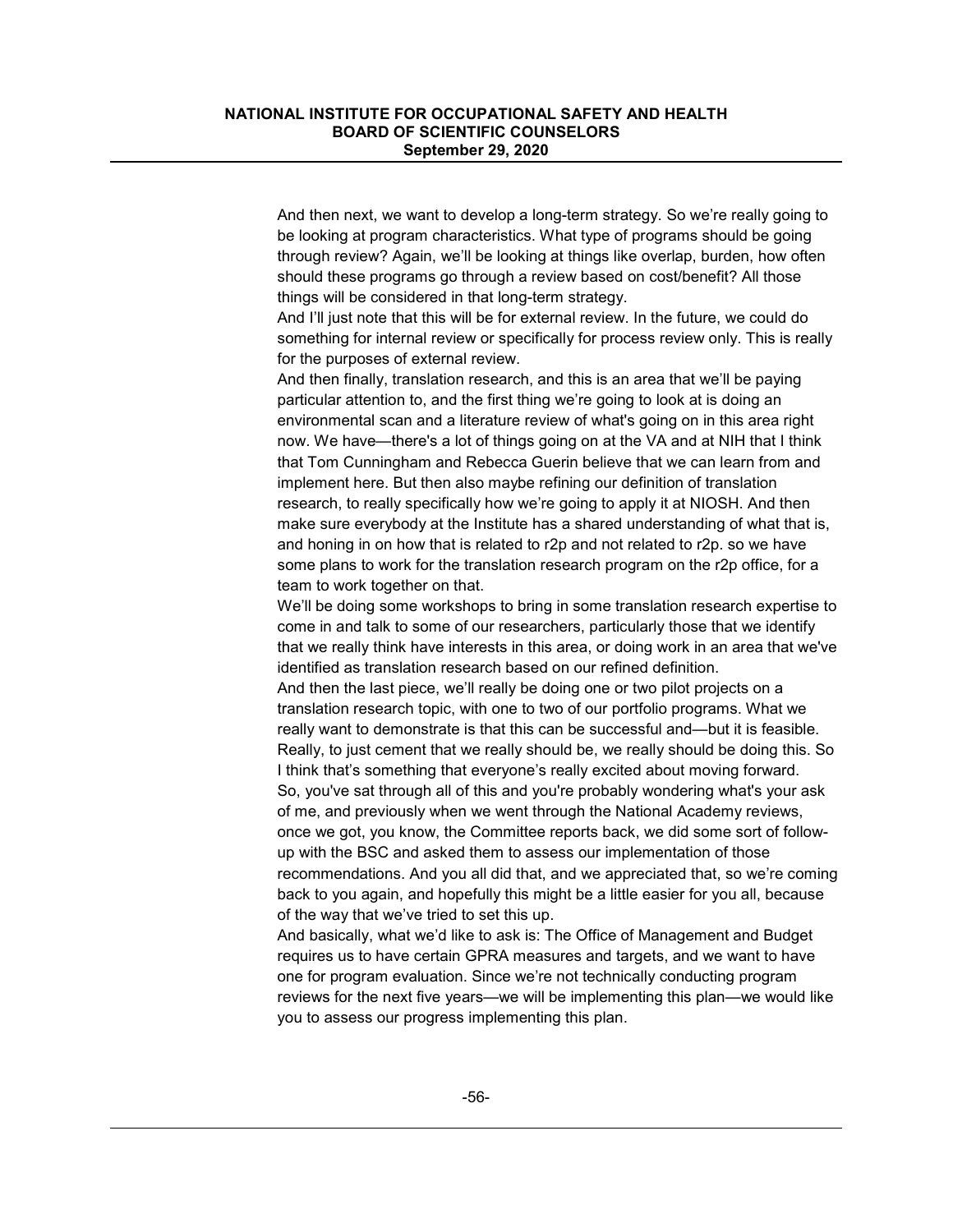And so each year at your fall meeting, we'll come and talk a little bit about what we've done as far as implementing this plan, and you can really just look at those learning sheets and say, you know, what did they do? Did they actually complete this activity that they say they'd have done by Year 1 or Year 2? And we've kind of set targets up this way. So you can see that a score of a 5.0 would be "made very good progress with implementation and met all targets", with a 1.0 being "what were you doing, NIOSH, you didn't meet anything?" So hopefully they'll be very straightforward in that, and the Board can come to a consensus on what score out of five that you would give us for that particular year as far as implementing this plan. What I'd like to ask of the Board is three questions. One has to do with how you would like that information so you could make that determination. And so when we come to you in the fall, do you just want a sort of quick, broad update of we did this, we did this, we did this. Do you want maybe just a broad, very brief, broad update and us to go into a little bit more detail on one or two activities that we've done, that we've done? For example this first year we're going to be doing some lit reviews and environmental scans on what's going on in translation research that we want to drive what our definition looks like, or some of the things that we've found in focus groups. Those types of things. Do you want that detailed information or you'd rather just have a high-level view of everything and keep moving? Would you prefer anything in writing or all just verbal? So that's my first question. The other question is, you know, you hear the word "evaluation" and your immediate word—your immediate reaction is probably fear. So, rolling this out, do you have any ideas of how we can promote and demonstrate the value of the content within this, to researchers within the Institute? I really want to be able to show them the value of building evaluation into NIOSH's culture, and how that's going to help the Institute, and obviously them as being part of the Institute, moving forward. And as far as barriers and facilitators to us implementing this plan, do you foresee anything that maybe we haven't thought about, to implementing this plan, that maybe we need to think about and possibly adjust the plan for? So that would be my three questions to you all. Any feedback I could get would be very helpful. But I will turn it over to Terry and take any questions that you have. DR. BUNN: Thank you, Amia, and I have a few questions myself, but I will turn it over to the other members first for their comments and suggestions. Okay, well, if there are no suggestions, as far as question number one goes, I will not be on the Board after this meeting but, in my experience, presenting progress to stakeholders, it's nice to give that high-level view but then also with a couple of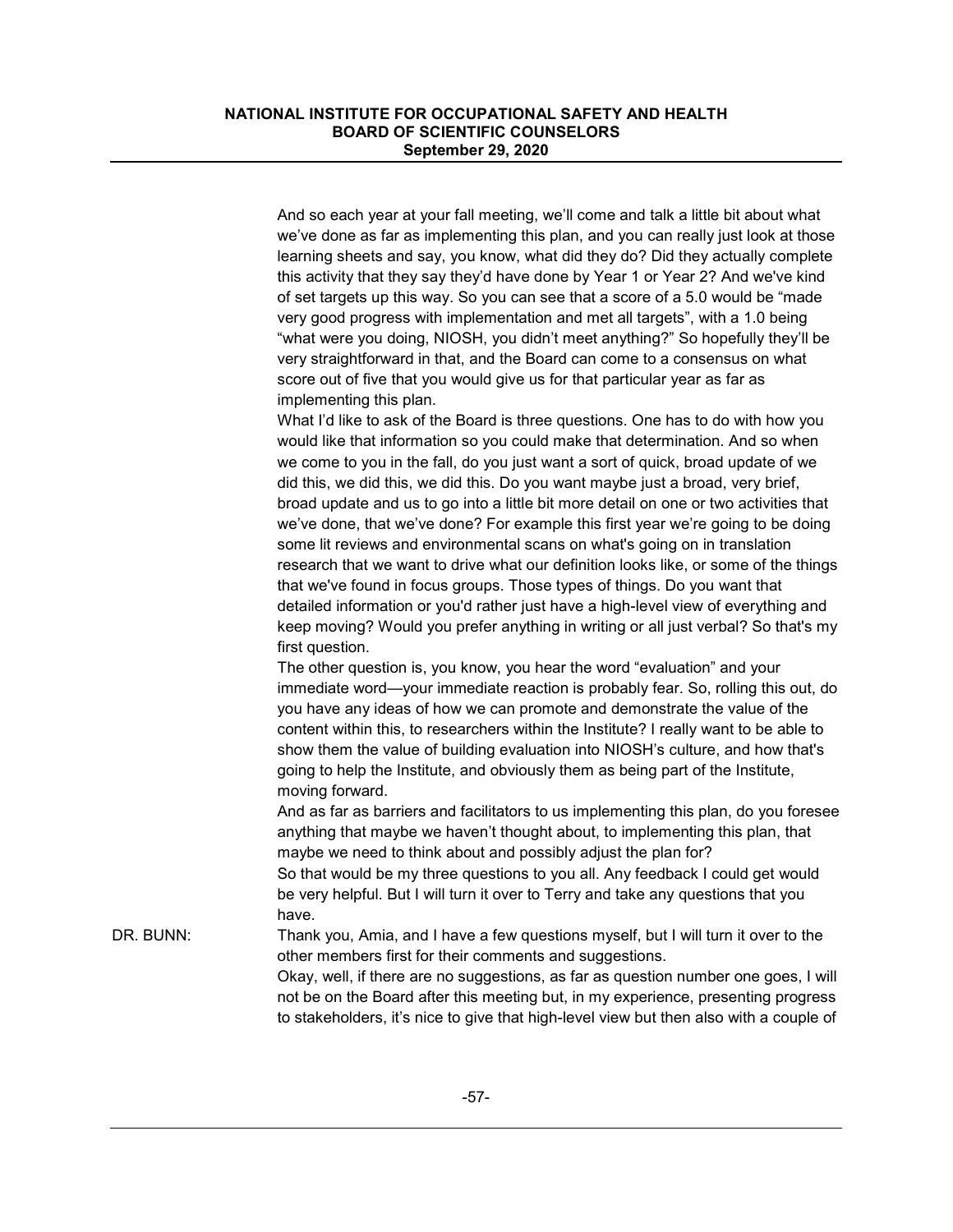| DR. DOWNES:                   | examples included in that. And that has served very well to really start the<br>conversation, and to be able to provide input, and improve and enhance current<br>processes, procedures and programs.<br>Okay.                                                                                                                                                                                                                                                                                                                                                                                                                                                                                                                                                                                                                                                      |
|-------------------------------|---------------------------------------------------------------------------------------------------------------------------------------------------------------------------------------------------------------------------------------------------------------------------------------------------------------------------------------------------------------------------------------------------------------------------------------------------------------------------------------------------------------------------------------------------------------------------------------------------------------------------------------------------------------------------------------------------------------------------------------------------------------------------------------------------------------------------------------------------------------------|
| DR. BUNN:                     | And I see we have a question right now from Grace. Go ahead, Grace. If you are<br>speaking, Grace, we cannot hear you.                                                                                                                                                                                                                                                                                                                                                                                                                                                                                                                                                                                                                                                                                                                                              |
| (Technical difficulties.)     |                                                                                                                                                                                                                                                                                                                                                                                                                                                                                                                                                                                                                                                                                                                                                                                                                                                                     |
| DR. LEMASTERS:                | Okay, I'm no longer muted. Well, how many programs has, have you done this<br>whole process with this—you know, in the last year to two years? And what has<br>been the overall feedback you've gotten? And I was wondering, are you getting<br>ready to start this process with a new program? I wasn't clear about how far you<br>are along with this process.                                                                                                                                                                                                                                                                                                                                                                                                                                                                                                    |
| DR. DOWNES:                   | So we started reviewing programs using the contribution analysis framework in<br>2016, and we did review two that year, two the next year, and one the following<br>year. So we've done five total, and we were about to do two more, but we kind of<br>came to this epiphany that we should really stop and, based on the things that we<br>were seeing and hearing, and tried to implement, or build and implement, an<br>evaluation capacity building plan before we went any further, to try to address<br>some of the things that we were seeing while we were preparing for these<br>reviews, and some of the feedback that we were continually getting across the<br>different reviews that we had done, the five that we had done so far before we put<br>any more resources behind continuing doing more program reviews, which is<br>what this effort is. |
| DR. BUNN:                     | Well, in the five that you've done, how did you all rate yourselves? Like, very<br>good progress or not so much?                                                                                                                                                                                                                                                                                                                                                                                                                                                                                                                                                                                                                                                                                                                                                    |
| DR. DOWNES:                   | Well, we haven't done-we have not done this particular-we haven't had our<br>progress discussed on the implementation plan or the evaluation capacity<br>building plan, but the reviews of the actual programs for impact and relevance,<br>they scored anywhere from a 3.5 all the way to a 5.0 in each category.                                                                                                                                                                                                                                                                                                                                                                                                                                                                                                                                                  |
| DR. LEMASTERS:<br>DR. DOWNES: | And I assume 5.0 is the highest, Amia, or?<br>Yes, it was on a basis from 1.0 to 5.0. And again, that was on relevance and<br>impact. We haven't developed, or we haven't begun this capacity building plan.<br>You are our last stop as far as seeking any input into the plan before we finalized<br>it and began implementation.                                                                                                                                                                                                                                                                                                                                                                                                                                                                                                                                 |
| DR. BUNN:                     | Thank you. Are there any other questions for Amia?<br>I myself think it's very, very useful for the programs to really know, and to really<br>document what the barriers and facilitators are at the program level so that<br>you're—well, first of all, aware of any potential barriers, and it really highlights the<br>need for input into how those barriers can be overcome. And on the other side of<br>that, with the facilitators, if there are certain facilitators that may be cross-cutting,                                                                                                                                                                                                                                                                                                                                                             |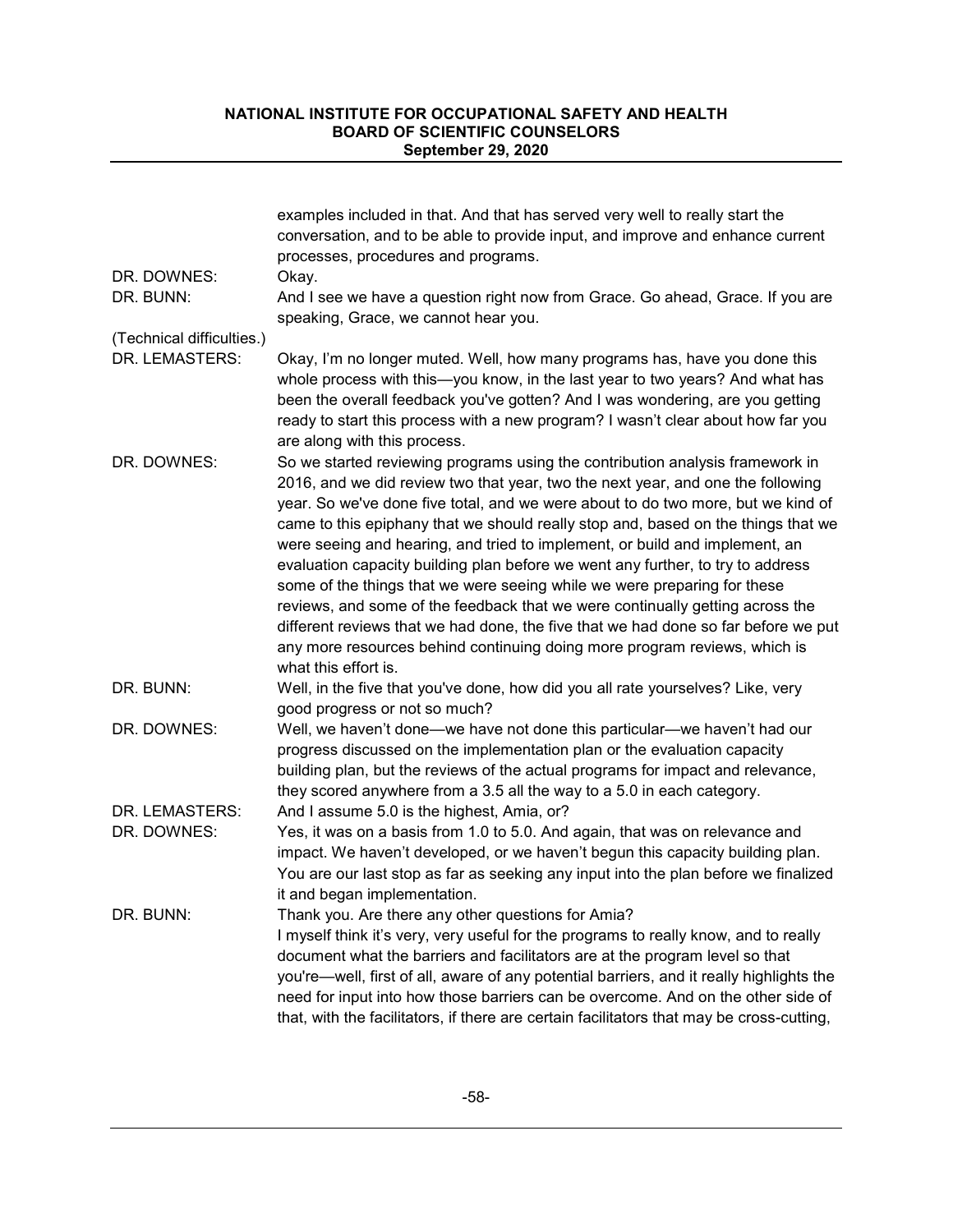|                | you know, through some programs, that's good information for other NIOSH                                                                                                                                                                                                                                                                                                                                                                                                                                                                                                                                                                                                                                                                                                                                                                                                                                                                                                                                                                                                                                                            |
|----------------|-------------------------------------------------------------------------------------------------------------------------------------------------------------------------------------------------------------------------------------------------------------------------------------------------------------------------------------------------------------------------------------------------------------------------------------------------------------------------------------------------------------------------------------------------------------------------------------------------------------------------------------------------------------------------------------------------------------------------------------------------------------------------------------------------------------------------------------------------------------------------------------------------------------------------------------------------------------------------------------------------------------------------------------------------------------------------------------------------------------------------------------|
|                | programs to be aware of as well, and to be able to collect data on those                                                                                                                                                                                                                                                                                                                                                                                                                                                                                                                                                                                                                                                                                                                                                                                                                                                                                                                                                                                                                                                            |
|                | intermediate outcomes.                                                                                                                                                                                                                                                                                                                                                                                                                                                                                                                                                                                                                                                                                                                                                                                                                                                                                                                                                                                                                                                                                                              |
| DR. DOWNES:    | Thank you, Terry, that's good insight.                                                                                                                                                                                                                                                                                                                                                                                                                                                                                                                                                                                                                                                                                                                                                                                                                                                                                                                                                                                                                                                                                              |
| DR. LEMASTERS: | This is Grace again. Did we do a progress—did we provide a progress update<br>last year at the Board fall meeting? I mean, you provided a progress update, but<br>did you provide it to us at least year's fall meeting? That's what I'm trying to                                                                                                                                                                                                                                                                                                                                                                                                                                                                                                                                                                                                                                                                                                                                                                                                                                                                                  |
|                | recall, and how was that handled? You asked how we wanted it this fall but you'll<br>have to remind me what happened last fall.                                                                                                                                                                                                                                                                                                                                                                                                                                                                                                                                                                                                                                                                                                                                                                                                                                                                                                                                                                                                     |
| DR. DOWNES:    | I see. I think maybe there's a little bit of confusion, Grace. So this particular plan<br>we have not begun implementing. The update I gave last fall was just that we<br>were sort of at this point where we needed to try something a little different,<br>instead of continuing with the program reviews as we were doing them, that we<br>were at sort of a turning point and instead of continuing with those program<br>reviews, maybe we needed to stop and take stock of where we were and refine<br>some things, and build some capacity. And at that point, we were going to work<br>on developing a capacity building plan. And so now we've developed that plan,<br>and this is sort of our presentation of the draft plan to you, and once we've<br>collected all the input on that draft plan—and, as I mentioned, the BSC is sort of<br>our last group to get input from on that plan before we finalize it—then we'll go<br>ahead and begin implementation. And next fall, we will bring the first update to<br>you all on our progress with implementation. So, next fall will be the first update<br>for the BSC. |
| DR. LEMASTERS: | All right. Okay, not this year? No.                                                                                                                                                                                                                                                                                                                                                                                                                                                                                                                                                                                                                                                                                                                                                                                                                                                                                                                                                                                                                                                                                                 |
| DR. DOWNES:    | Yes. My apologies.                                                                                                                                                                                                                                                                                                                                                                                                                                                                                                                                                                                                                                                                                                                                                                                                                                                                                                                                                                                                                                                                                                                  |
| DR. BUNN:      | Thanks for the clarification. Are there any other questions or comments for Amia?<br>We have a very quiet group this afternoon, I have to say.                                                                                                                                                                                                                                                                                                                                                                                                                                                                                                                                                                                                                                                                                                                                                                                                                                                                                                                                                                                      |
|                | All right, well, if there are no more questions, thank you very much for the great<br>presentations.                                                                                                                                                                                                                                                                                                                                                                                                                                                                                                                                                                                                                                                                                                                                                                                                                                                                                                                                                                                                                                |
| DR. DOWNES:    | Thank you for having me.                                                                                                                                                                                                                                                                                                                                                                                                                                                                                                                                                                                                                                                                                                                                                                                                                                                                                                                                                                                                                                                                                                            |

## **SUMMARY & WRAP-UP, FUTURE AGENDA ITEMS, MEETING DATES, CLOSING REMARKS**

DR. BUNN: All right, so that wraps up all of our presentations for this afternoon—well, for this morning and this afternoon. I'd like to hear from all of you as to future agenda items that you would like to see or hear about in future Board of Scientific Counselors meetings. DR. LEMASTERS: Terry? DR. BUNN: Yes.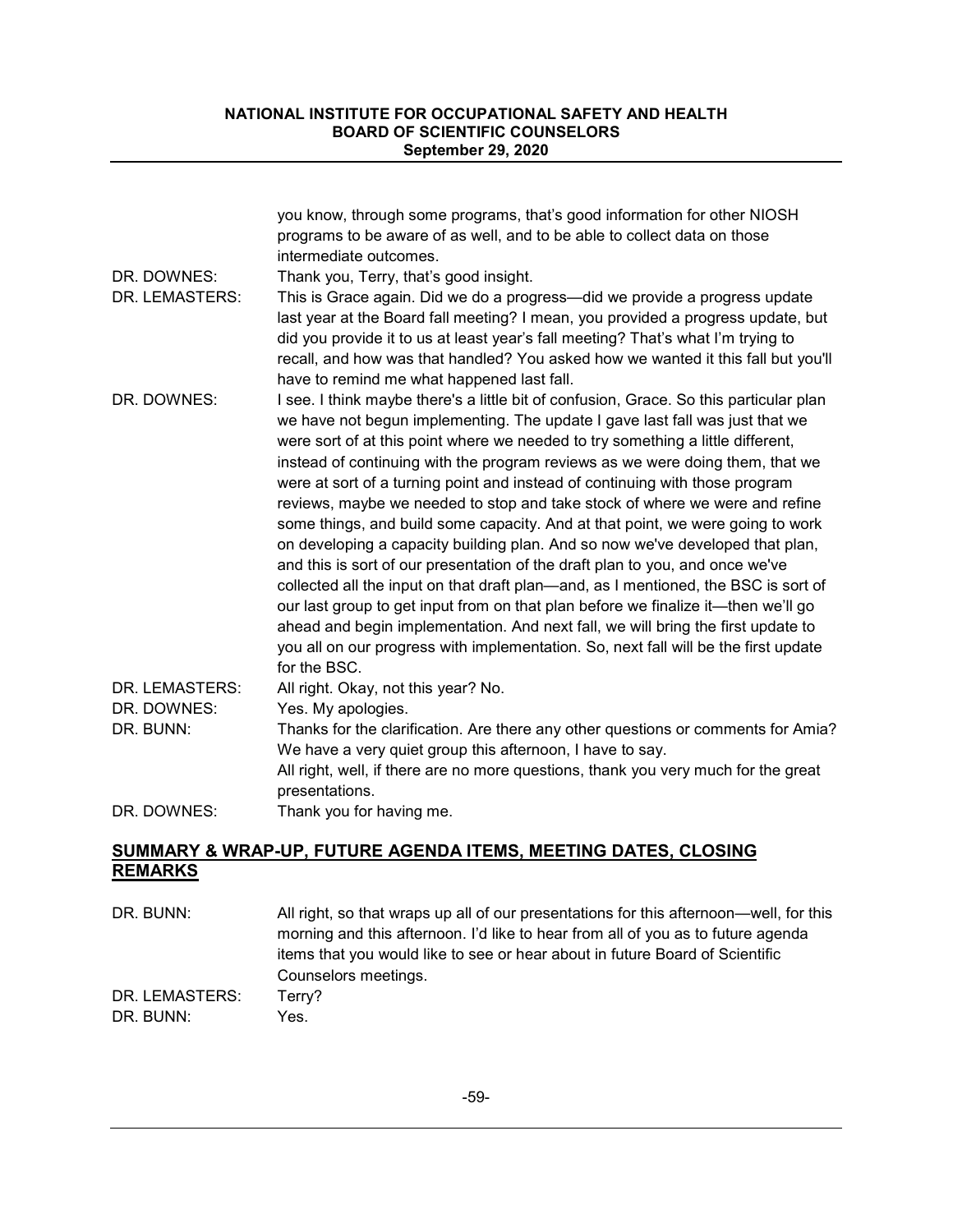| DR. LEMASTERS:             | I think hearing about what all NIOSH has done during the pandemic, you know,<br>we keep hearing that they've been very busy, and I was wondering if we could<br>possibly get a summary of what those activities are, what reports they've come<br>out with, what worked, what didn't work, along those lines.                                                                                                                                          |
|----------------------------|--------------------------------------------------------------------------------------------------------------------------------------------------------------------------------------------------------------------------------------------------------------------------------------------------------------------------------------------------------------------------------------------------------------------------------------------------------|
| DR. BUNN:                  | That's an excellent idea. Within the Director's Report that Dr. Howard produces,<br>he does provide a good overview of those activities, but if there are certain, you<br>know, topical areas within the COVID response that you would like to hear more<br>about, I am sure that Emily would love to hear about those ideas.                                                                                                                          |
| DR. DEMIAN:<br>DR. LERMAN: | Hi, this is Cristina.<br>Well, I would-yes.                                                                                                                                                                                                                                                                                                                                                                                                            |
| DR. DEMIAN:                | I do agree with Grace that the COVID-19 is a good topic, and I think in, probably<br>in half a year, there is going to be a lot of progress in, even if we heard now from<br>Dr. Howard, but would be good to get a, like, update on the activities in the<br>spring.                                                                                                                                                                                  |
| DR. BUNN:<br>DR. LERMAN:   | Okay, all right, great. So someone else was speaking? Oh, sorry, Steve?<br>Yes, it's Steve Lerman. Two things. One is a potential topic. Now that we have a<br>new Center for Work and Fatigue Research, I'd be interested in hearing their<br>plans, first of all. Since it's relatively early, I suspect they'll most have plans, but<br>they may also have recent accomplishments. So I kind of would be interested in<br>hearing about that.       |
|                            | And then the other thing, not related to the question is I just want to take the<br>opportunity to thank Terry for her leadership and facilitation skills over the time<br>certainly that I've been on this Board. Greatly appreciated.                                                                                                                                                                                                                |
| PARTICIPANT:<br>DR. BUNN:  | Hear, hear.<br>Thank you very much. Thank you very much. As I said before, it's been an<br>absolute pleasure getting to know all of you in person, and to be able to hear<br>more about all of the great work that NIOSH does. And actually it's been very<br>informational to myself as well to really listen to all of your great comments on all<br>of the work that is being done by NIOSH. So, thank you.<br>Any other future agenda items? Okay. |
| Dr. SCHENKER:              | I would say the issue of the workplace is still one very high in our minds, you<br>know. How the fractured workplace is impacting health and safety, more<br>temporary workers, more working from home for that matter. All these things that<br>are happening, I think the impacts on health and safety in the workplace are<br>profound.                                                                                                             |
| DR. BUNN:                  | I would agree. The whole change in the organization of work just in total, yes.<br>Anyone else?<br>All right. I think the next thing to discuss is the future meeting date for the spring<br>meeting. I'll have Emily take it from her as far as potential meeting dates, and<br>whether that would be in person, hopefully, or if you would continue with a virtual                                                                                   |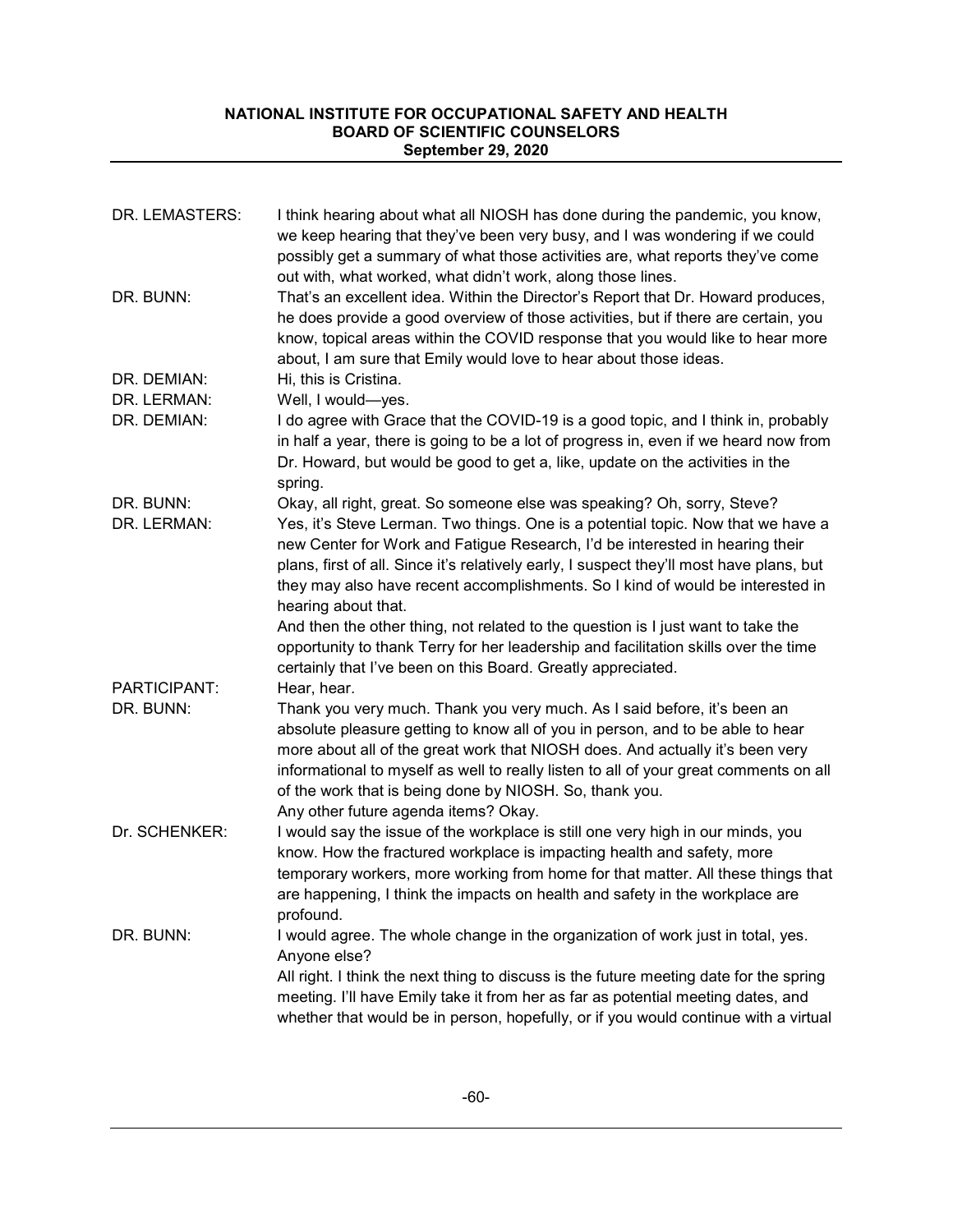| MS. NOVICKI:                                              | meeting.<br>Yes, it's very hard to say at this point. I mean, obviously we would prefer to meet<br>in person but we'll just have to see how things play out over the next few months.<br>So I think we're looking at kind of April or May for our spring meeting, and we will,<br>you know, get in touch to survey you all for specific dates that might work for you.<br>But that's kind of our plan right now. Hopefully in person and, if not, we'll do<br>virtual again. |
|-----------------------------------------------------------|------------------------------------------------------------------------------------------------------------------------------------------------------------------------------------------------------------------------------------------------------------------------------------------------------------------------------------------------------------------------------------------------------------------------------------------------------------------------------|
| DR. BUNN:                                                 | All right, thank you, Emily. Well, this pretty much wraps up this meeting. Are there<br>any closing comments that any of you would like to add?                                                                                                                                                                                                                                                                                                                              |
| MS. NOVICKI:                                              | This is Emily. I would just like to let everyone know that we do have a Chair for<br>next year. It's going to be Tiina Reponen. We really appreciate her being willing<br>to step into some big shoes. So that's who will be chairing our next meeting and,<br>once again, thank you, Terry, for your leadership in the past few years as Chair.                                                                                                                             |
| DR. BUNN:                                                 | Thank you, Emily-                                                                                                                                                                                                                                                                                                                                                                                                                                                            |
| DR REPONEN:                                               | Well, I'll say that it's a tough act to follow but I am truly honored, and I look<br>forward to working in that capacity next year.                                                                                                                                                                                                                                                                                                                                          |
| DR. BUNN:                                                 | Well, Dr. Reponen will be a great Chair to carry on the Board of Scientific<br>Counselors, so congratulations, Dr. Reponen.                                                                                                                                                                                                                                                                                                                                                  |
| DR. LEMASTERS:<br>DR. BUNN:<br>MS. NOVICKI:<br>(Adjourn.) | Yes. We're looking forward to your leadership.<br>All right. Emily, anything else before we close?<br>No, that's it from me. Thank you all for coming and sharing your thoughts with us.                                                                                                                                                                                                                                                                                     |